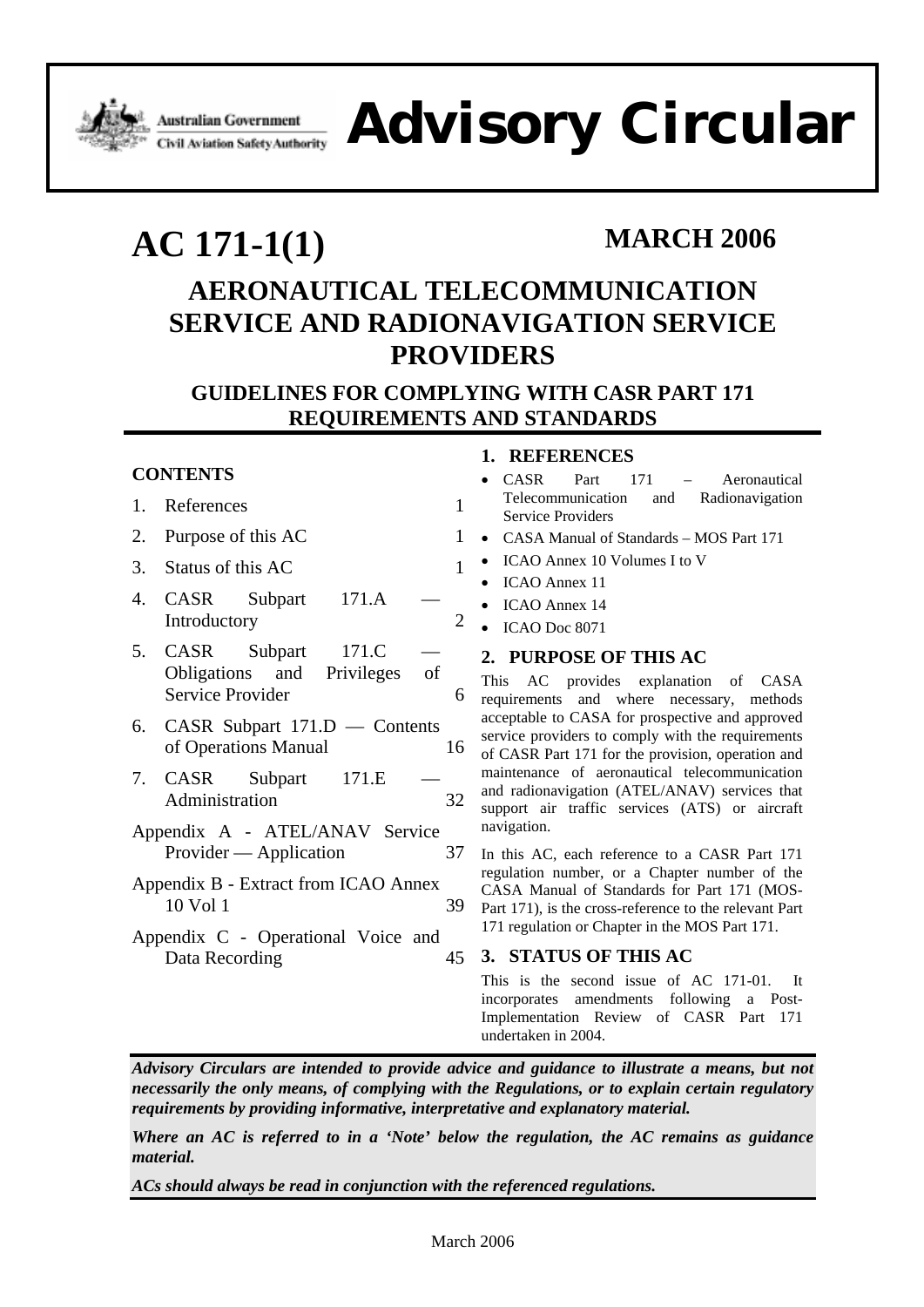#### **4. CASR SUBPART 171.A — INTRODUCTORY**

*Subpart A of CASR Part 171 contains an introductory section, Contents, Applicability, Interpretation (definition of terms), and, in 171.015, the basic regulatory requirement that restricts the provision of aeronautical telecommunication or radionavigation services to persons approved by CASA.* 

#### **4.1 Regulation 171.005 — Applicability**

**4.1.1** Part 171 applies to any person (including a corporation) seeking approval as a provider of one or more ground-based aeronautical telecommunication or radionavigation services that support ATS or IFR flight. In determining what constitutes '*provision of an aeronautical telecommunication or radionavigation service' (ATEL/ANAV service)*, the Part 171 requirements relate to persons that undertake the *operation and maintenance of the facilities* that provide the defined services. Applicability does not extend to persons that manufacture, market and install ATEL/ANAV facilities and equipments, unless the manufacturers also intend to provide the in-service *operation and maintenance* of those facilities or equipment. The term '*operation and maintenance'* in the context of Part 171 means:

- placing a *facility* into operational service; or
- removing a *facility* from operational service; or
- undertaking any functions which affect the operability of a *facility* while the *facility* remains in operational service; or
- undertaking periodic performance inspections, or any maintenance on a *facility* while the *facility* remains in operational service; or
- undertaking any flight tests on a *facility* for the purpose of compliance with Part 171.

**4.1.2 Aeronautical Telecommunication Services.** Those services that are designated to be aeronautical telecommunication services and radionavigation services, and thus whose provision (i.e., their *operation and maintenance*) are subject to Part 171, are defined in ICAO Annex 10 Volume II. They are also listed in Chapter 2 of the MOS Part 171. The services are as follows:

- (a) *aeronautical telecommunication services:* These are the ground-based stations of those services defined hereunder that support an Air Traffic Service provided under Part 172; airborne stations are not included:
	- (i) *Aeronautical Broadcasting Service.* A broadcasting service intended for the transmission of information relating to air navigation;
	- (ii) *Aeronautical Fixed Service.* A telecommunication service between specified fixed points provided primarily for the safety of air navigation and for the regular, efficient and economical operation of air services;
	- (iii) *Aeronautical Fixed Telecommunication Network Service.* A worldwide system of aeronautical fixed circuits provided, as part of the aeronautical fixed service, for the exchange of messages and/or digital data between aeronautical fixed stations having the same or compatible communication characteristics;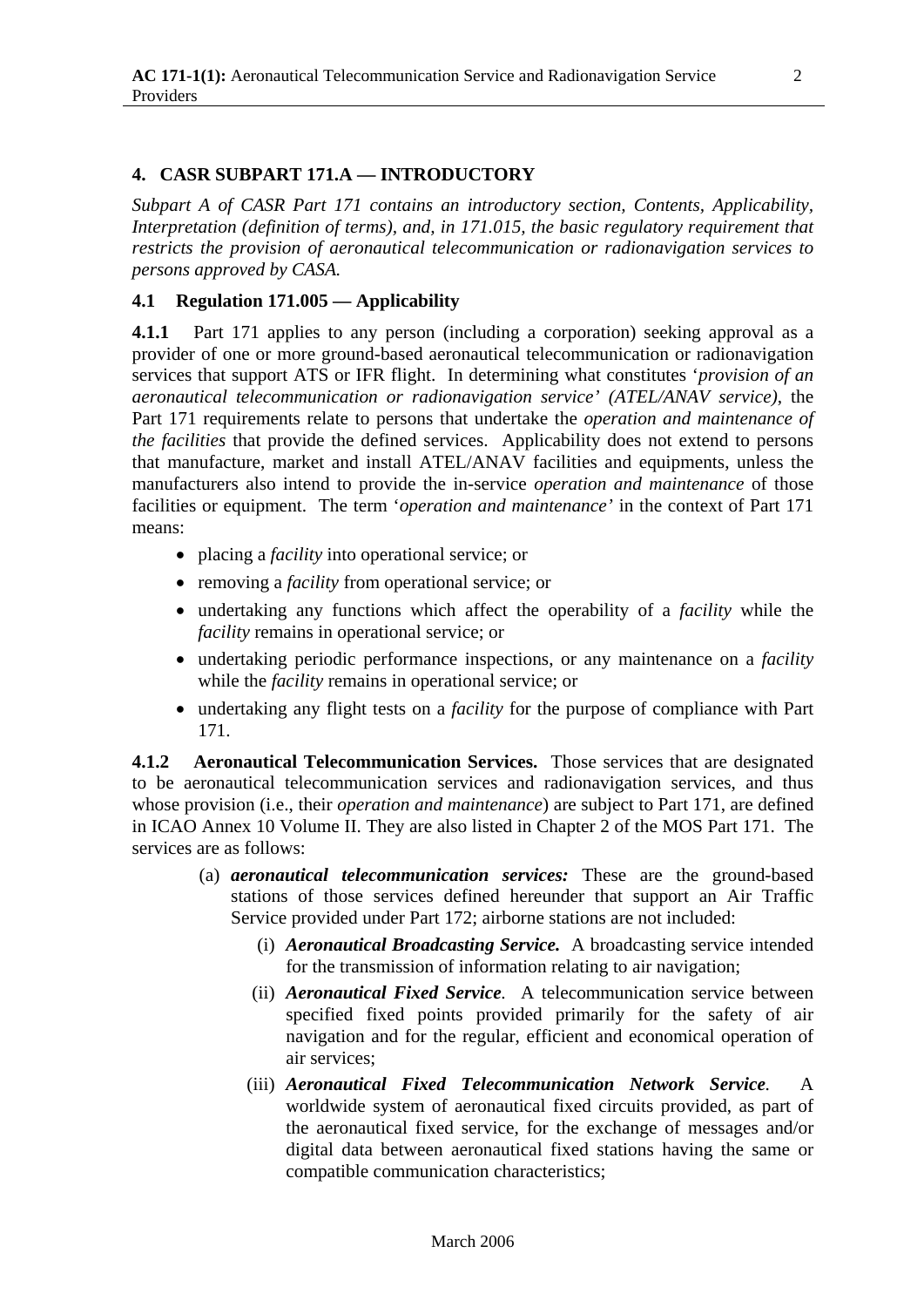- (iv) *Aeronautical Telecommunication Network Service***.** An internetwork that allows ground, air-ground and avionics data subnetworks to inter-operate by adopting common interface services and protocols based on the International Organisation for Standardization (ISO) Open Systems Interconnect (OSI) reference model;
- (v) *Aeronautical Mobile Service.* A mobile service between aeronautical ground stations and aircraft stations, in which survival craft stations may participate; emergency position-indicating radio-beacon stations may also participate in this service on distress and emergency frequencies. This service does not include ground stations that are provided for other than ATS purposes;
- (vi) *Any telecommunication service* which processes or displays air traffic control data for use by an ATS provider under CASR Part 172;
- (vii) *Electronic briefing and flight plan lodgement service* used by pilots.
- (b) *Radionavigation services* are for the safe navigation of aircraft and include *radionavigation aids* for IFR flight, and *any primary or secondary radar service* supporting ATS functions.

**4.1.3 ATEL/ANAV Facilities.** The types of telecommunication and radionavigation *facilities* that, either solely or by their interconnection, provide the electronic capability for the delivery of the defined ATEL/ANAV services are listed at Chapter 2 of the MOS Part 171. *Facilities* may consist of one item of equipment, or several items of interconnected equipment. As the f*acility* types specified in Chapter 2 of the MOS are components of ATEL/ANAV services, their operation and maintenance, including the procedures and the personnel involved in those functions, are subject to the Part 171 requirements.

**4.1.4 Facilities not applicable.** The following *services/facilities* have been determined by CASA to be outside the applicability of Part 171, in that they do not support ATS or aircraft radionavigation, and are, or will be, regulated under other Parts of the CASRs:

- **UNICOM VHF** broadcast stations at an aerodrome.
- Certified Air/Ground Radio VHF broadcast stations at an aerodrome that are provided in accordance with the standards of CASR Part 139 (see MOS Part 139 Chapter 14).
- Airline or other aviation industry company or aeroclub or aerodrome operated VHF ground stations.
- Automatic weather information broadcast stations (AWIB) at an aerodrome.
- Pilot Activated Lighting (PAL) VHF ground stations provided in accordance with the provisions of CASR Part 139.
- VHF ground stations operating as Aerodrome Frequency Response Units (AFRU) provided in accordance with the provisions of CASR Part 139 (see MOS Part 139 Chapter 14).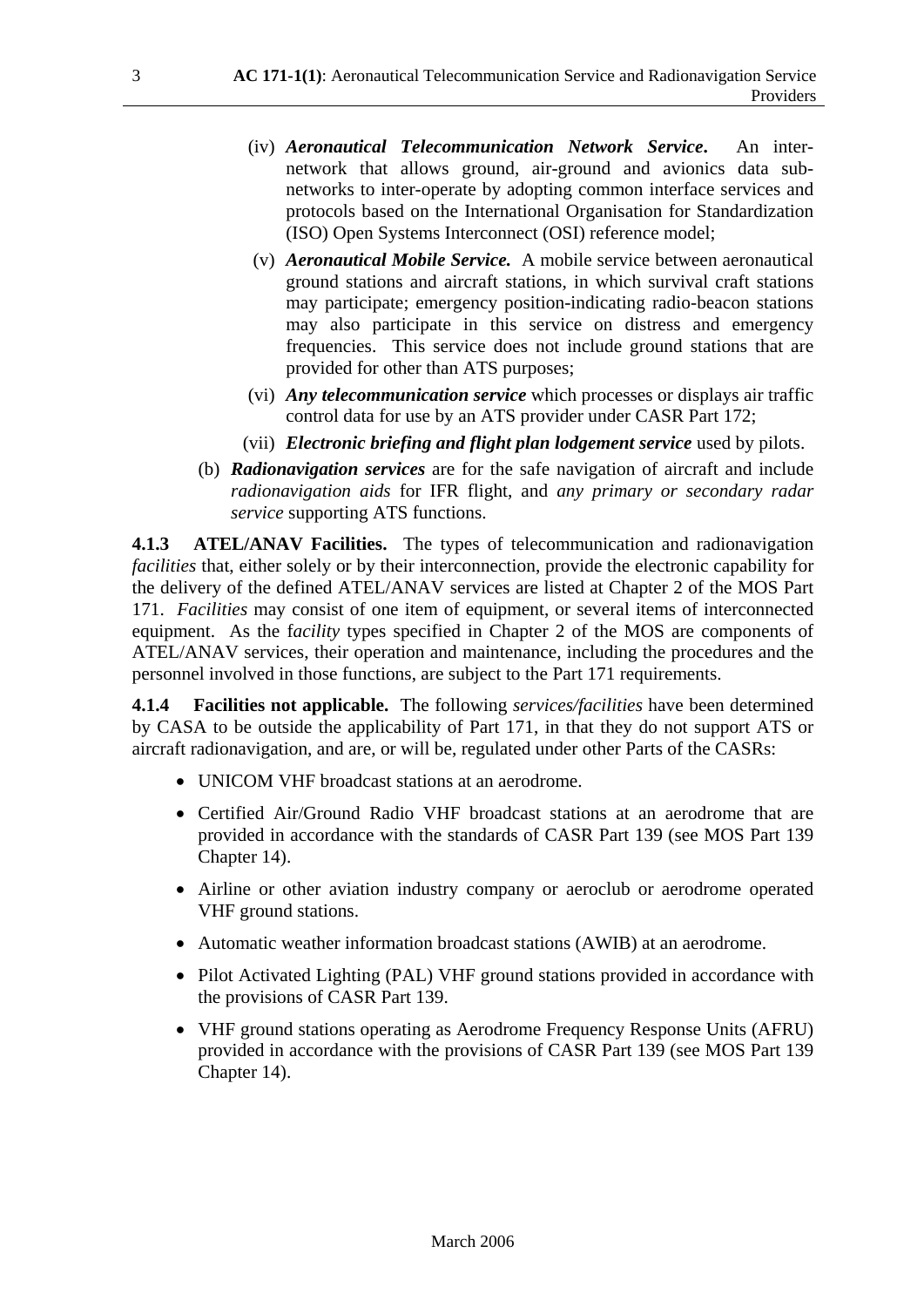#### **4.2 Regulation 171.010 — Interpretation**

**4.2.1** This section contains the definitions of terminology that have a specific meaning in relation to Part 171. Other generally used definitions in the CASR Parts can be found in the Dictionary to the Parts of CASR.

**4.2.2** The definitions in Part 171 are generally consistent with those definitions used in Annex 10 to the Convention on International Civil Aviation.

**4.2.3** It should be noted that the term '*facilities'* is used to define the item or items of equipment that make up any of the defined services.

#### **4.3 Regulation 171.015 — Person not to provide service without approval**

**4.3.1** This regulation disallows the provision of any service defined as an aeronautical telecommunication or radionavigation service if the person is not approved by CASA as a service provider in accordance with the requirements of Part 171. A penalty is associated with any violation of this legal requirement, because of the potential impact on aviation safety of uncontrolled transmissions on aeronautical frequencies or the *operation and maintenance* of services not in accordance with international and CASA standards.

#### **4.4 CASR Subpart 171.B — Approval of Service Providers**

*Subpart B of CASR Part 171 establishes the administrative provisions in relation to application for approval as an ATEL/ANAV service provider.* 

*Note: Subpart E also contains additional provisions in respect to the application process, and should also be referred to.* 

#### **4.5 Regulations 171.020 and 171.025 — Application**

**4.5.1 Who may apply?** The only bodies presently eligible to apply for approval as a provider of an ATEL and/or ANAV service are the Commonwealth, Airservices Australia, or any person who is to provide a service in cooperation with, or by arrangement with Airservices Australia under the provisions of paragraph 11(3)(b) or (c) of the *Air Services Act 1995*. The applicant must make a written application to CASA. Use of the Application Form at Appendix A to this AC will facilitate the processing of applications. Applications must include the following information:

- The applicant's name and address. In the case that the applicant is a corporation, the applicant's registered address, ACN, and the names and addresses of its officers is also required.
- A copy of the applicant's operations manual, prepared as if the applicant were a service provider.
- A list of each of the aeronautical telecommunication and/or radionavigation services for which the application is made, with the intended location and/or coverage of each service. (Note: "*coverage*" means the volume of airspace in which a radiated service is nominally provided, or for non-radiated services, the location at, or the locations between which, the service is nominally to be provided). Applications may be made for a national network of services, for services covering a regional area, for services supporting an ATS facility such as an air traffic control tower, or for one or more navaids at an aerodrome.

**Standards.** For each service for which application is made, the applicant must identify any of the SARPs (Standards and Recommended Practices) included in ICAO Annexes 10, 11 and 14,or any standard in the MOS Part 171, that would not be complied with by the service as proposed by the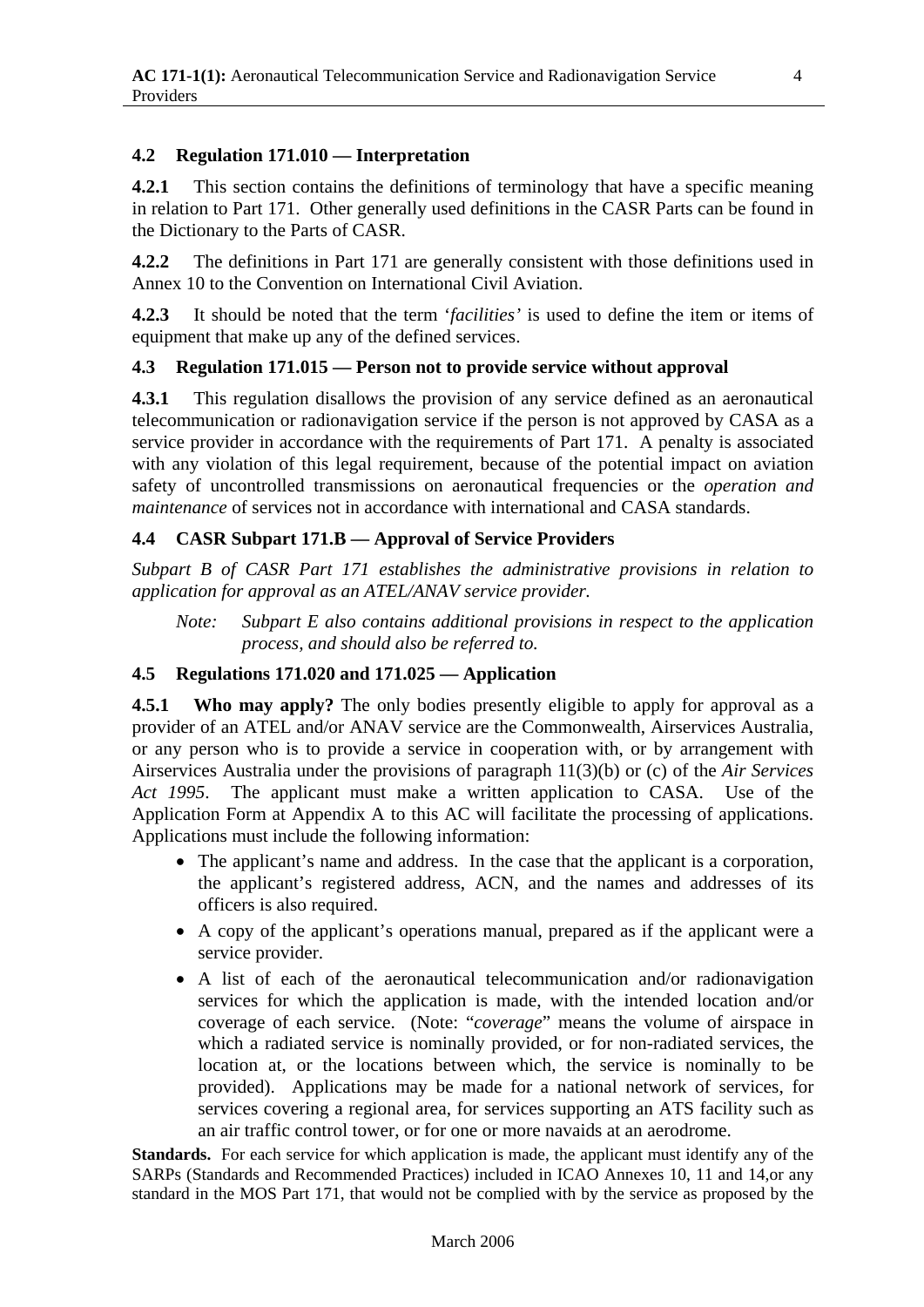applicant. For each of the non-compliances identified, the reasons for, and the consequences of, the non-compliance are to be described in detail.

Most of the standards pertaining to ATEL and ANAV service provision appear in *ICAO Annex 10, "Aeronautical Telecommunications"*. Annex 10 consists of five volumes containing operational standards and technical specifications for the ATEL/ANAV services and facilities. The titles of the volumes are:

- o Volume 1: Radio Navigation Aids
- o Volume 2: Communication Procedures including those with PANS status
- o Volume 3: Communication Systems
- o Volume 4: Surveillance Radar and Collision Avoidance Systems
- o Volume 5: Aeronautical Radio Frequency Spectrum Utilization.

It is important that Part 171 providers acquaint themselves with of all the SARPs in ICAO Annex 10, as relevant to the services proposed, and make sure that the services proposed are in compliance with the SARPs. As all differences in Australian practice have to be notified to ICAO, CASA will not normally accept any non-compliance with Annexes unless there are extenuating reasons and it can be unequivocally demonstrated that the safety and standardisation of air navigation will be minimally and insignificantly affected.

*Annex 11 "Air Traffic Services"* mainly specifies procedures used in the provision of ATS. It defines the requirements for the recording of ATS voice communications and data, which will affect Part 171 providers. (Refer to Appendix C to this AC for guidelines on recording of ATS voice and data.)

*ICAO Annex 14 "Aerodromes***"**. Most of the material in this Annex is not relevant to Part 171 providers, however, particular attention should be paid by Part 171 providers to the standards in Chapter 8.7 pertaining to the siting and construction of facilities and installations on operational areas of aerodromes. Similar requirements are also included in the CASA Manual of Standards (MOS) Part 139. Part 171 providers must comply with the site clearance requirements in these standards.

**4.5.2** In making an application, it is recommended that the applicant should also provide the following information:

- (a) whether the proposed services, and the facilities to provide the services, are actually installed at the sites/locations;
- (b) whether all support facilities, including spares for the facilities and equipment, test equipment, have been provisioned and are on-site;
- (c) whether the key personnel, technicians and other staff members have been engaged; and
- (d) whether it is practically possible to demonstrate the proposed services.

**4.5.3** If CASA approves an applicant as a Part 171 provider a certificate will be issued to the applicant by CASA. Certificates will normally be issued for a five-year period of validity, but CASA may suspend or cancel an approval at any time, if there are grounds for that action.

*Note: See also section 5 of this AC for further information on the administration of applications and approvals.*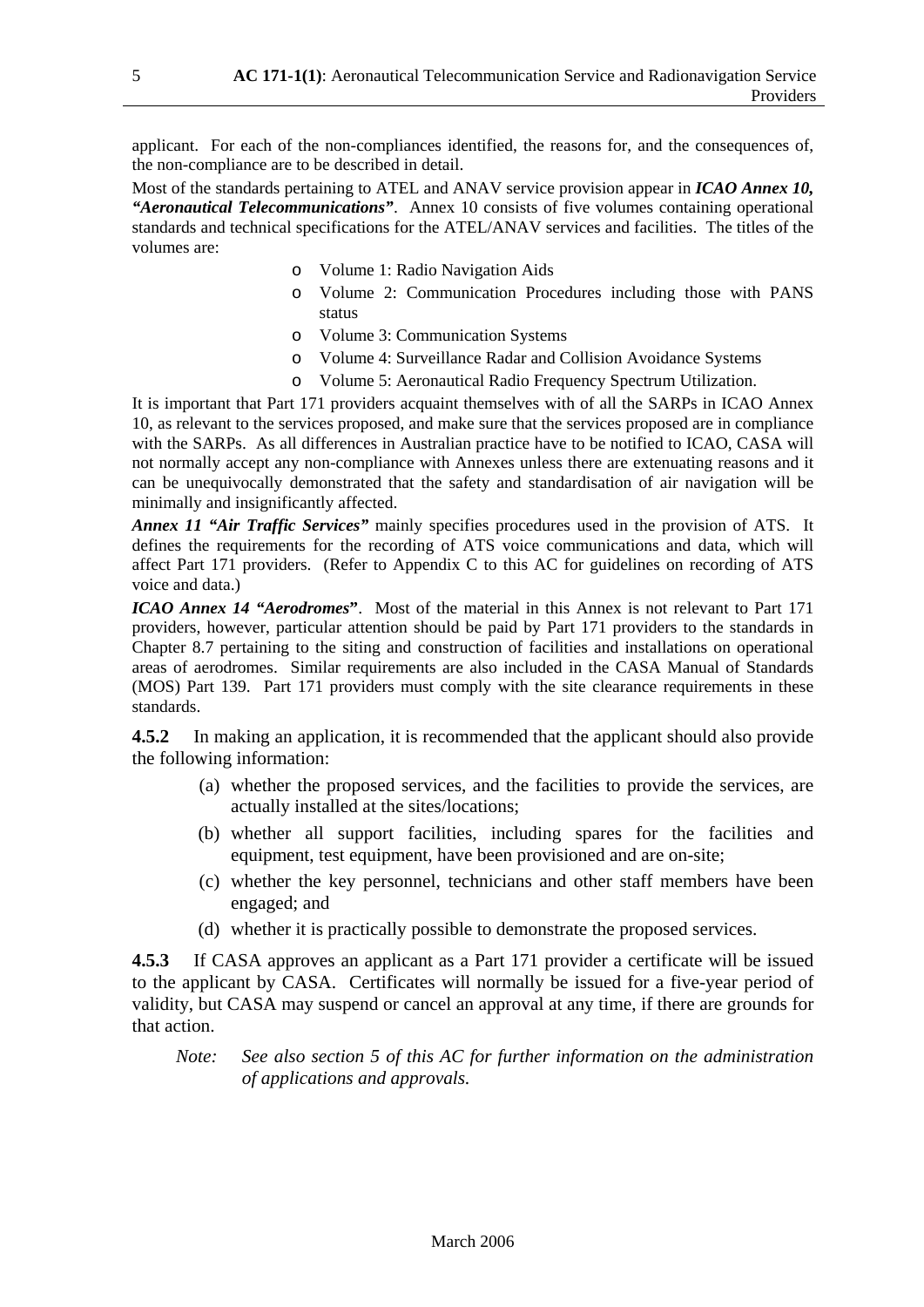#### **5. CASR SUBPART 171.C — OBLIGATIONS AND PRIVILEGES OF SERVICE PROVIDER**

*Subpart C of Part 171 sets out the technical requirements and standards in relation to the services and the personnel of approved ATEL/ANAV service providers.* 

#### **5.1 Regulation 171.030 — Service by provider**

**5.1.1** This regulation requires an approved service provider to provide its ATEL/ANAV services in accordance with the provider's approved operations manual and any conditions included in its certificate issued by CASA. Exceptions are made for test transmissions that are necessary to test a service or facility (providing that any transmission has been the subject of prior notification or a NOTAM), or for services provided as a contingency in an emergency where the continued safety of air navigation is paramount.

**5.1.2 Assigned frequencies.** Those services that radiate electromagnetic signals-inspace must operate on an assigned aeronautical frequency in the relevant aeronautical frequency band. Frequencies are to be assigned by the Australian Communications Authority or Airservices Australia or another frequency assigner authorised by the ACA. (There is a monetary cost for the frequency assignment and licensing service.)

**5.1.3 Identification codes and call-signs to be allocated by the AIS.** Aeronautical communication and radionavigation services have specific identification codes or callsigns. Approved providers of services/facilities that transmit identification codes or callsigns as part of the radiated signal-in-space must apply to, and use, the identification codes or call-signs allocated by the Australian Aeronautical Information Service (AIS, Airservices Australia). It is the responsibility of approved providers to arrange for their frequency and identification/call-sign allocations before making any transmissions.

#### **5.2 Regulations 171.035 and 171.040 — Changes by service provider to services.**

**5.2.1** Regulation 171.035 applies if a service provider proposes to introduce a new ATEL/ANAV service, or make a change to an existing service the effect of which would be that the service would no longer be in accordance with the certificate issued to the service provider under regulation 171.250 or is a change that requires prior notification to CASA because of a requirement to do so in the service provider's safety management system (SMS).

**5.2.2** Service providers may make changes to their facilities or to the procedures for the provision of services if such changes do not change the service for which they have received approval in the certificate issued by CASA under Regulation 171.250; and the change or modification is undertaken in accordance with the relevant change procedure in the provider's operations manual established in accordance with regulation 171.115 (1)(d).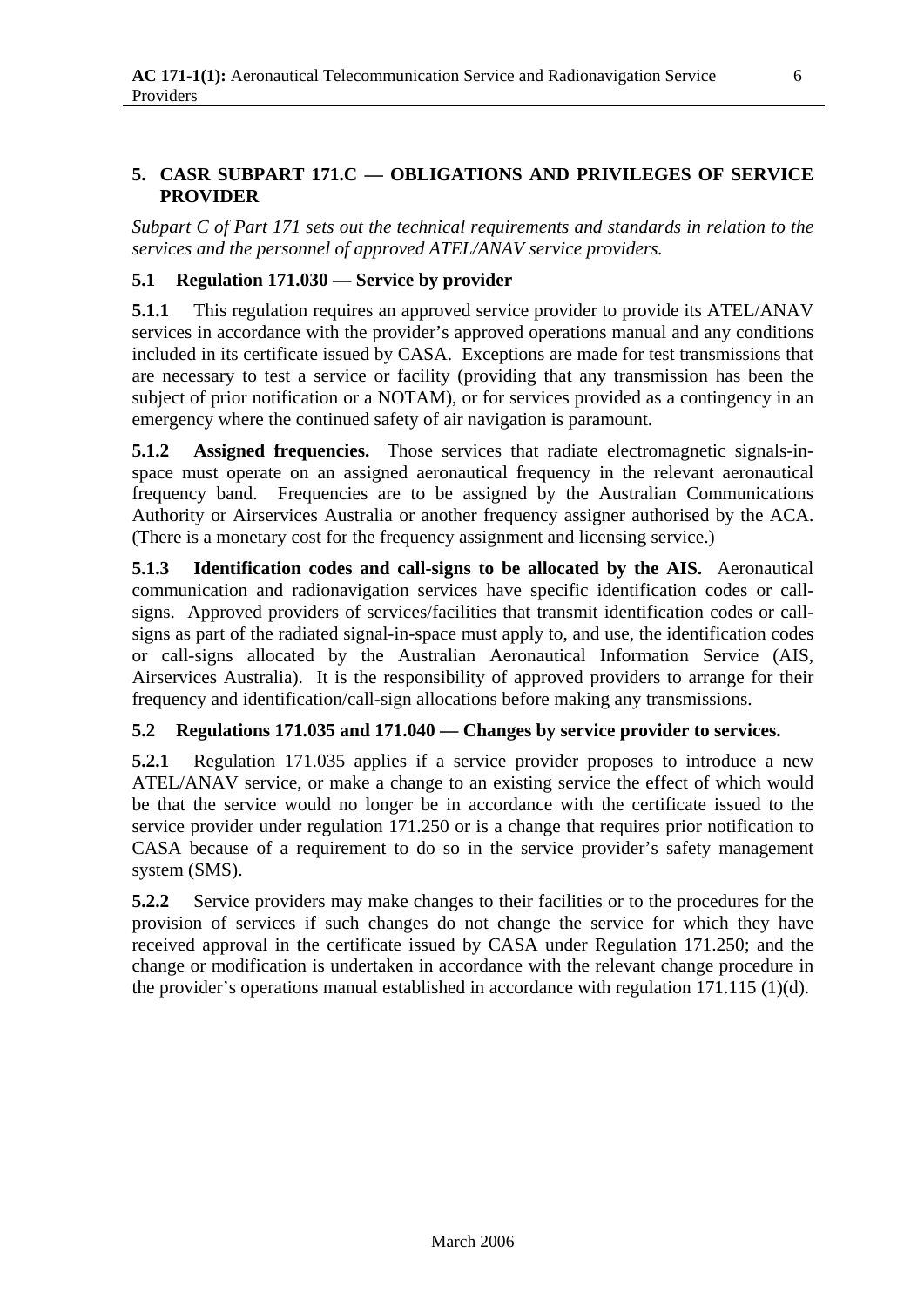**5.2.3** Proposed changes to an approved service that require prior CASA approval will be processed by CASA as a variation to the certificate issued to a service provider. Should approval be given, it will be authorised by re-issue of the schedule to the certificate with the amended or additional entries covering the change to the service or the new service. It may be necessary in such cases for the service provider to enclose any supporting documentation (i.e. supporting safety case, see paragraph 4.8 relating to SMS) with the proposed amendment.

**5.2.4** Proposed changes and modifications that do not change the approved services delivered to users and do not require any amendment to the schedule to the certificate, for example replacement of, or modifications to, hardware or software to improve reliability or to provide improved functionality, frequency changes, or changes of call-signs, etc. may be implemented without reference to CASA, provided that the service provider's operations manual is amended to reflect the change, and CASA is provided with a copy of the amendment within a reasonable time. (Note that radio frequency and call-sign changes require prior notification to the AIS for NOTAM advice.)

# **5.3 Reserved**

#### **5.4 Regulation 171.050 — Technicians**

**5.4.1** Regulation 171.050, together with the standards in the MOS Part 171, establish the personnel qualifications and the specialised training required for technicians engaged by a service provider to operate and/or carry out the maintenance of facilities providing aeronautical telecommunication or radionavigation services.

**5.4.2** *Technician* is a defined term under Part 171. It means a person who is engaged by a service provider to *operate* or *maintain* any facility, or to conduct measurements of the performance of, and/or calibration of, a facility during a flight inspection. It does not include a trainee technician, or a technician undertaking on-the-job training under the direct supervision of a supervising technician – see regulation 171.050(2).

**5.4.3 Technician Qualifications.** The basic minimum qualifications required for technicians are prescribed in the MOS Part 171. The minimum academic qualification for technicians performing operation and maintenance functions associated with ATEL/ANAV is a diploma of technology in one of the following:

- (a) Radio engineering;
- (b) Communications engineering;
- (c) Electrical engineering;
- (d) Electronic engineering;
- (e) Computer science;
- (f) Information technology; or
- (g) Qualifications equivalent to the above qualifications.

For those technicians that carry out or supervise electrical, mechanical, or lines work only, the minimum qualification is an electrical or mechanical or lines trade qualification, as relevant.

Where a service provider considers, and CASA agrees, that the operation and maintenance of a particular type of facility is not technically complex, lesser qualifications may be acceptable for those technicians who operate and maintain that type of facility.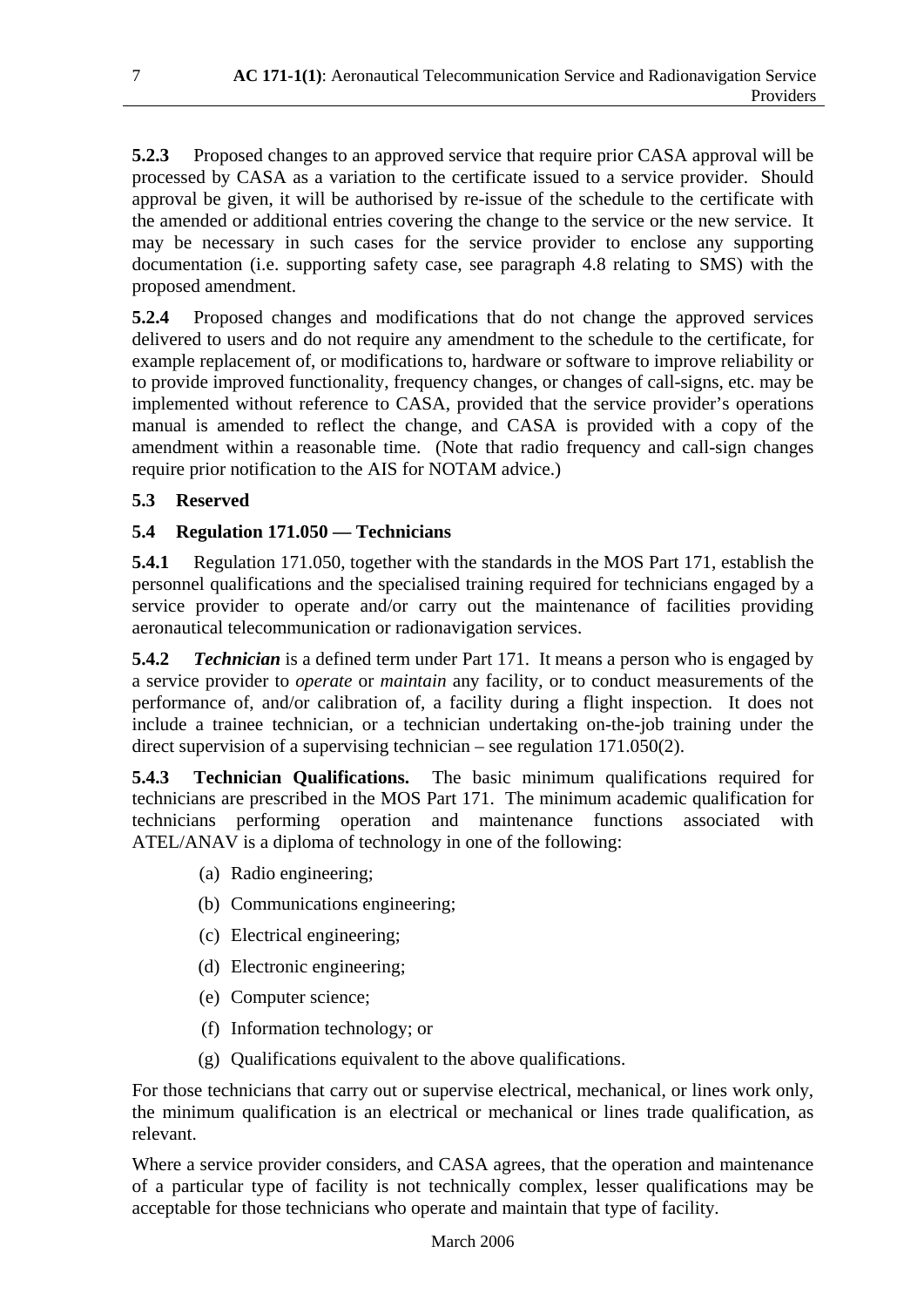**5.4.4 Technician Certification**. It is important that service providers have a system in place for assessing the competency of its technicians, whether they are employed by the service provider or they are contract technicians. Service providers must have an internal certification scheme for its technicians that establish the technical authorisations granted to each technician. The certification must be in the form of a controlled document provided to each technician that identifies the technician and the types of ATEL/ANAV facilities for which the technician has been granted authorisation, the operation and maintenance functions authorised in relation to each facility, the date on which each authorisation was granted, and the date on which the authorisation expires or the date on which revalidation or reassessment is due.

**5.4.5 Workplace Assessors**. The qualification standards for Workplace Competency Assessors undertaking competency assessments for technician certification are set out in the MOS 171 at Chapter 5.2.1.2. The primary requirements are that the assessor (or assessors where one or more persons work together) has been trained and accredited to ANTA Certificate IV, and holds formal recognition of competency in the unit being assessed. The latter requirement to hold formal recognition of competency will normally be satisfied if the assessor holds internal certification for the particular facility/equipment of the service provider's technician certification scheme. However, in the particular situation where a new ATEL/ANAV facility/equipment is to be commissioned by a service provider, there may not be any persons within the service provider that hold such technical certification. In such cases, the requirement to hold formal recognition of competency would be satisfied if the assessor has successfully completed a competency based course of instruction on the facility/equipment that is provided by the equipment manufacturer, or a course that has been developed in-house by the service provider.

**5.4.6 Technician Training**. Technicians who carry out functions associated with the operation and maintenance of facilities must be given appropriate, specialised training on the facility type, followed up by an on-the-job evaluation of their competence.

**5.4.7 Ongoing Competency Checks**. It is also necessary to have a procedure for ongoing competency checking, recency checking and refresher training to ensure retention of competence. As a guide, where technicians have not been involved in particular maintenance work on a particular facility for periods in excess of 2 years, refresher training is to be provided and re-authorisation of the technician's personal certification is to be undertaken. The competency assessments must be carried out by a person holding the qualifications for assessors prescribed in the MOS Part 171, and the assessment process must ensure that each technician:

- (a) has received a course of training or instruction in the operation and maintenance of each facility for which he/she has responsibility; and
- (b) has been assessed as competent to operate and maintain those facilities without supervision.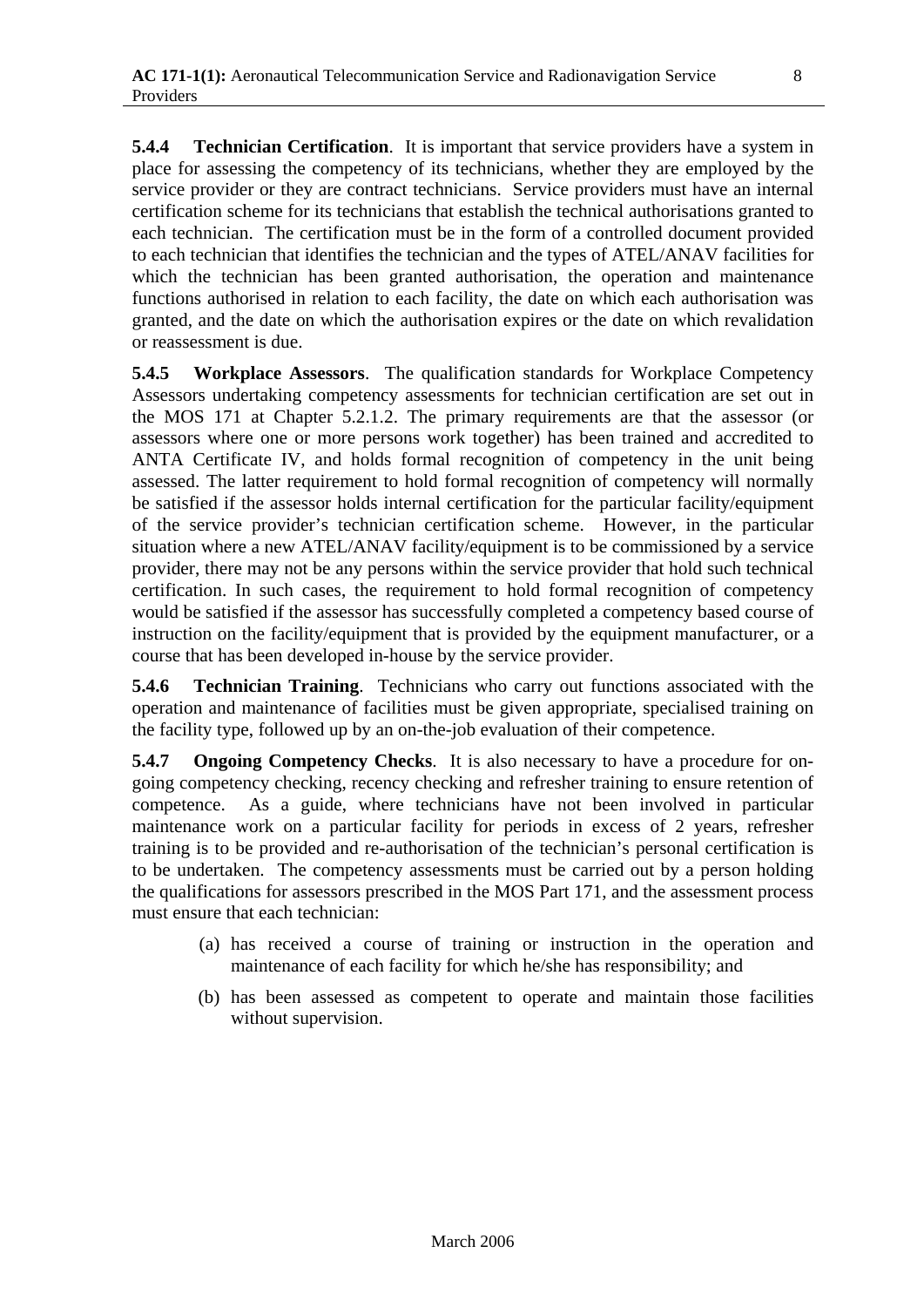**5.4.8 Contract Technicians.** Where a service provider engages a third party organisation to provide technicians to *operate or maintain a facility* covered by the certificate, the certificate holder remains responsible for compliance with the requirements of Part 171, including the requirements in relation to technician qualifications and certification.

**5.4.9 Functions which can only be carried out by Technicians holding a personal certification.** In amplification of the above requirements relating to the certification of technicians, the term "operate or maintain a facility" in the context of Part 171 means any actions undertaken on the facility which can affect its operability and/or performance *while it is in operational service*. This includes:

- (a) placing a facility into operational service; including the associated parameter checks and measurements of the performance of the facility taken immediately prior to its placement into service, to ensure its accuracy and integrity;
- (b) removing a facility from operational service;
- (c) monitoring the performance of a facility and undertaking executive or operational functions on the facility, including reconfiguration of the facility, while the facility remains in operational service, (this does not necessarily include basic go/no-go monitoring of the status of the facility derived from built-in test equipment or supervisory systems);
- (d) undertaking periodic performance inspections and measurements and adjustments in accordance with the Maintenance Plan while the facility is in operational service;
- (e) undertaking periodic maintenance while the facility remains in service;
- (f) undertaking flight testing, measurement or flight calibration functions; and
- (g) direct supervision of trainee technicians undergoing training on operational facilities;

but does not include:

- (h) basic go/no-go monitoring or over-sighting the on-going operational performance of any facility, while it is on-line;
- (i) testing, engineering trials, maintenance, modification, or repair of any facility that has been taken out of operational service;
- (j) maintenance on a facility that has been taken out of service;
- (k) engineering trials on a facility that has been taken out of service; and
- (l) repair of modules or components of a facility at a remote agency.

**5.4.10** Although not a regulatory requirement, functions (h) to (l) above should be undertaken by persons holding qualifications equivalent to that required for technicians, but not necessarily holding a personal certificate of authorisation relevant to the operation and maintenance of the particular facility. Those functions at (h) to (l) may also be undertaken by technicians employed by other organisations not holding a Part 171 approval.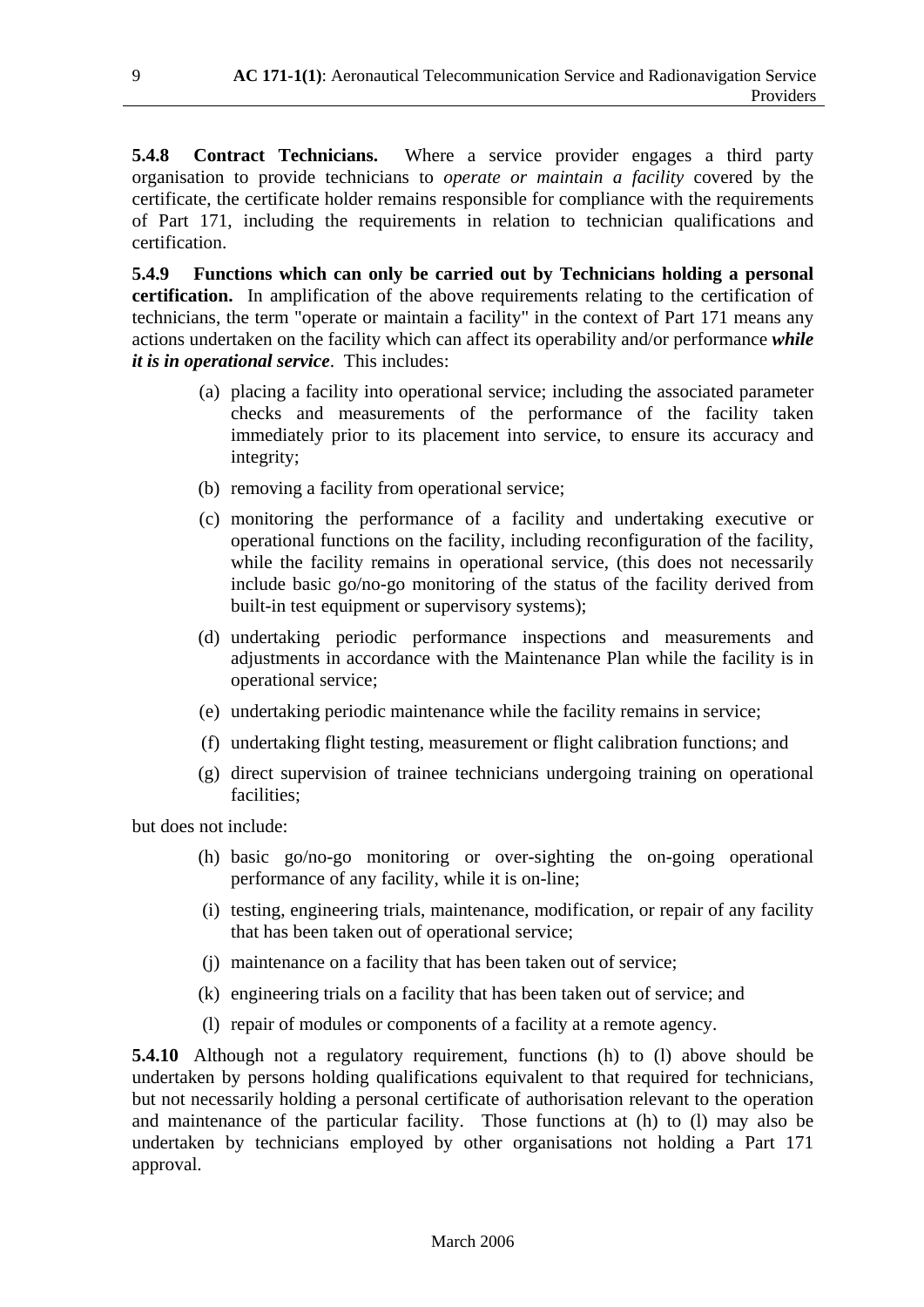**5.4.11 Guidelines on technician training courses**. ICAO has issued guidelines on technician training in the ICAO Training Manual (ICAO Doc 7192). The guidelines are based on the International Federation of Air Traffic Safety Electronic Association's (IFATSEA) Training Manual for Air Traffic Safety Electronic Personnel. This material provides general guidance material on training courses for technical staff operating in Part 171 service providers.

#### **5.5 Regulation 171.055 — Test Transmissions**

**5.5.1** This regulation is self-explanatory. The provisions of this regulation are to enable approved providers to undertake engineering and operational trials on facilities or equipment prior to or after commissioning, or to prove equipment after maintenance, modification, etc. Service providers may radiate transmissions on aeronautical band frequencies if such is necessary for the testing of services or facilities or equipment. This permission is subject to prior notice having been provided by an appropriate identifying electromagnetic transmission or voice announcement on that frequency, and/or passed to the AIS for the issuing of NOTAM advice, or otherwise if the transmission includes clear information that it is a test transmission not to be used for operational purposes, or radiates on an unused frequency, etc. If a provider is in doubt as to whether a test transmission meets this requirement, CASA should be contacted before the transmission is made.

#### **5.6 Reserved**

#### **5.7 Regulation 171.065 — Interruption to Service**

**5.7.1** This regulation is self-explanatory. It requires service providers to advise AIS (for the purpose of issue of a NOTAM) and other users (e.g. ATS) of planned or unplanned interruptions to any service. For services not published in AIP ERSA, advice to the AIS will not be necessary. At least 24 hours notice to AIS is necessary before any planned withdrawal of service.

#### **5.8 Regulation 171.070 — Test Equipment**

**5.8.1** Service providers must have available the necessary test and measuring equipment for the operation, performance inspection, and maintenance, of all of its facilities. The facility operation and maintenance plan (and/or the operating and maintenance instructions for each facility) should specify the test equipment requirements for all levels of operation and maintenance undertaken by the service provider.

**5.8.2** Many types of ground navigation aids used for safe air navigation are analogue equipment that must be set to defined performance parameters and tolerances for each particular location. The validity of these settings, and therefore the accuracy and the integrity of the navaids, depends on the calibration and accuracy of the test equipment, including the flight test equipment, used for facility calibration and maintenance.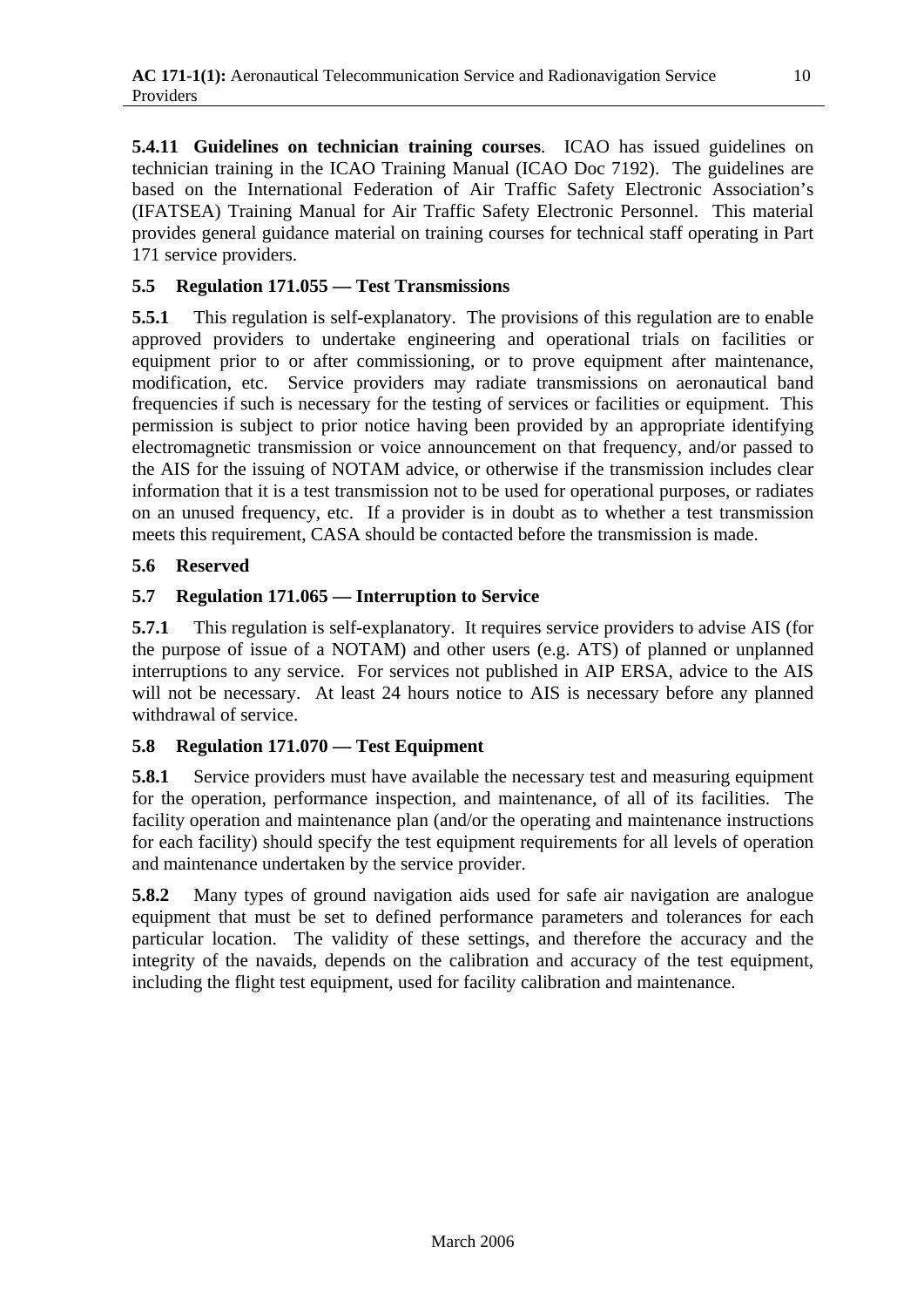**5.8.3** The standards for the control, calibration and maintenance of test equipment are in Chapter 6 of the MOS Part 171, and are repeated below:

- A service provider has available the necessary test facilities for use in the operation and maintenance of services and facilities.
- Service providers use documented procedures to control, calibrate and maintain test equipment.
- Calibrated test equipment is used in the maintenance of a service or facility.
- Calibration is carried out at prescribed intervals for each type of test equipment and the calibration is traceable to national measurement standards.
- Records of the calibration status of each item of test equipment are retained.
- Each item of test equipment carries a visual identification of its calibration status, the date that the equipment was last calibrated, and the prescribed calibration periodicity.
- The validity of previous results is assessed when any item of test equipment is found to be out of calibration.

The calibration of test equipment is in most cases a highly specialised function that should be undertaken by specialist agencies that are certified as meeting the general requirements for the competence of testing and calibration laboratories under AS ISO/IEC 17025:1999.

#### **5.9 Regulation 171.075 — Documents to be maintained**

**5.9.1** Service providers must hold and keep amended those documents that are necessary as basic references for their services and functions. As a minimum, the documentation that will be required is:

- (a) the service provider's operations manual, and all documents referenced within the manual. This will include:
	- (i) the functional and technical specifications of services and facilities;
	- (ii) the configuration of services and facilities;
	- (iii) facility operation and maintenance plans;
	- (iv) interface agreements with other organisations;
	- (v) local instructions and technical procedures;
	- (vi) Safety Cases produced in relation to services/facilities.
- (b) ICAO Annex 10 Volumes I to V, (those volumes actually held will depend upon the services provided);
- (c) ICAO Annex 11 (if the services are in support of ATS);
- (d) ICAO Doc 8071 (if the services are radionavigation services);
- (e) CASR Part 171 and MOS Part 171;
- (f) manufacturer's equipment handbooks, in particular those volumes that contain the Operation and Maintenance Instructions, the logistics support and spare parts listings, as relevant to each facility, and for each associated item of test equipment used for maintenance.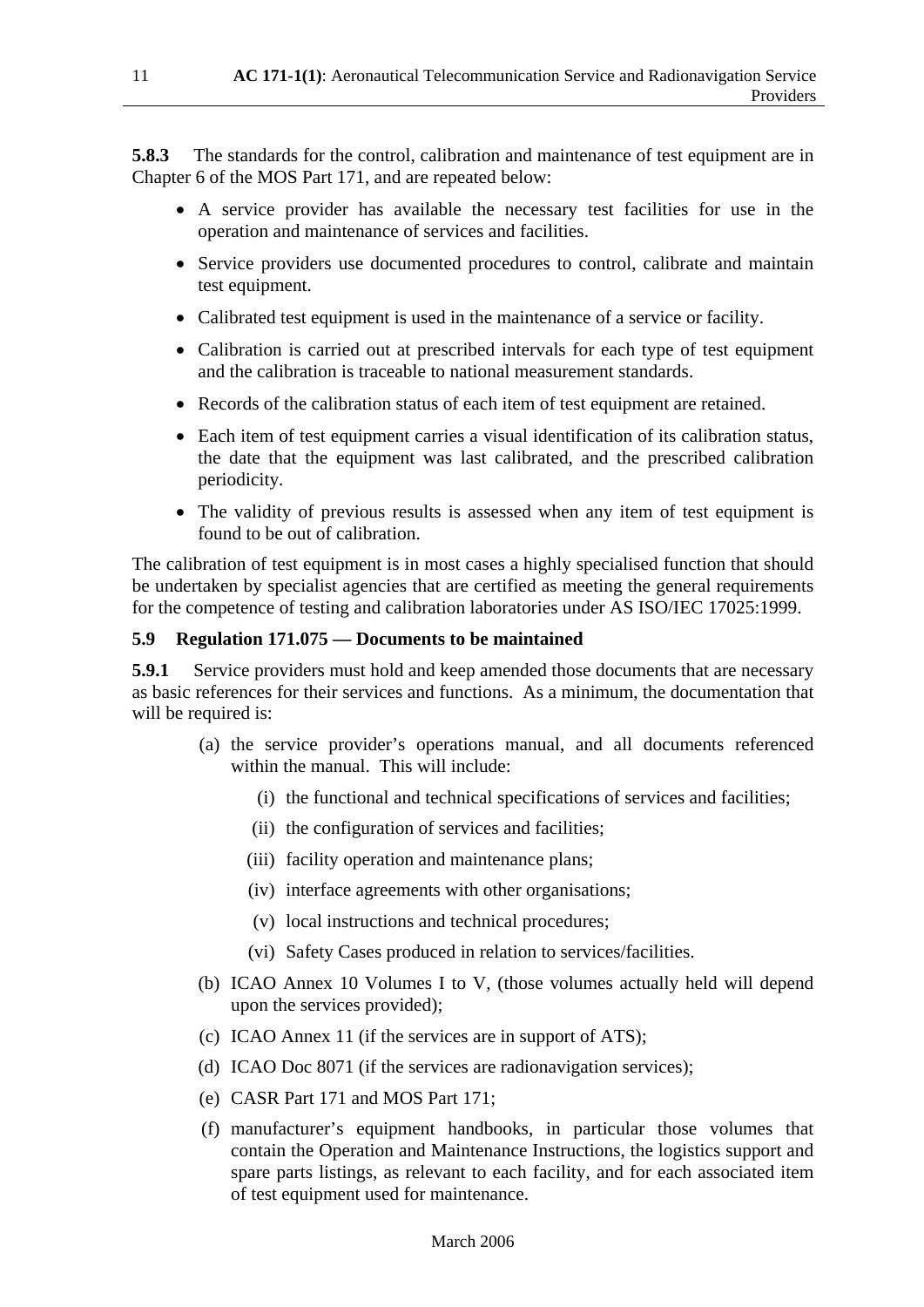**5.9.2** These documents must be available to technicians at their workplace.

**5.9.3** A process for the authorisation and amendment of documents is required and should be in accordance with ISO 9000 quality system standards. All initial issues and subsequent amendments of documents generated by the service provider are to be authorised by one of the service provider's key personnel (see section 4.2.2) or an appropriate delegate. Where the amendment involves a change to the design of a facility, the amendment must be authorised by a person who is qualified and competent to do so (i.e. the *design authority* for the facility or equipment; see section 4.6.1(b)). The mandatory requirements in the MOS Part 171, and include:

- (a) document and data control processes to control the authorisation, publication, distribution, and amendment of all documentation issued, or required by, the service provider;
- (b) the currency of the documentation can be readily determined;
- (c) documents are available at locations where needed by staff;
- (d) only current versions of documents are available;
- (e) a master copy of all documentation is securely held;
- (d) the processes ensure that all documents, which are referenced in the operations manual, are included in an index to the operations manual.

**5.9.4** All documentation may be held as computer based records provided that there is a system of control in place that will ensure any paper copies of computer based documents are subject to the controls required under this regulation.

#### **5.10 Regulation 171.080 — Records**

**5.10.1** Adequate and accurate records are a necessary element of a safety management system. Under this regulation, a service provider is required to have a records system to identify, collect, index, store and maintain records necessary to provide a traceable history over the complete life cycle of services and facilities. Records kept are to include at least the following:

- (a) records of design, manufacturing, procurement, installation, testing, commissioning, maintenance, routine operation, modification, and decommissioning;
- (b) records of the designated authorities for the design, operation and maintenance for each system;
- (c) records of hazard analysis and risk assessments;
- (d) records of facility performance and facility maintenance history including performance parameter values, test facilities utilised, identity of authorised technicians conducting operation and maintenance, changes to maintenance procedures;
- (e) records of facility failures and faults; and
- (f) records of defect reports and associated defect investigations;
- (g) records of each technician's competencies, including details of the technician's qualifications, experience, specialised training, competency assessments and facility authorisations.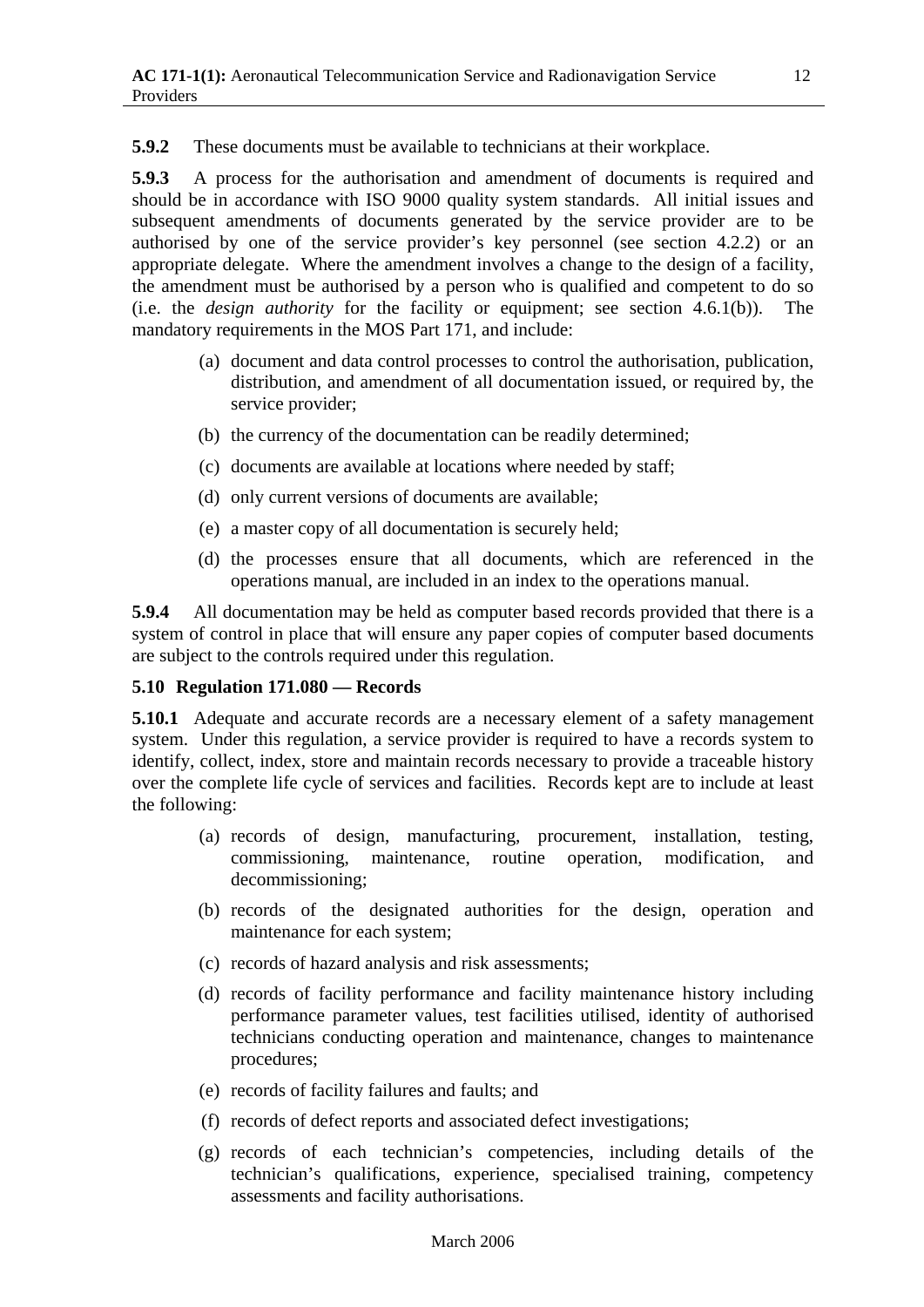**5.10.2** Records should be under the control of the relevant key personnel or their delegates. Access to the records system needs to be controlled to retain appropriate security. CASA will require applicants and approved providers to give it access to the records system for the purpose of entry certification or for safety audits.

**5.10.3 Site Logs.** Site logs are to be kept for all facilities used to provide an aeronautical telecommunication service or a radionavigation service. The site log must have entries to record all occurrences and actions relating to the operation, maintenance, modification, failure, faults, removal from, and restoration to, service. Entries in site logs include the date/time of the entry and the occurrence and are to be signed by the technician or other person making the entry. Site log records are to be retained for at least five years.

#### **5.11 Regulation 171.085 — Security Program**

**5.11.1** The security program established by a service provider should be based on a risk assessment of the possibility of intrusion by unauthorised persons and animals, or damage by natural events.

**5.11.2** Service providers must establish appropriate physical security measures for all facilities that provide an aeronautical telecommunication or radionavigation service. The level of security afforded to each facility will be to minimize the risk of destruction, unauthorised access, entry by animals, and malicious damage or tampering, to each facility. It will generally be necessary to have, as a minimum, a system of personnel control that positively limits access to facilities to personnel approved by the service provider.

**5.11.3** The physical security measures adopted for site security should:

- (a) control entry access at all times to all entry points;
- (b) protect personnel on duty;
- (c) establish procedures in respect to bomb or other threats; and
- (d) establish monitoring facilities that detect unauthorised access to critical radionavigation or radiocommunication facilities.

**5.11.4** Other than for facilities located airside on an aerodrome having perimeter fencing, security fences around any facility will be necessary. OHS requirements should also be taken into account in establishing security fencing, particularly for high power **transmitters** 

**5.11.5** The required site clearances to limit interference or distortion of radiated signals around various types of airways facilities on aerodromes are in the Manual of Standards, MOS Part 139.

#### **5.12 Regulation 171.086 — Safety Management System**

**5.12.1** The requirement for an SMS is a CASA standard applicable to service providers in the aviation industry. An SMS adopted by a Part 171 service provider must comply with the standards in Chapter 3 of the MOS Part 171. These standards permit a service provider to establish an SMS that is best suited to its business practices while providing for safety assurance. Depending upon the service(s) provided, not all elements of the SMS may be applicable to all service providers.

**5.12.2** An SMS defines the policies, procedures and practices for managing the safety of the provision of services, and for managing any changes to their provision. To be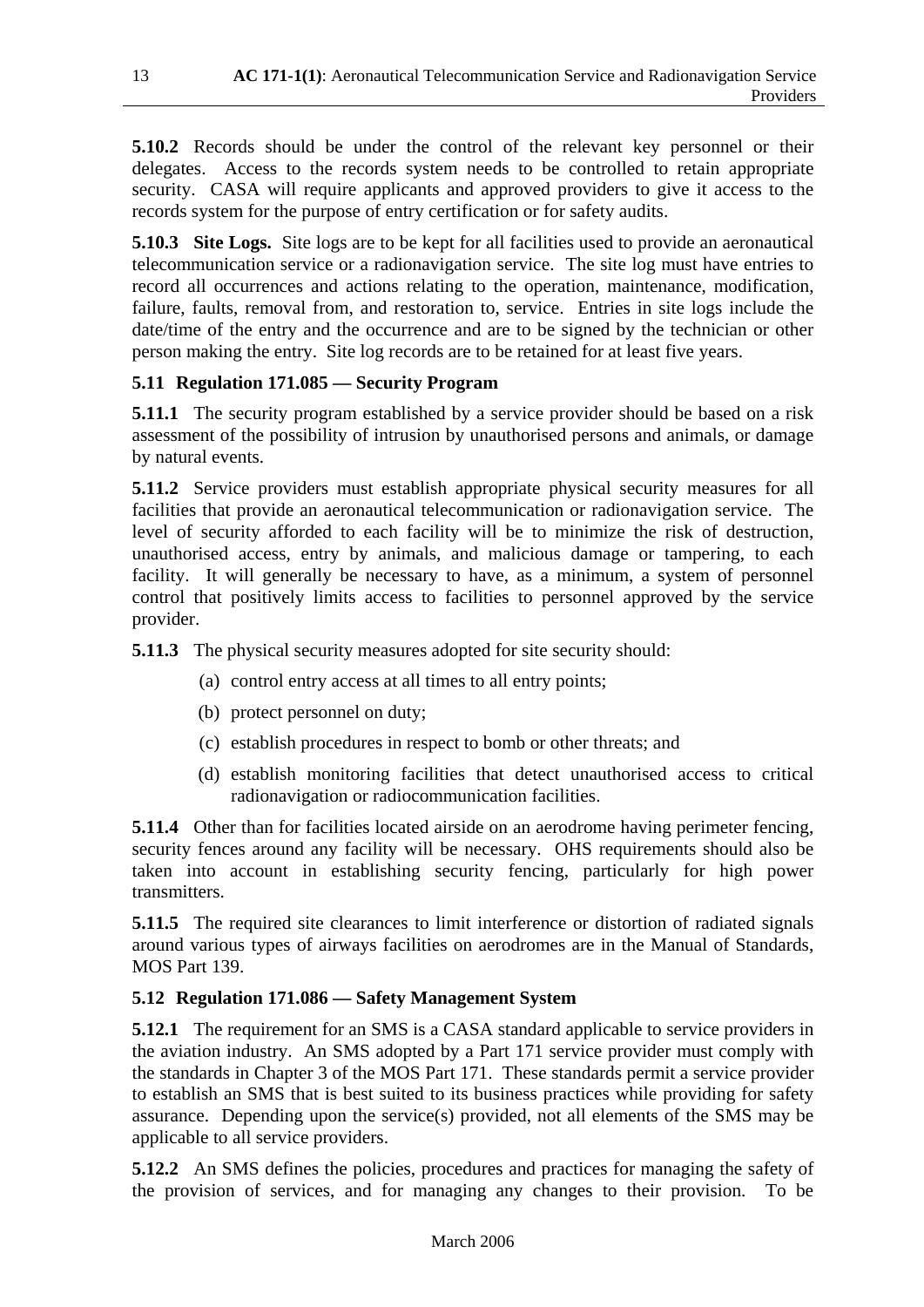effective, the SMS should be integrated within the operating procedures and practices of a service provider, rather than being stand-alone.

**5.12.3** The necessary features of an SMS for a Part 171 service provider are:

- The service provider's safety policy and objectives;
- The organisational and staff responsibilities for safety matters;
- The establishment of the levels of safety that apply to the services; and the monitoring of the levels of safety achieved;
- The process for internal safety reviews;
- The process for the internal reporting and management of safety concerns and incidents;
- The process for the identification, assessment, control and mitigation, of existing and potential safety hazards in service provision;
- The definition of the interface arrangements for safety management and the relative associated responsibilities and procedures with internal functional groups and with aerodrome operators and support service providers; and
- The processes for the management of changes to existing services (including the de-commissioning of a service).

**5.12.4 Requirement for Safety Cases**. The Safety Case is essentially a method for safety risk management. Safety Cases provide documented evidence and argument that a service or facility, or a proposed change to the design of a service or facility, meet safety objectives or levels for the service or facility.

**5.12.5** Risk management is an iterative process consisting of defined, sequential steps that support better decision-making by contributing to a greater insight into risks and their impacts. It incorporates several elements, from the initial identification of safety hazards and the analysis of their risk, to the evaluation of its tolerability and the determination of possible risk reduction options, through to the selection, implementation and monitoring of appropriate control and reduction measures.

**5.12.6 Reference for risk management**: Australia/New Zealand Standard 4360:1999 'Risk Management'.

**5.12.7 Reference for the preparation of Safety Cases**: Guidelines for the preparation of safety cases have been published by CASA in AC 171-2(0).

**5.12.8 Safety cases submitted to CASA**: Safety cases should be submitted to CASA to support new services, and any changes to existing services that would result in a change to the certificate issued to a service provider under Regulation 171.250, or otherwise requires prior notification to CASA in accordance with an arrangement or change definition that is set out in the service provider's SMS. Changes which should be covered under the provision relevant to SMS inclusions are those which are significant reductions in service coverage, navaid types and locations, introduction of new navaids, changes in frequency spacing allocations, etc.

**5.12.9 Interface arrangements with ATS providers**. The ATS provider interface arrangements identify staff responsibilities and arrangements in relation to normal service provision and abnormal contingency provisions.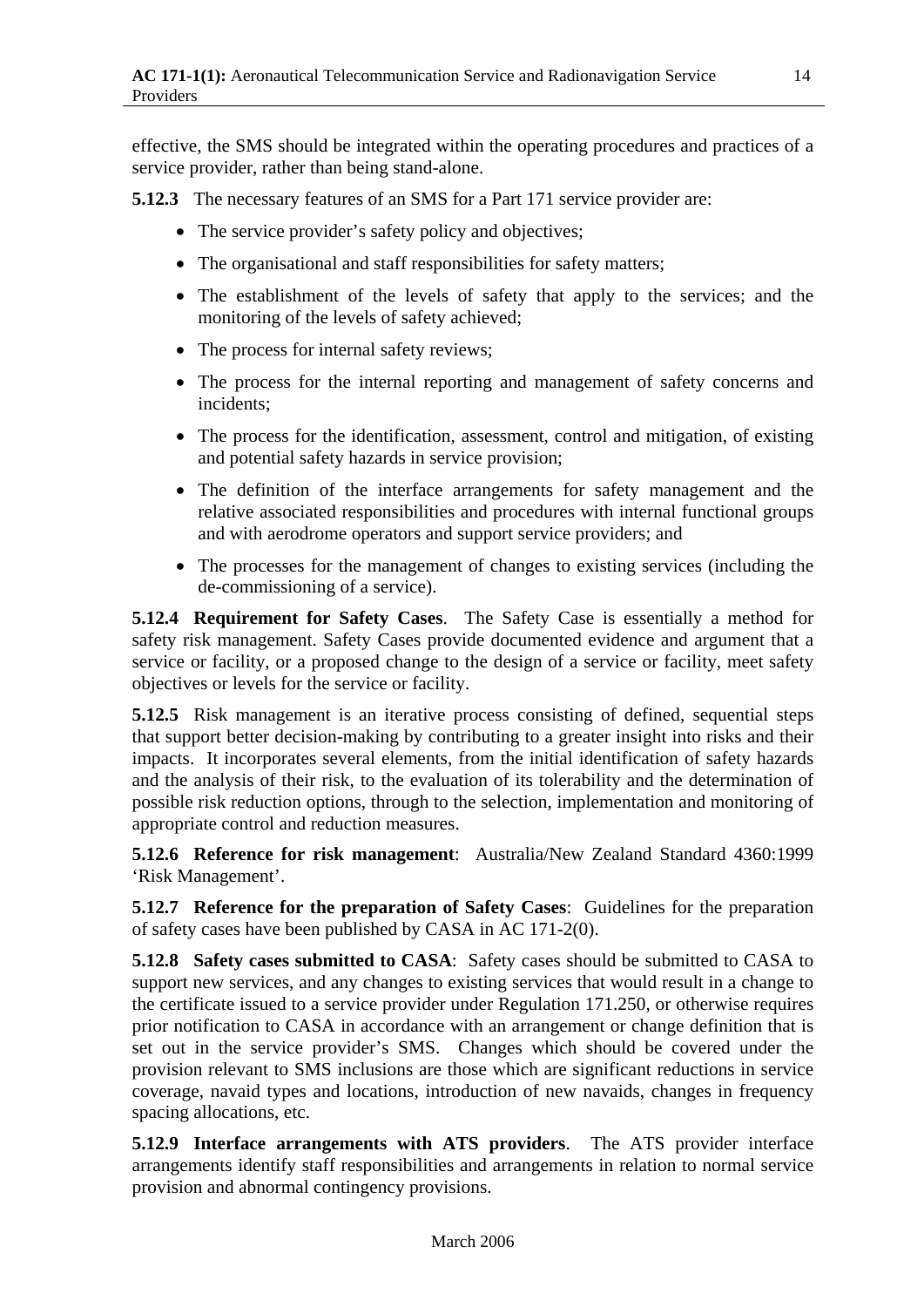**5.12.10 Interface Arrangements with Organisations Providing Support Services**. These are interface arrangements with other organisations providing (sub-contracting) a support service, facility, or data, which interconnects or interfaces with an aeronautical telecommunication or radionavigation service. Support services include terrestrial or satellite bearers carrying voice or data communications, radar data provided by another organisation's radar surveillance systems, and other electronic data sources of operational information. The interface arrangements should include:

- (a) a functional specification for the support service; and
- (b) the values or characteristics of availability, reliability, accuracy, integrity, and recovery time, as relevant, of the support service; and
- (c) the monitoring and reporting of the operational status of the support service, facility, or data, provided by the other organisation; and
- (d) interface arrangements and management processes which will support the services provided.

Support service interface arrangements are not required if the service provider can demonstrate or provide evidence that it has suitable interruption recovery contingency arrangements in place, which will provide continued safe operation of a service during any interruption to, or failure of, any support service.

**5.12.11 Aerodrome Operator Interface Arrangements.** The Aerodrome Operator interface arrangements set out the respective responsibilities of the aerodrome operator and the service provider for aerodrome infrastructure and aerodrome works that are associated with, or may affect, any Part 171 service. In this regard, the interface arrangements should cover, as relevant:

- (a) provision of mains and stand-by electrical power;
- (b) the management of aerodrome cabling that connects with Part 171 services;
- (c) interfaces between airport and obstacle lighting, beacons and other visaids, with the aerodrome control tower;
- (d) fault reporting of outages; and
- (e) staff access, and physical security of facilities.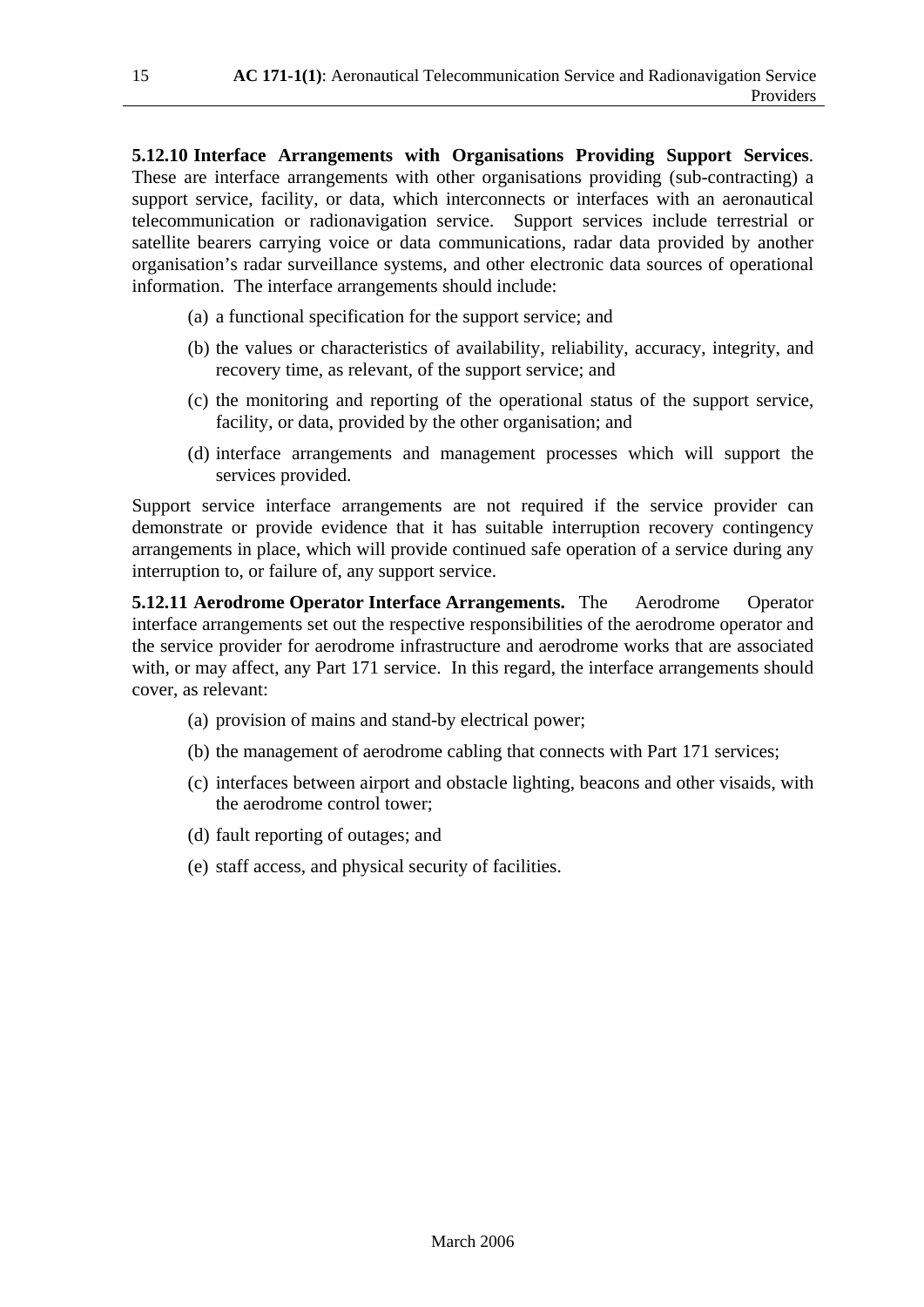#### **6. CASR SUBPART 171.D — CONTENTS OF OPERATIONS MANUAL**

*Subpart D of CASR Part 171 establishes the requirements in relation to a service provider's operations manual. Prospective providers are required to prepare a draft operations manual to support an application to CASA for approval as a Part 171 provider. As the operations manual establishes the standards and procedures under which a service provider's services will be delivered, CASA considers the content of the operations manual to be of primary importance in the approval process. Approval of prospective providers will not be granted by CASA unless the applicant's operations manual complies with the requirements of Subpart D of Part 171.* 

#### **6.1 Regulation 171.090 — Operations manual to contain or refer to information**

**6.1.1** The operations manual should be a definitive statement of the applicant's proposed services and the standards, procedures and practices under which the applicant intends to deliver those services and to carry out its on-going *operation and maintenance* functions. Regulation 171.075 requires the operations manual to be a controlled document (see section 3.9), the contents and all amendments to be issued by an appropriate authority, and that it is available to those persons who need to refer to it (*key personnel* and *technicians*).

**6.1.2** It should be noted that a requirement to include specified information in the operations manual may be satisfied by referring, in the manual, to that information in another document held by the applicant. If desired, the operations manual may be prepared and submitted in electronic form, and the documents referred to may also be in electronic form. Any separate documents are to be indexed and cross-referenced in the operations manual, and are subject to the documentation control processes specified by regulation 171.075, (see section 3.9).

#### **6.2 Regulation 171.095 — Organisation and management of service provider**

**6.2.1** The operations manual must include a chart of the service provider's structure which clearly depicts the lines of management, technical authority, and functional responsibility, across all functional areas of the service provider that are associated wholly or partially with the aeronautical telecommunication and radionavigation service delivery. The chart should include the names, relevant qualifications, relevant experience, and positions of the chief executive of the service provider, and of the *key personne*l. The responsibilities of these persons should also be included or appended.

**6.2.2 Management Structure.** The chief executive is the person who is nominated as having overall responsibility for the proposed services, and the *key personnel* are those persons (or person) who have the responsibility within the service provider for the management of the *operation, maintenance,* and the *safe provision*, of its services. These persons plus any other persons at management level that represent the management structure of the service provider should be suitably qualified and/or experienced for the position held.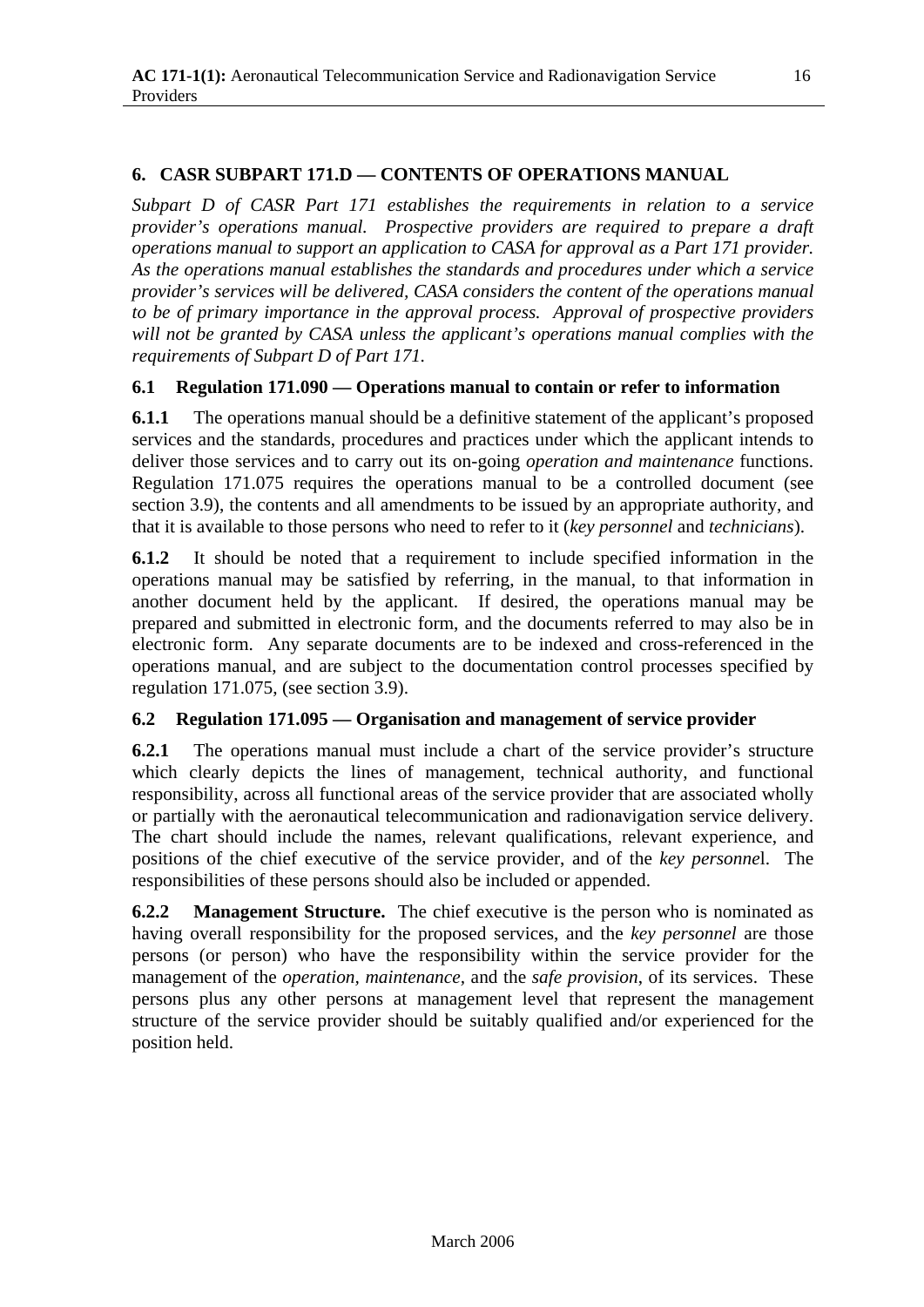**6.2.3** Depending upon the size and complexity of the service provider's organisation, the extent of the services it proposes to provide, and whether it intends to undertake system engineering, installation and commissioning functions, the following are the activities and functions for which these key management personnel should be responsible, and capable of managing:

- (a) the establishment of internal standards, practices and procedures that comply with the Part 171 requirements and standards;
- (b) system engineering, specification, procurement, installation and commissioning of facilities;
- (c) establishment and review of the internal safety management system and its review;
- (d) establishment, review and on-going responsibility for the facility maintenance regime, including logistics support of facilities and the procedures required under Part 171 in relation to the maintenance functions;
- (e) the resourcing of qualified, competent technicians in sufficient numbers, at appropriate locations, to carry out the operation and maintenance functions of the service provider; and
- (f) Where a service provider has a number of manned bases, it is expected that an appropriate supervisory structure will be established at each base such that there is a senior officer in charge, plus sufficient supervisory personnel to oversight the technical functions.

**6.2.4** In assessing applications, CASA will give close attention to the management structure, and the capabilities of the managers of the applicant. Where CASA considers that the proposed management structure does not satisfactorily support the proposed services, approval will not be granted.

**6.2.5** The applicant needs to have sufficient personnel to undertake all its proposed functions. The number of personnel required will depend on many factors, but mainly the types and extent of the facilities, their geographic locations, and the geographic locations of the maintenance bases. Only personnel associated with those operations and maintenance functions undertaken by the service provider itself should be included in the organisation chart. For example, where the facility operation and maintenance plan specifies that the repair of modules or equipment components of facilities will be carried out externally by a contract agency such as the facility manufacturer or an authorised repair agency, the organisation chart need not include details of that part of the maintenance function. Again, in assessing applications, CASA will give close attention to the proposed structure and the disposition of the key personnel, supervisors and technicians; if it is considered that the structure does not satisfactorily support the proposed functions, approval will be withheld.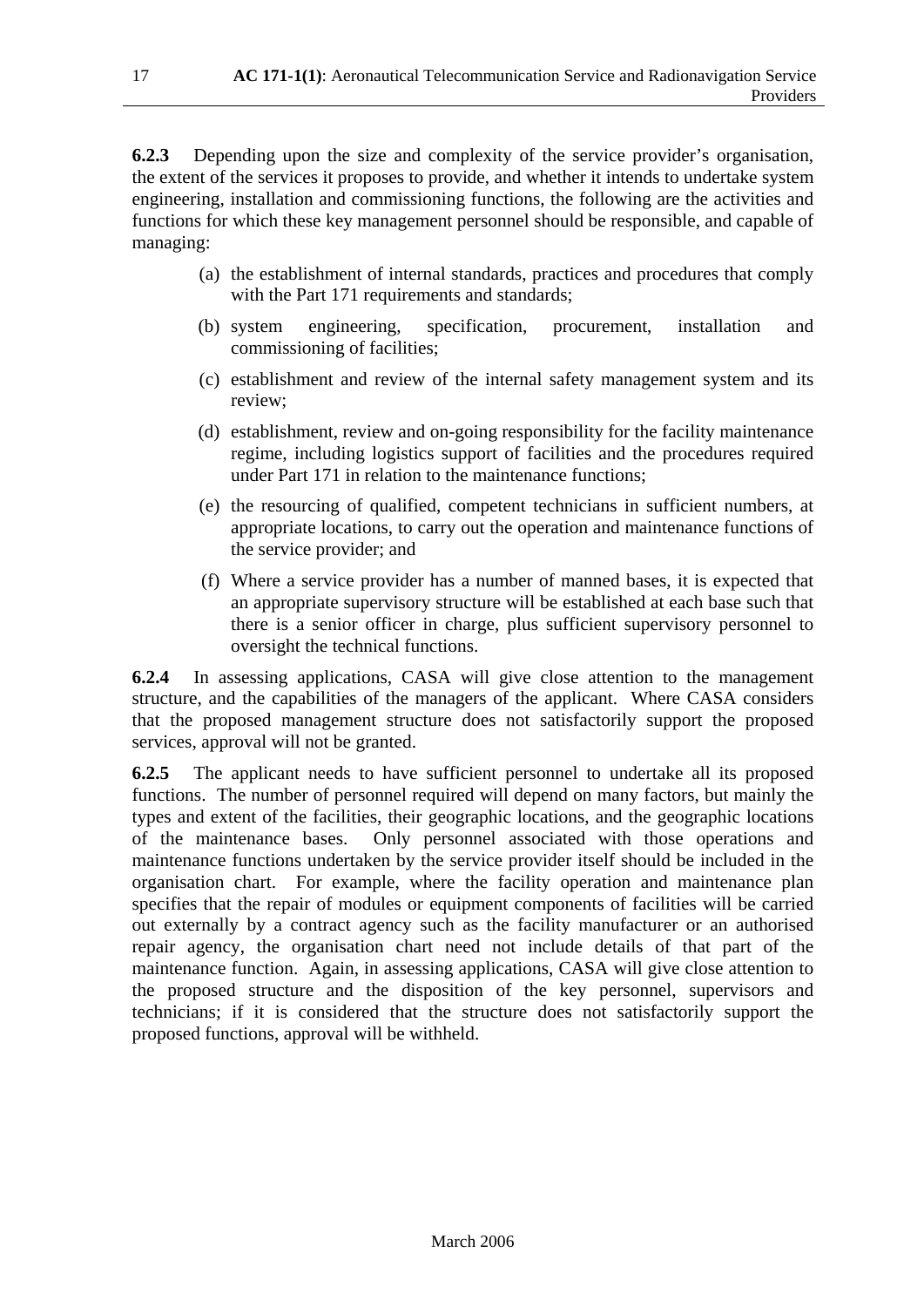#### **6.3 Regulation 171.100 — Way in which standards are met**

**6.3.1** Under this regulation, the operations manual must contain a listing of the technical standards relating to design, installation, commissioning and testing, and operation and maintenance, that are applicable to each service, and to each facility, which makes up each service. In the context of this regulation, the term *standards* means a relevant ICAO standard or recommend practice, any requirement in the Manual of Standards Part 171, or any other relevant international or domestic standard or requirement which has been called up anywhere in the service provider's operations manual, or in documentation referenced in that manual, as applying to the service or facility. It also includes any standards specified by the facility manufacturer in equipment specifications or handbooks. For each of the standards listed or referenced, the operations manual must include a statement as to whether and how compliance with the standards has been achieved. Where compliance with a relevant standard is not achieved, this is to be clearly indicated, and a statement of the reason for non-compliance and its impact on the service provided in terms of the performance of the service, and aviation safety, is to be included.

**6.3.2** Where the standards applicable to services and facilities are those established by the equipment manufacturer and are included in the manuals, handbooks, or specifications, provided by the manufacturer it remains the responsibility of the applicant to satisfy CASA that those standards have actually been achieved in each particular facility installation. This will normally require site acceptance testing.

#### **6.4 Regulation 171.105 — Functional specification and performance values of services**

**6.4.1** This regulation requires the inclusion in the operations manual of a statement of the basic performance descriptors (functional specification) for each of the aeronautical telecommunication or radionavigation services. Such information is to enable CASA to assess the performance of the services in terms of their suitability for aviation use.

**6.4.2 Functional specification.** The *functional specification* (synonymous with the operational requirement) of the service is essentially a brief statement of its operational function from the perspective of those for whom the service is intended (air traffic control or pilots). For example, the functional specification for an Instrument Landing System might be:

"Precision approach to landing navigation aid providing pilots with electronic data for glide path and vertical and horizontal guidance to ICAO Category 1 in

accordance with the standards of ICAO Annex 10 Vol I."

*or, for an aeronautical mobile service used for the purpose of ATC air/ground control at an aerodrome:* 

*"*VHF air/ground service in accordance with ICAO Annex 10 Vol II used for local aerodrome control*"*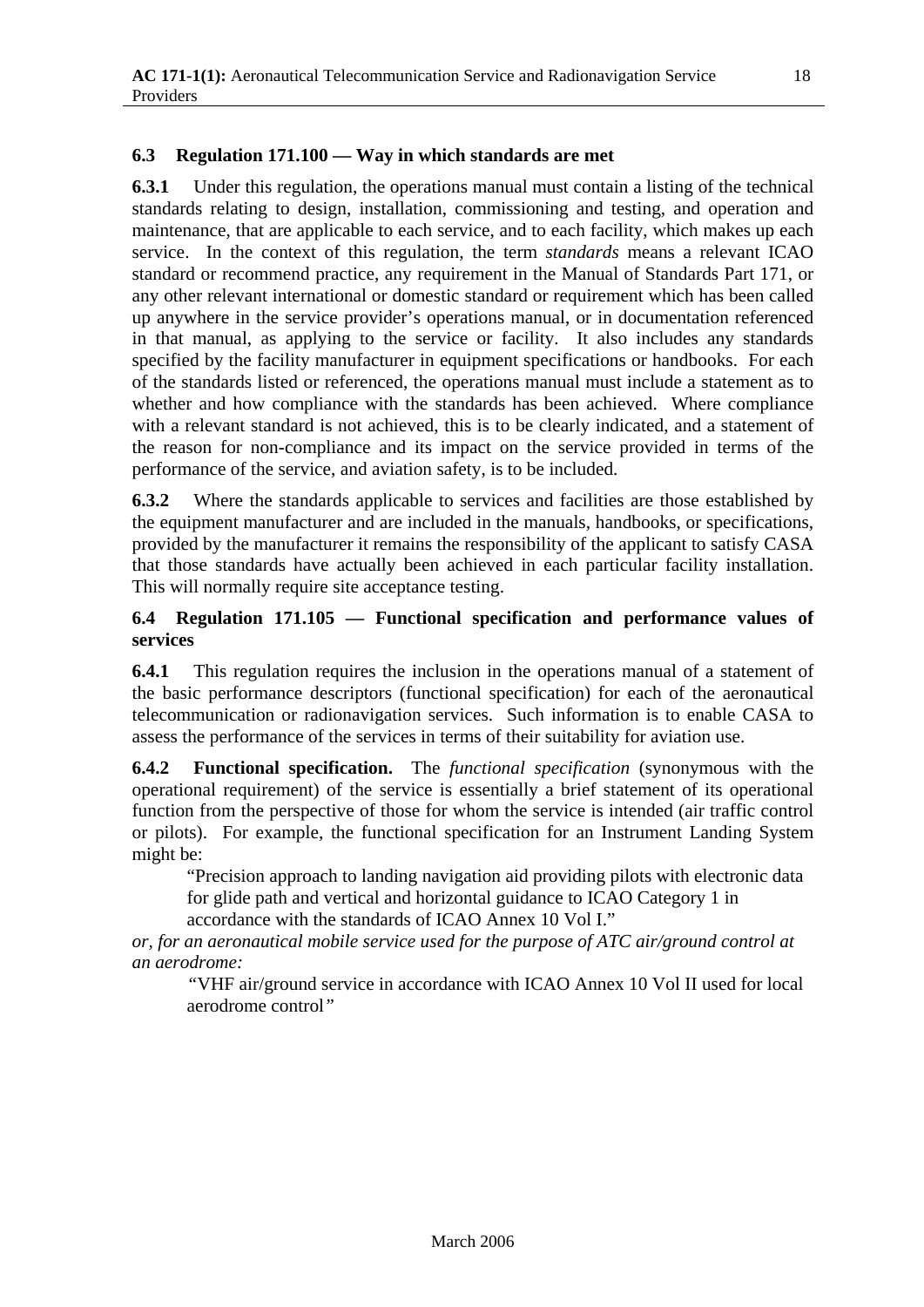**6.4.3 Availability and Reliability.** Values for each of the following basic parameters, as relevant to each service type, are to be included for each service:

 (a) *Availability.* All aeronautical telecommunication and radionavigation services must provide high levels of operational availability. In many cases, achievement of the necessary availability levels will require the use of design features such as redundancy and/or duplication of facilities, automatic changeover from main to standby facility in the event of a fault, remote monitoring and maintenance capability including remote reconfiguration, remotely actuated equipment recycling capability, dial-up monitoring, etc. Availability is a measure of the operational availability of the system to users over the total time period that it is required by users. It is normally quoted over the period of an average year or longer, and takes into account the time the service will be unavailable as a result of both unscheduled failures and scheduled or unscheduled maintenance.

*Ao=Ta/Tt where Ao = Operational Availability, Ta is the total time that the service is available when required by users, and Tt is the total time period that the service is required to be available*.

Where a service comprises a completely new design, and operational experience is not available, Ao may not be available for the system as there is no in-service knowledge of its actual performance. In this case, the Inherent Availability *Ai* should be stated in lieu of Ao. (Manufacturer's technical specifications or equipment manuals often include Ai.)

#### *Ai=Tt-Td/Tt where Tt is total time, Td is down time due to failure.*

Where a service has duplicated or redundant facilities (including standby power supply) with automatic changeover or automatic or remote reconfiguration, or main/standby capability, an additional parameter termed '*continuity*' should also be quoted in the operations manual for the applicable services. '*Continuity*' is a measure of the time that the service takes to changeover from the main to the standby facility, or to reconfigure itself following a fault, including a power supply fault or failure. Services for which continuity is an applicable parameter include precision navaids, radar display services for ATC, A/G communication channels for ATC, point-topoint data and communication links.

A major factor in achieving required levels of Ao is the provision of standby power systems. Standby power systems may take the form of Diesel No-Break Generating Sets, Diesel Standby Generating Sets, floating battery supply across a mains charger, or Uninterruptible Power Supplies with battery backup to mains supply. For remotely located facilities having relatively low power requirements, solar power supplies used in conjunction with floating batteries may be a satisfactory solution.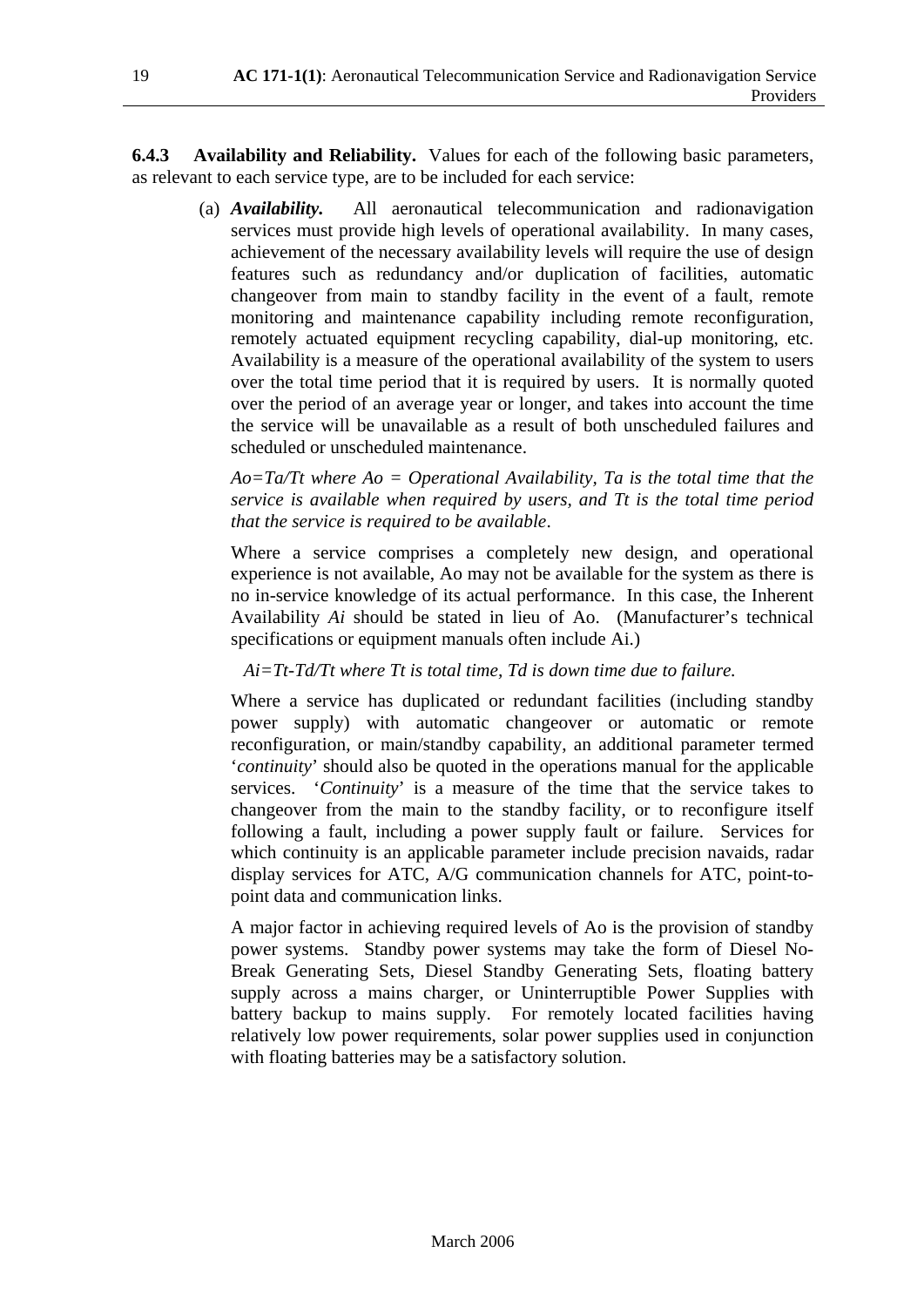The provision of standby power is necessary for many ATEL/ANAV services and facilities where continuity of service is a critical requirement. ICAO Annexes 10 and 14 provide guidance in regard to the requirements for standby power for particular facility types. Critical ATEL/ANAV facilities that should have *no-break standby power supply systems* to ensure continuity are those in the following classes:

- (i) all control tower facilities;
- (ii) all terminal area radar surveillance systems;
- (iii) all terminal area precision and non precision approach navaids;
- (iv) all terminal area air/ground VHF communication systems;
- (v) all radio bearers/networks and stations servicing any CNS system(s) used for terminal area control;
- (vi) all enroute communication systems; including all satellite communication ground stations used for ATS voice and data; and
- (vii) all enroute radar facilities.
- (b) *Reliability***.** This is measured in terms of long-term mean time between failure (MTBF) of the complete service, taking account of all possible failure modes.

#### **MTBF = total time period/number of failures during time period**

- (c) *Accuracy.* This is a measure of the degree to which the actually displayed or presented value complies with the true value of any parameter provided by the system to operational users. The measure is mainly applicable to radionavigation services, including radar data and display services. It is not applicable to communication or broadcast services. Accuracy figures should take account of all sources of error of the provided service other than user interpretation errors. Since accuracy is a statistical measure of performance, in the case of a radionavigation system, the statement of the accuracy is not meaningful unless it is qualified by the probability that the accuracy is achieved, or the uncertainty in position which applies.
- (d) *Integrity.* This is a measure of the ability of the service to provide a warning to users when the service should not be used, or when an error has occurred in data transfer or computation. *Integrity* may be computed and presented in a variety of ways, e.g., as a Go/NoGo warning based on internally measured parameters that utilise built-in test equipment or self-monitoring systems. *Integrity* values for radionavigation services are often stated as a probability of the loss of integrity over a number of events.

**6.4.4** For newly procured facilities, the above parameters will normally be included in the technical specifications and/or will be specified by the facility manufacturers. For existing facilities, providers will have to calculate overall values for complete services based on the configuration of the facilities (including power supply systems and support services provided by telcos) that comprise or support each service, and knowledge of the history of the performance of the facilities.

**6.4.5 ICAO Guidance Material.** ICAO Attachment F to Annex 10 Volume 1 provides guidance material concerning the levels of reliability and availability for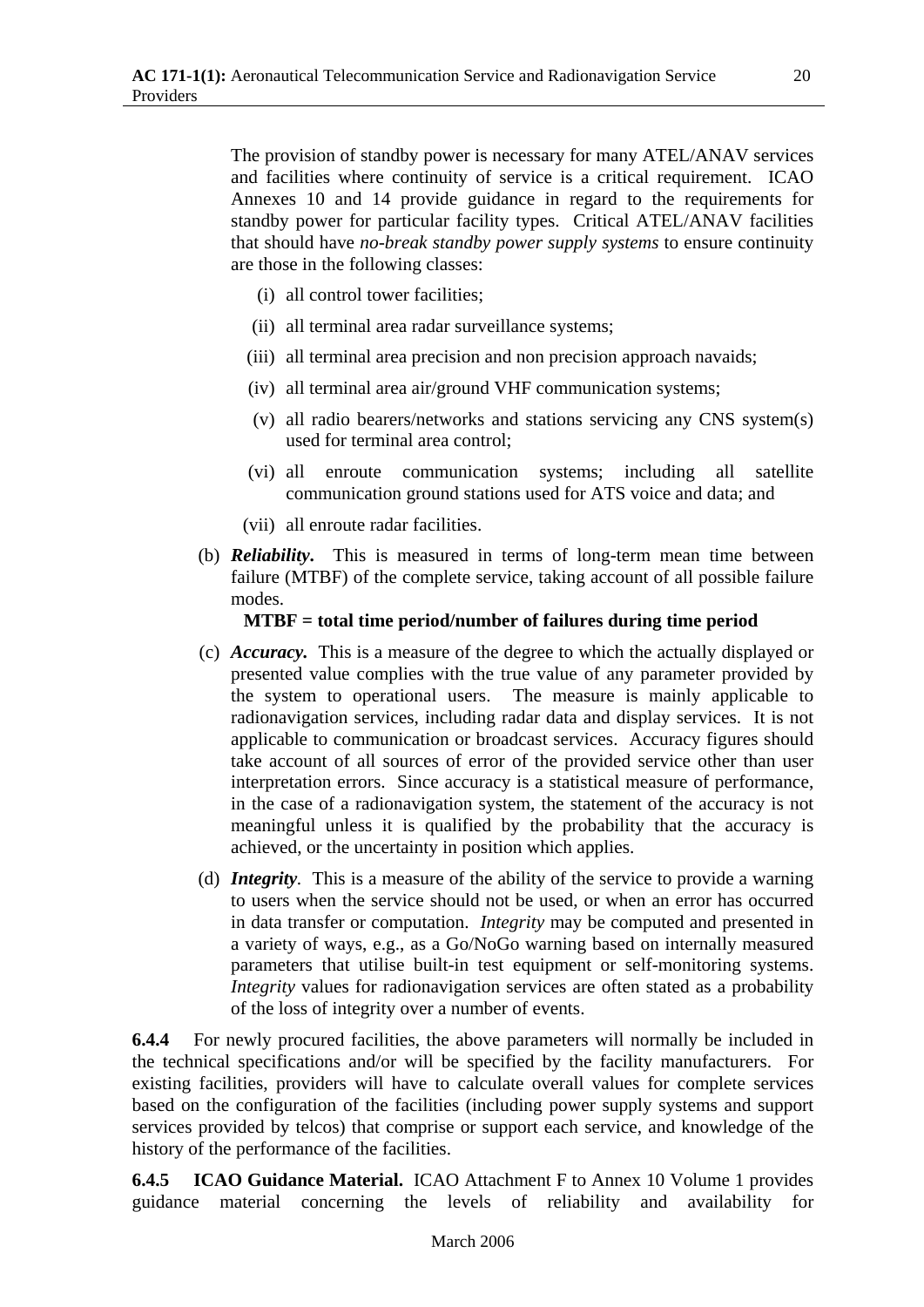radiocommunication services and radionavigation aids, which should be considered by service providers as minimum standards. The ICAO information is shown in Appendix B to this AC.

**6.4.6** The following table provides, for guideline purposes only, values of the performance parameters for a number of service types. These values do not necessarily represent those that CASA would require or approve for any specific service; such requirements will depend upon each individual service and its specific application.

| <b>Service</b>                                    | Ao    | <b>MTBF</b><br>(hours) | <b>Accuracy</b>                                                   | <b>Integrity</b>                                                                          | Continuity<br>(changeover and<br>standby power) |
|---------------------------------------------------|-------|------------------------|-------------------------------------------------------------------|-------------------------------------------------------------------------------------------|-------------------------------------------------|
| Aeronautical<br>broadcasting service              | > 99  | $>1000$ hours          | N/A                                                               | N/A                                                                                       | 15 seconds                                      |
| Aeronautical mobile<br>service (ATC A/G<br>comms) | >9999 | >10000<br>hours        | N/A                                                               | Direct, rapid,<br>continuous, static<br>free                                              | Immediate                                       |
| Radar Data Display for<br><b>ATC</b>              | >9999 | >10000<br>hours        | <b>TBA</b>                                                        | Not specified                                                                             | Immediate                                       |
| <b>ILS</b> Localiser and Glide<br>Path            | > 999 | $>1000$ hours          | <b>ICAO</b> Annex<br>10 Vol 1 Ch<br>3and Table C2<br>Attachment C | <b>ICAO</b> Annex 10<br>Vol 1 Ch <sub>3</sub> and<br>Table C <sub>2</sub><br>Attachment C | Immediate                                       |
| <b>DME</b>                                        | > 99  | $>1000$ hours          | <b>ICAO</b> Annex<br>10 Vol 1 Ch 3<br>section<br>3.5.3.13         | Not specified                                                                             | Immediate                                       |
| <b>VOR</b>                                        | > 99  | $>1000$ hours          | Not specified                                                     | Not specified                                                                             | Immediate                                       |
| <b>NDB</b>                                        | > 99  | $>1000$ hours          | N/A                                                               | ICAO Annex 10<br>Vol 1 Ch <sub>3</sub> section<br>3.4.8.1                                 | Immediate                                       |

#### **6.5 Regulation 171.110 — Technical Description**

**6.5.1** Under this regulation, the following information concerning the specification and interconnection of facilities must be included for each service:

- (a) the kind and the location of each facility making up the service;
- (b) the technical specification of each type of facility;
- (c) the interconnection of each facility making up the service, or to any other service to be provided under the operations manual; and
- (d) the monitoring system relevant to each facility.

**6.5.2 Kind and location of facilities.** The type of facility should be described from the listing at Chapter 2 of the MOS Part 171. The location of the facility is the geographic name of the place at which the facility is installed.

**6.5.3 Technical specification of each kind of facility**. The technical specification of a facility should include, in technical terms, all inputs and outputs to the facility, and the specifications and standards to which the facility has been designed. The technical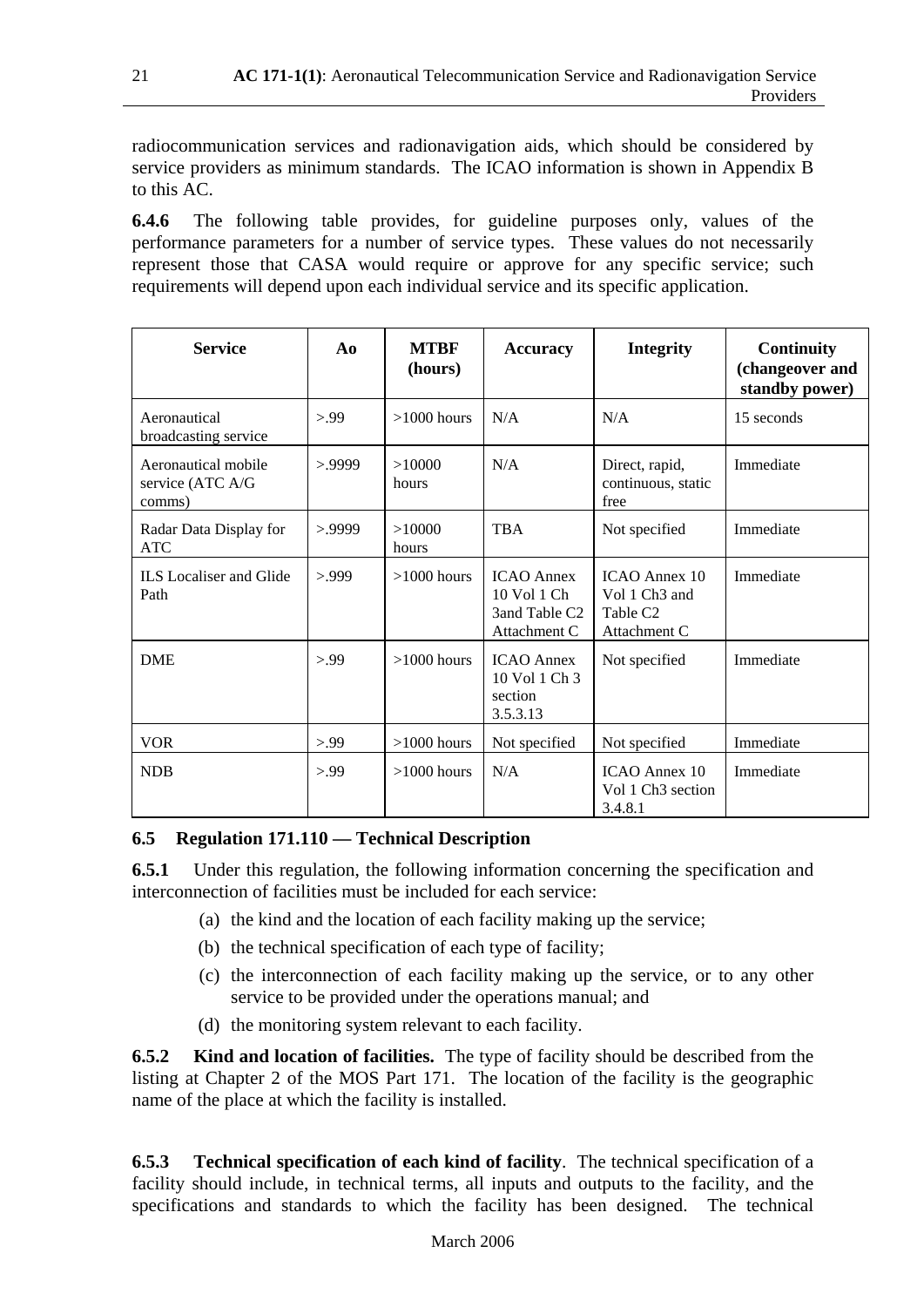specification must cover both the hardware and software of the facility. This information is normally provided by the equipment designer/manufacturer. (If that is the case, reference to the relevant content in the manufacturer's documentation is all that is necessary in the operations manual.)

**6.5.4 Facility interconnection.** This should be in the form of a block diagram, each facility representing one of the blocks should be identified and the major signal or data inputs and ouputs between facilities or to or from other services shown.

**6.5.5 Facility monitoring.** The monitoring system for each facility, or group of facilities, should also be included in block diagram form, conveying the method of monitoring, parameters monitored, monitoring outputs and the location at which the outputs are presented. The monitoring requirements for navaids are presented in the following paragraph.

**6.5.6 Navaid status monitoring and reporting.** ICAO Annex 10, Volume 1, paragraph 2.8.1 '*Provision of information on the operational status of radionavigation aids'* states:

'Aerodrome control towers and units providing approach control service shall be provided without delay with information on the operational status of radionavigation aids essential for approach, landing and takeoff at the aerodrome(s) with which they are concerned.'

Based on this requirement the following standards have been adopted by CASA for the monitoring of navigation aids used for civil aviation within Australian airspace:

#### **6.5.7 Terminology.**

- *immediate reporting*: The serviceability of the navigation aid is monitored continuously and the status is provided to the associated, responsible ATS unit. Any change in the status of the navigation aid will be provided within 10 seconds.
- *standard reporting*: The facility status is reported to the Part 171 provider within 5 minutes of a change in serviceability.
- *pilot reporting*: the status of a navigation aid is observed by a pilot on an opportunity basis and if the aid is found to be unserviceable, the pilot reports the status of the aid to ATS within a reasonable time. Reporting may also be undertaken by a ground handling agent or aerodrome operator, in the situation where local status reporting is provided. In such cases the agent or aerodrome operator shall notify ATS or the Part 171 provider.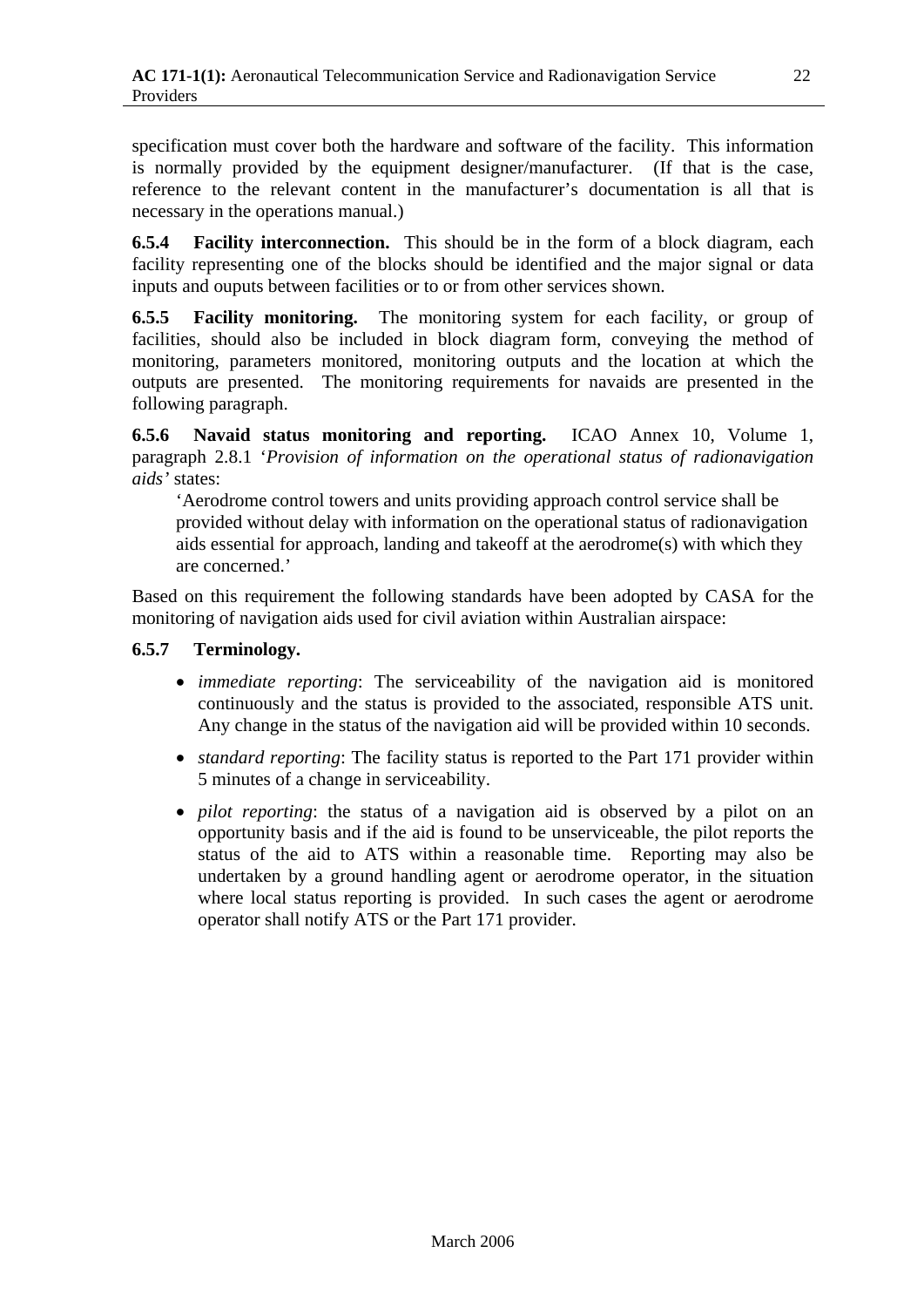**6.5.8 Remote Status Indication**: Monitoring of navaid performance is carried out by electronic monitoring systems installed as part of the equipment. The monitor circuits will take executive action if the performance of the facility is outside specified tolerances. The monitor system will shutdown the equipment, or, in the case of a duplicated equipment, changeover to the standby equipment. The monitoring system will also provide a status output at the equipment site. The requirements for the operational reporting of this status is categorised as follows:

- **Approach Aids:** Any navaid used for a precision or non-precision approach that has a published approach/letdown procedure in AIP must have *immediate reporting* to the aerodrome control tower or ATS unit providing approach control service. When approach control is not provided or the unit providing it is closed, ATS reporting is not required*. Standard reporting* shall be provided in all cases to the relevant Part 171 provider.
- **ATS Required Aids:** These aids are used by ATS for traffic management and are usually gateway aids in and out of major airports. These aids shall have *standard reporting* to the responsible ATS Unit and *standard reporting* to the relevant Part 171 provider.
- **Enroute Aids:** these are aids for which there are no published approach/letdown procedures or are not *ATS Required Aids*. These aids shall have *standard reporting* unless CASA has given approval for the use of *pilot reporting*. The use of *pilot reporting* may be authorised by CASA in situations where it is technically impracticable and/or costly to provide *standard reporting*.

#### **6.6 Regulation 171.115 — Safe Operation**

**6.6.1** This regulation requires the service provider to document in its operations manual the in-house technical and operational procedures under which the service provider intends to carry out its service provision functions. The procedures required are:

- (a) **Configuration recording and control process:** Part 171 providers are required to establish and apply configuration management processes to all ATEL/ANAV facilities, throughout the life cycle of the facilities. The life cycle commences from the time operational requirements are determined, to technical specification, through the project acquisition phase where baselines are established and the system is commissioned, through normal operation and maintenance, to decommissioning. Configuration management is a discipline applying technical and administrative direction and surveillance to a facility or equipment. The component elements of configuration management are:
	- *Baseline identification,* which is the process for defining and documenting the characteristics of the items that make up a Part 171 service. This is normally undertaken by the unique identification and description of each circuit component, module, sub-assembly and equipment.
	- *Configuration control,* which is the process by which proposed changes to the baseline are evaluated, designed, co-ordinated, approved or disapproved and, if approved, implemented in a controlled manner.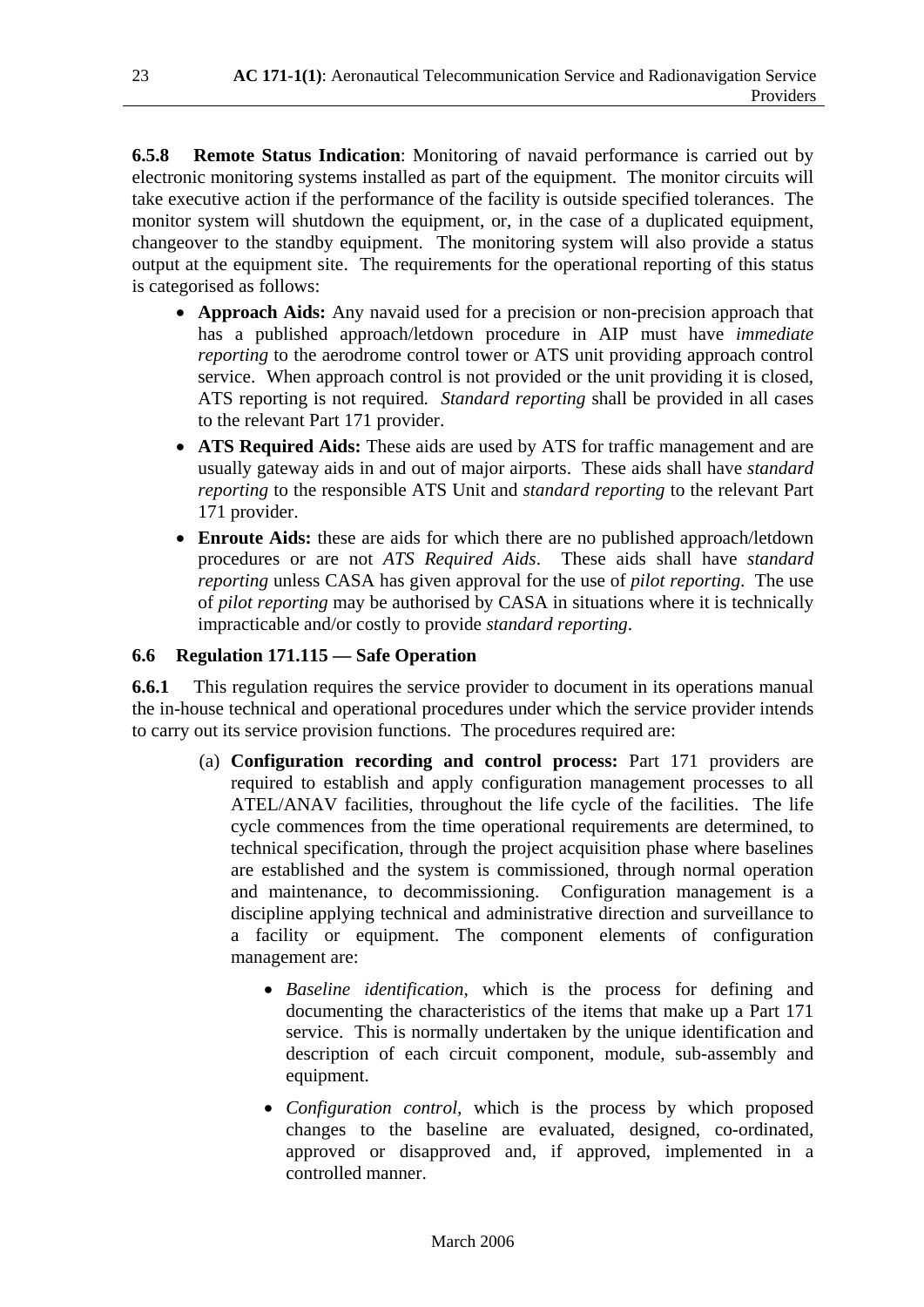- *Status accounting,* which is the process for recording changes made to the system, and amending the *baseline identification* to reflect the changes.
- *System audits,* which is the process by which the systems are reviewed to ensure that they meet stated needs and performance specifications.

These processes are to ensure that the current physical configuration of hardware, software and operational processes relevant to each service/facility are recorded and kept under control. A person or persons should be established by the service provider as the '*configuration control authority'* to define and carry out in-house configuration control processes and maintain the associated records.

 (b) **Design control.** This is the process for the control of the design of new services or facilities or the modification of services or facilities. The process should cover design and development planning, organisational and technical interfaces between different groups including the user groups, design input and output requirements, design review processes, design verification and validation processes and major modification processes. This need not be included if a service provider does not intend to undertake in-house design and development of new systems or the major modification of existing systems.

 The procedure should establish the *system design authority* for the design, changes to the design, and/or the modification, of services or facilities, and its procedures, equipments, software and components. The *system design authority* is a person (or group of persons), not necessarily within the service provider, qualified, competent and knowledgeable, in the technology of a service/facility. Unless a service provider retains in-house engineering expertise, the *design authority* will normally be the equipment manufacturer or agent and in that case any design changes should be subject to its design approval. In undertaking design authorisation, the *design authority* should ensure that the system design meets its functional and technical specifications.

 (c) **Commissioning of new services or facilities.** This is the procedure under which the commissioning of any new service or facility is undertaken. The commissioning procedure must ensure that system performance has been validated by engineering tests and flight tests as necessary, and that the appropriate *design, operation* and *maintenance authorities* have accepted that the service operates in accordance with its operational requirements, safety objectives and requirements, and applicable ICAO and MOS standards. For services, which support ATS, the relevant Part 172 service provider for which the service is intended should be included as a signatory in the commissioning authorisation process. For major systems, commissioning should also be subject to the production of a safety case that establishes that all predicted aviation safety hazards have been considered and the risks have been managed within safety objectives. (Guidelines for the preparation of safety cases covering airways systems are published in AC 171-2(0).)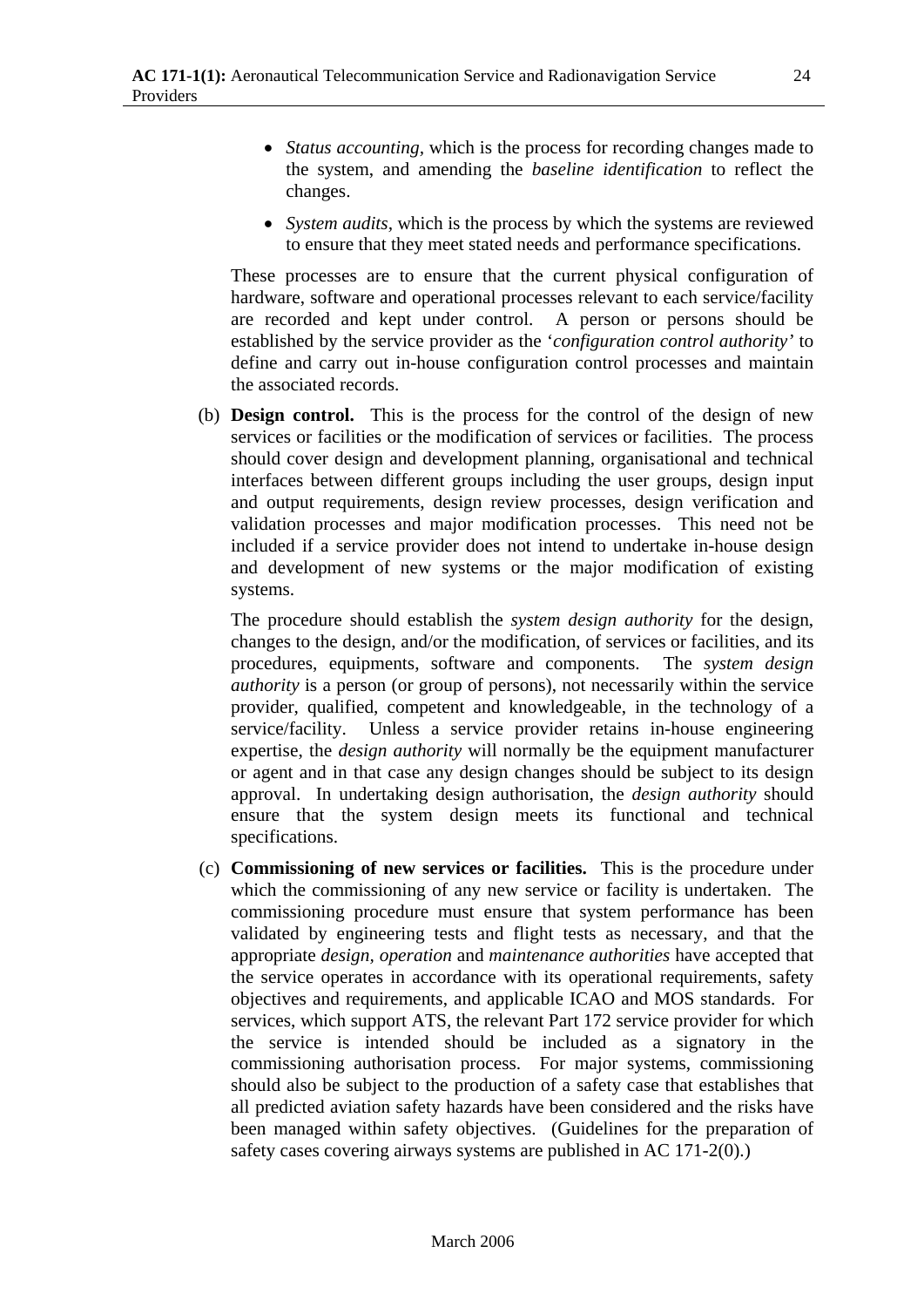- (d) **Performance Analysis and Recording.** This is a procedure that maintains a record of the operational performance of each service over its life cycle. The procedure should establish a history of service/facility failures and fault occurrences, and the corresponding system or facility downtimes. It should also support analytical summaries to establish the achieved values of Ao, MTBF, and system recovery times. These actually achieved values can then be compared with the engineering and operational specifications for services and facilities as a means of monitoring their on-going performance.
- (e) **Fault Reporting.** This is a procedure by which the service provider internally communicates the reporting of service and facility failures and faults to responsible supervisors and technicians for the management of their rectification. The procedure should establish the objectives for service recovery times and cover the reporting and technician call-out processes necessary to return services to operation within the defined recovery times. The procedure must cover failure/fault occurrences outside normal working hours as well as those during working hours.
- (f) **Defect Reporting.** A defect reporting system by which the service provider identifies, reports, investigates and rectifies any facility design deficiencies which are beyond the scope of the normal maintenance activity to manage and correct, or any procedural weaknesses, or any configuration/documentation errors. The defect reporting system should at least cover:
	- (i) continual inability of services and facilities to perform within specification or standard operating parameters;
	- (ii) continual faults on equipment or software, including software bugs;
	- (iii) unavailability or unsuitability of spares and test equipment;
	- (iv) incorrect configuration identification, drawings, or operation and maintenance procedures; and
	- (v) poor VHF coverage or interference.
- (g) **Modification Procedure.** A facility modification process must be established unless a service provider intends to use external engineering expertise for this purpose rather than undertaking modifications in-house. In that case, such a statement should be included in this section of the operations manual. This procedure should cover:
	- (i) the process for software changes, including the processes to test for latent faults in software following the change; and
	- (ii) the process for design changes. (See also Design Control above; a similar process for the nomination of a *design authority*, etc, should apply here.)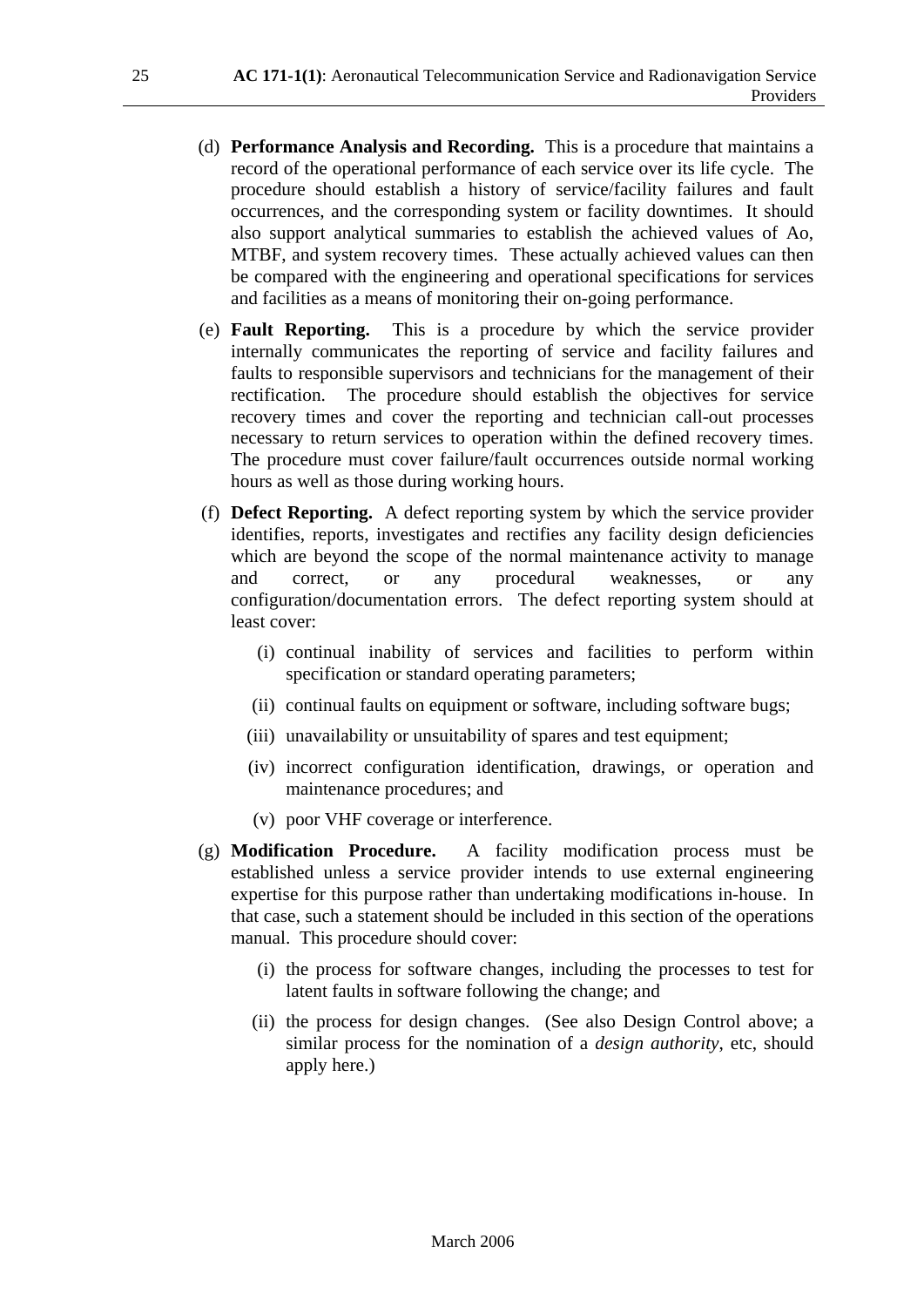#### **6.7 Regulation 171.120 — Facility Operation and Maintenance plan**

**6.7.1** The *operation and maintenance* of *facilities* used in service provision must be undertaken in accordance with a pre-established plan that is included or referenced in the operations manual. The facility operation and maintenance plan, (also known as a Logistics Support Plan (LSP)) for a *facility* may be derived from the facility manufacturer's documentation, or may be developed or varied by the provider based on its knowledge of the performance and maintenance requirements of each *facility*. What is included in the Plan must have a sound basis in logistics support. In considering this section of an operations manual, CASA will pay close attention to the adequacy of the Plan to support the ongoing performance, and the availability and recoverability specifications, of a service.

**6.7.2** Many existing facilities, in particular existing radiocommunication facilities, navaids, and radar systems, incorporate analogue circuitry that has to be subject to periodic inspection to ensure that it is operating within its performance specification. Other than for facilities incorporating RCMS, the periodic inspection is carried out on- site at specified time intervals. The inspection procedures and the test and measurements taken or checked are to be designed to confirm that each facility meets the established performance specifications, and also that the facility is likely to continue to do so until least the time of the next performance inspection.

**6.7.3 Flight inspections.** For navaids systems in particular, periodic inspections not only entail ground tests on site but also flight inspections at defined time intervals. The time intervals, procedures, standards and equipment used for flight inspections are to provide the final assurance that the signal-in-space accuracy, integrity, and coverage of the facilities are within tolerances defined in the operational specifications.

**6.7.4** The facility operation and maintenance plan for each service/facility should include:

- (a) the procedures for scheduled and unscheduled maintenance; including reporting and call-out processes, removal and return to service of operational facilities, recording of the maintenance activities to provide a traceable history of events, etc.;
- (b) a description of the maintenance scheduling system. The scheduling system should specify and record the scheduled maintenance intervals, the maintenance standards that apply to the facility, a record of the last maintenance activities and the next scheduled maintenance;
- (c) the interval of time between scheduled maintenance and/or routine performance inspections, and the basis of the establishment of that time interval;
- (d) the operation and maintenance instructions for each facility;
- (e) a workload analysis of the technicians involved in facility operation and maintenance. The objective of this requirement is to show that the service provider has, or will have, sufficient numbers of technicians to carry out the operation and maintenance plan;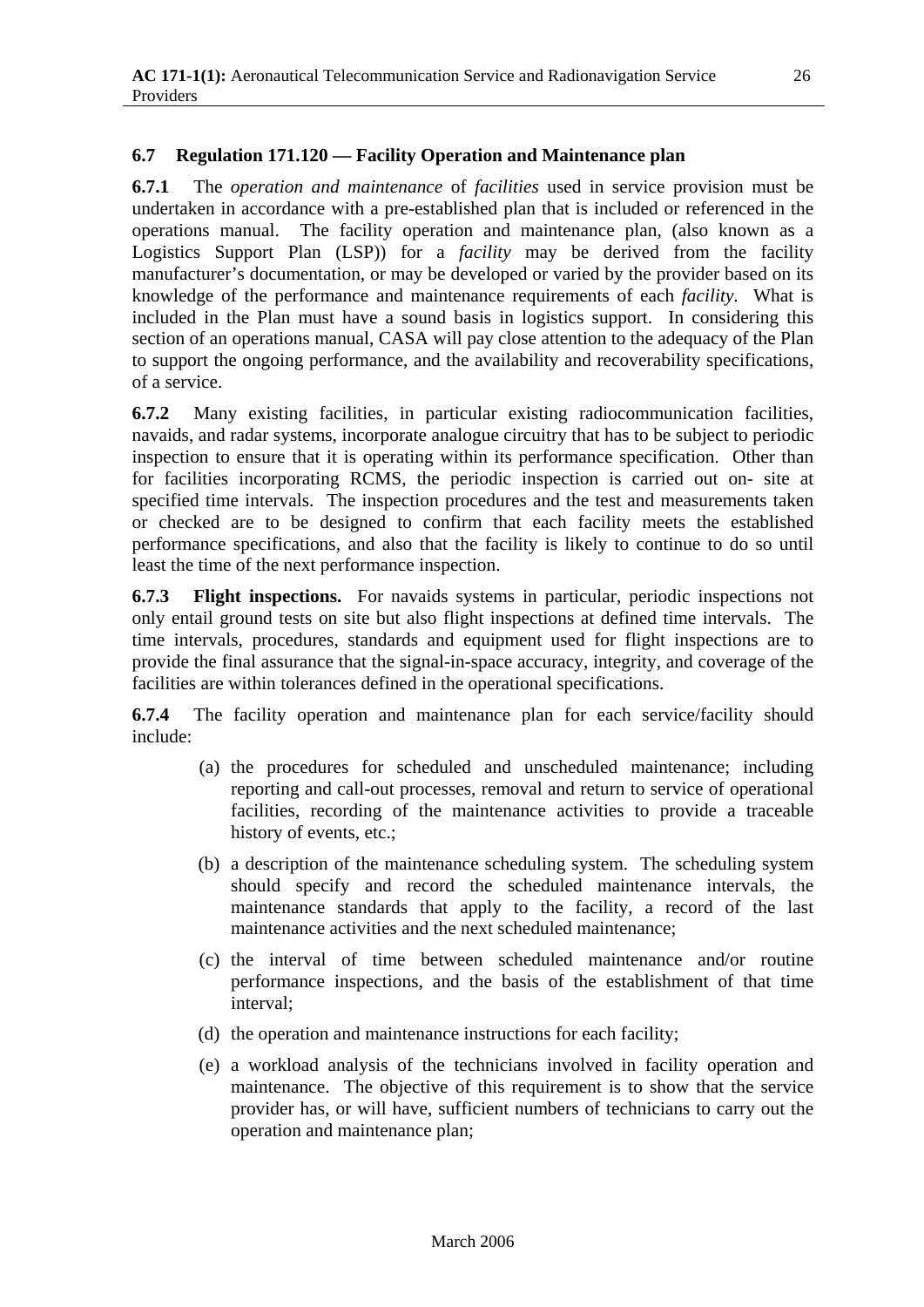- (f) details of planned facility flight inspections. This must include details of the standards and procedures to be used for flight inspections, the time interval between flight inspections, and the identity of the flight inspection organisation that will be contracted to carry out the flight inspections;
- (g) the disposition of support spares and test equipment; and
- (h) the plan for repair of facility modules and equipment components. External repair specialist agencies may be used, in which case the identification of the repair agency should be included in the plan.

**6.7.5 Necessity for Flight Inspections.** The necessity for a flight inspection of a radionavigation aid will arise in the following situations:

- (a) at the time of installation, as part of the pre-commissioning tests;
- (b) for routine confirmation of facility performance and integrity at predetermined intervals. These intervals are to be based on the ICAO guidelines in Doc 8071;
- (c) where investigation of the performance of a navaid is necessary resulting from pilot reports, incident/accident investigations, or engineering developments; and
- (d) in addition, the necessity for flight-testing is to be assessed following nonscheduled maintenance or modification. A flight-test will be required unless it can be absolutely determined from ground based performance inspection that the radiated signal has not been affected. If it cannot be absolutely ascertained that no unsafe variation in performance has resulted from maintenance or modification action, the aid is to be removed from service pending a flight inspection.

**6.7.6 Maintenance activities not requiring a confirming flight check.** Some examples of the typical maintenance activities that can be performed without necessitating a confirmation flight check/inspection are:

- **NDB including locator beacons:** All maintenance can be carried out without necessity for a flight inspection, provided the antenna current is restored to the value at the last flight inspection. The antenna may be replaced, on the same earth mat, with one which is an identical type, provided the antenna current is restored to the value at the last test flight. Change of operating frequency by less than 20% is permissible (NOTAM action applies).
- **DME and VOR:** All maintenance procedures and modifications can be carried out on the transmitting and monitoring equipment circuitry provided that the aerial system conditions, as determined by field measurement or monitor indications, can be restored to the condition that existed at commissioning or during the last flight inspection. Maintenance of fixed field detectors may be undertaken providing no change is made to the physical location of the monitor aerials.
- **ILS Localiser and Glide Path:** All maintenance procedures and modifications may be undertaken on duplicated transmission assemblies. Maintenance on monitor modules may be undertaken. Maintenance on unduplicated circuits that are not phase or amplitude sensitive may be carried out. Maintenance on surface finishes and obstacle warning systems may be undertaken provided there is no physical damage or displacement of antenna assembly.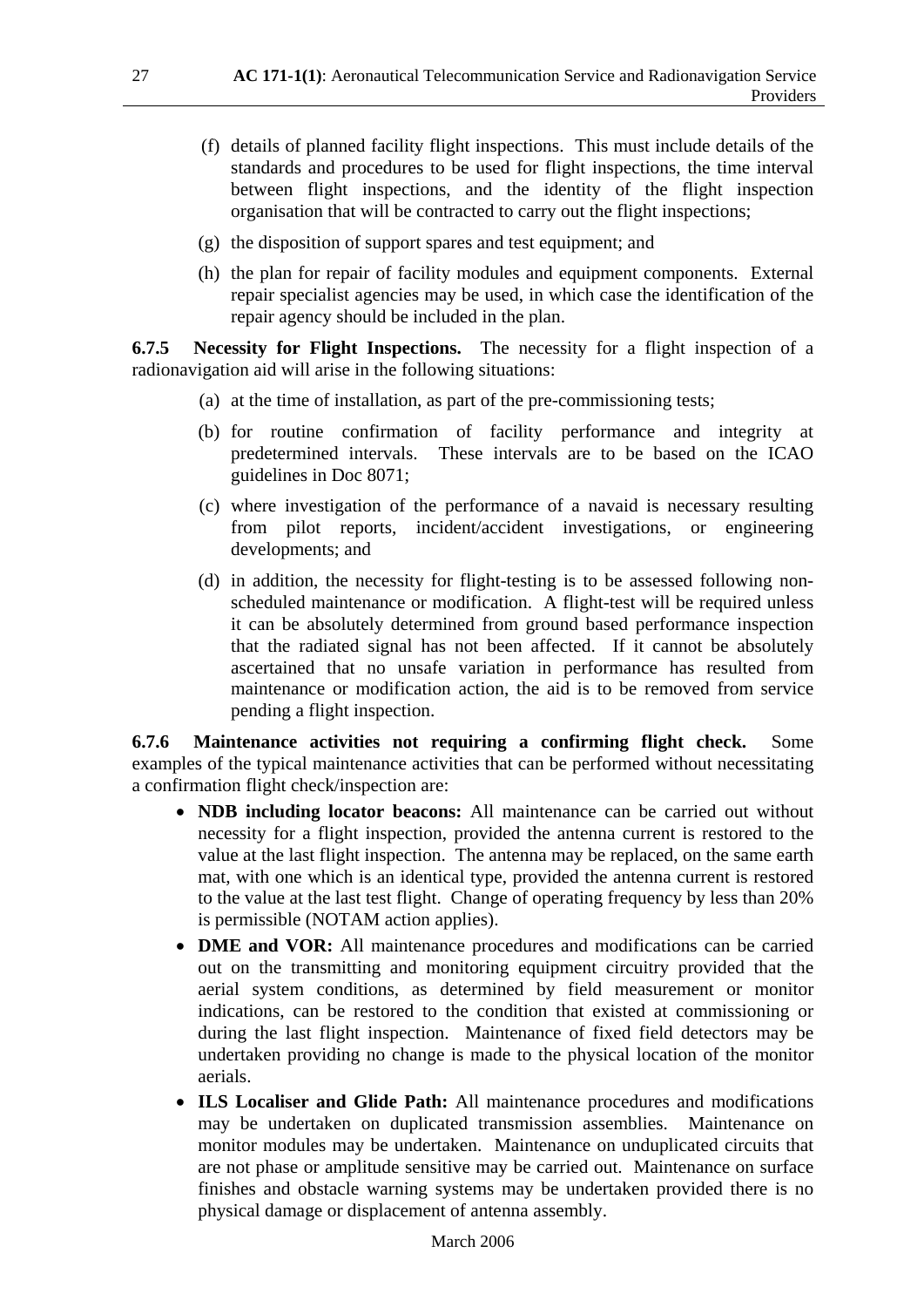• **ILS Marker Beacon:** All maintenance procedures and modifications may be carried out provided that power output and modulation percentages are returned to at least the Low Performance Level and no adjustments that affect the phase relationship of the currents in the various antenna elements are made and the antenna position remains unchanged.

**6.7.7 Maintenance activities requiring routine confirming flight check**: Typical maintenance functions that require the performance of a confirming flight inspection within a 6 months period (usually conducted when the flight inspection aircraft is in the vicinity) are as follows:

- **NDB:** Following any change in antenna current, antenna height, or earthmat changes, for the purpose of increasing the published coverage. Note that any increase in coverage should be confirmed by flight inspection before being advised by NOTAM.
- **DME:** Antenna replacement with an antenna of identical type mounted at the same height. The power delivered to the antenna must be of the nominal value for the beacon and VSWR must not exceed the low performance level.

**6.7.8 Maintenance activities and environmental changes requiring confirming flight check before returning to service.** Typical maintenance functions that require the performance of a confirming flight check before the facility is returned to service are:

- **NDB:** Following any change in antenna current, for the purpose of decreasing the published coverage. Note that any decrease in coverage must be published in NOTAM after the extent of the decrease is confirmed by flight inspection.
- **VOR**: Following replacement of the antenna; after repositioning of the monitor antenna; after replacement of transmission lines of critical length; following a change in operating frequency.
- **DME:** Following any change to the height or type of antenna.
- **ILS Localiser and Glide Path:** Following the replacement or repositioning of any fixed field detector directly associated with course/path position, sensitivity or clearance monitoring. Whenever corrective maintenance of a major nature is carried out on any transmission line of critical length, antenna array or parts of the antenna system contributing to the field pattern, such as absorber or reflection screens and parasitic elements. For the ILS Glide Path only; after adjustment of the carrier phasing and width controls if the monitor indications are outside tolerance when SOC are set. In the case of the carrier phasor, a variation of  $+20$ degrees is allowed in its setting to obtain maximum DDM at the width monitor.
- **ILS Marker Beacons:** A flight check will be required following adjustments to transmission lines and antenna array, which may affect the phasing and thereby distort the radiated field pattern.
- **Environmental changes:** Any significant environmental changes, e.g. buildings, earthworks, fences, roadwork's, power lines, vegetation, that are outside the tolerances specified in the CASA Manual of Standards Part 139, or cause changes in standard operating conditions as determined by ground inspections.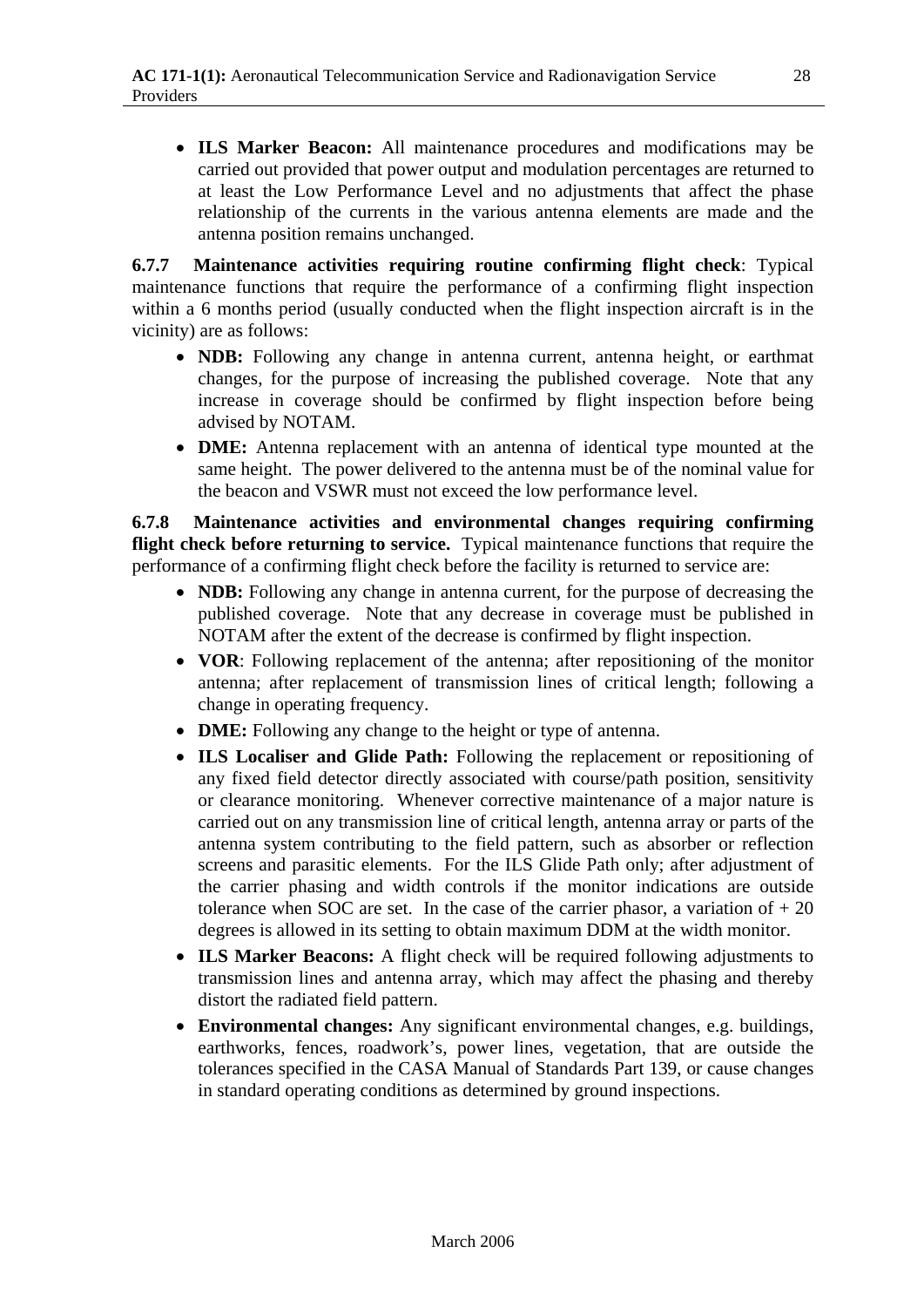**6.7.9 Standards for the Maintenance of Navaids.** The standard for the routine maintenance of navaids is ICAO Doc 8071 Volume 1 Manual on Testing of Radio Navigation Aids. The maintenance periodicities specified in ICAO Doc 8071 Vol 1 for Ground Test Requirements and Flight Test requirements should be adopted by service providers for the ground maintenance and flight-inspection/testing of navigation aids. The periodicities specified in ICAO Doc 8071 are repeated in the table below and these must not be extended unless other periodicities *have been specifically approved by CASA by an entry in the service provider's operations manual.* Where actual operational data provides a firm knowledge of the long-term performance stability and integrity of any particular type of navigation aid, approved service providers may make submissions to CASA for approval for variation to the periodicities. Such requests are to include supporting data.

*Note: The periodicities specified relate to the most frequently recurring maintenance item of the specified ground or flight inspection schedule. Not all scheduled maintenance items are required to be undertaken at every ground or flight inspection. Refer to ICAO Doc 8071 for details.* 

| <b>Navaid facility type</b> | <b>Maintenance</b><br>standard | <b>Maximum</b><br><b>Periodicity - Ground</b><br><b>Performance</b><br><b>Inspections</b> | <b>Maximum Periodicity</b><br>- Flight Inspections               |
|-----------------------------|--------------------------------|-------------------------------------------------------------------------------------------|------------------------------------------------------------------|
| <b>NDB</b>                  | ICAO Doc8071 Vol 1             | 6 months                                                                                  | 12 months                                                        |
| <b>DME</b>                  | ICAO Doc8071 Vol 1             | 6 months                                                                                  | 12 months                                                        |
| <b>CVOR</b>                 | ICAO Doc8071 Vol 1             | 12 months                                                                                 | 12 months                                                        |
| <b>DVOR</b>                 | ICAO Doc8071 Vol 1             | 12 months                                                                                 | 3 years                                                          |
| <b>ILS</b>                  | ICAO Doc8071 Vol 1             | Localiser: 3 months<br>Glide path: 3 months<br>Markers: 3 months                          | Localiser: 6 months<br>Glide path: 6 months<br>Markers: 6 months |

#### **6.8 Regulation 171.125 — Safety Management System**

**6.8.1** This regulation simply requires that the operations manual of the service provider ncludes information about the safety management system that is set out in regulation 171.086 (see section 3.12 above).

#### **6.9 Reserved**

#### **6.10 Reserved**

#### **6.11 Regulation 171.140 — Test equipment**

**6.11.1** The operations manual must describe the standards and procedures for the calibration and maintenance of test equipment used for the maintenance of any ATEL/ANAV facilities – see section 3.8 of this AC concerning the standards in this regard.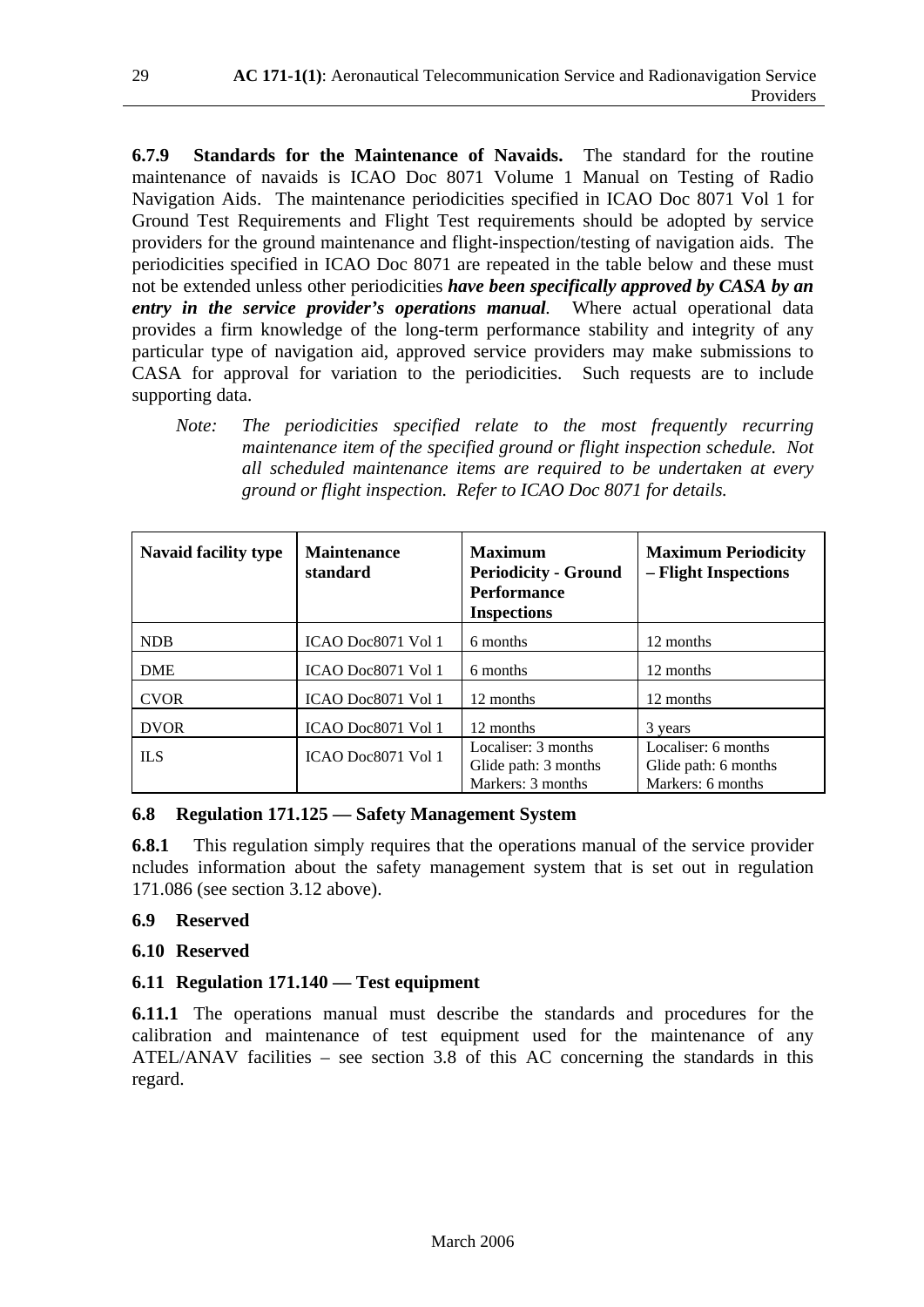#### **6.11.2 Regulation 171.145 — Interruption to service**

**6.11.3** The operations manual must include the following requirements, which are amplified in the following paragraphs:

- (a) the procedure to be used if an ATEL/ANAV service is interrupted;
- (b) a specification of the acceptable recovery time for each service;
- (c) the procedure to be used if the acceptable recovery time of a service is exceeded; and
- (d) a description of any method to provide an alternative service if an ATEL/ANAV service is interrupted (unless the alternative service is to be provided by another approved service provider, e.g. another Part 171 or Part 172 provider, in which case that should be stated in the operations manual).

**6.11.4 Procedure to be used if an ATEL/ANAV service is interrupted**. CASA takes the term *interrupted* in the context of this regulation to mean that, during its scheduled hours of operation, an ATEL/ANAV service:

- (a) has failed and is not available to users; or
- (b) has been withdrawn from service for the purpose of either scheduled or unscheduled maintenance at a time that the service is required by users; or
- (c) is operating outside its performance parameters (i.e., a fault has occurred which affects its technical performance or integrity such that the service has to be withdrawn at a time that the service is required by users;
- (d) but, does not include facility faults that have not resulted in the ATEL/ANAV service being inoperable or unusable. Examples are a fault that results in a changeover to a standby or duplicated facility, or a fault in a redundant element, where the service continues to be delivered in accordance with specification. While such faults obviously need to be attended to, they may not require the same level of response as a complete service failure, and are not classified as interruptions.

**6.11.5** The objective of the procedure for responding to a complete failure of service should be to re-establish the service as quickly as is possible, consistent with properly restoring its operability. Factors important in attaining this objective are:

- (a) quick response by maintenance technicians;
- (b) the location of the technicians in relation to the location of the facilities;
- (c) equipment designs that provide good maintainability;
- (d) efficient logistics support, particularly the availability of spares and test equipment; and
- (d) the establishment of contingency plans for the provision of replacement or alternate services, facilities, equipment, and/or procedures by the users.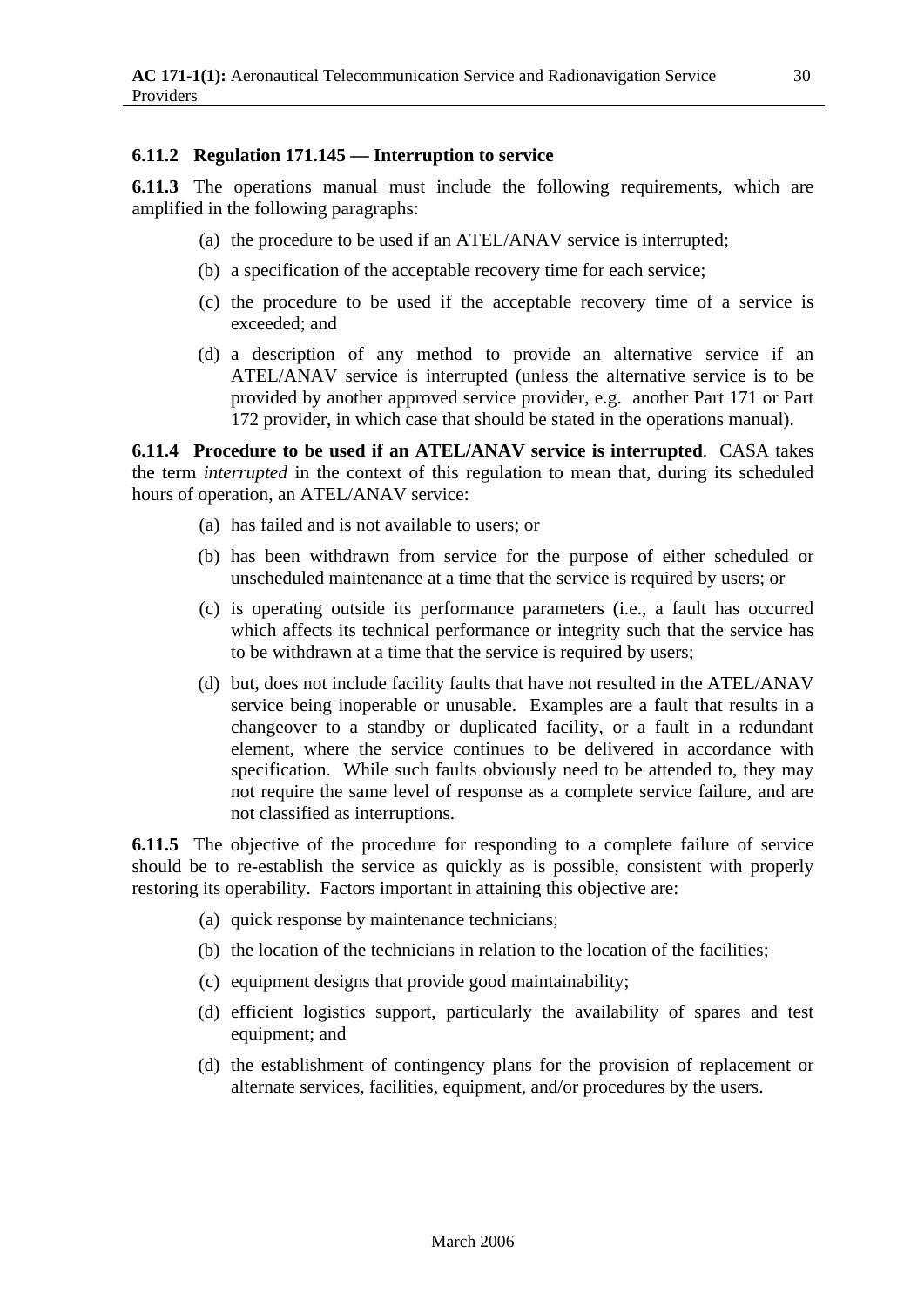**6.11.6 Specification of** *recovery time*. The regulation requires service providers to determine a time period, termed the *recovery time*, which will define the planned level of response for the restoration of each service. While the *recovery time* will be the primary factor establishing the logistics support plan for a service, it should be based essentially on the operational requirement for the service, not on the capability of the logistics support system. In specifying *recovery times* that will satisfy aviation safety dictates and be acceptable to CASA, service providers should consider the following:

- (a) the requirements of the service users;
- (b) the type of service. As a guide, all facilities for terminal communications and radar surveillance, and all terminal precision and non-precision approach aids are to be allocated the shortest possible response times. (Recovery times for these services should be in the order of 30 to 60 minutes maximum);
- (c) if the service is used by ATS, are there alternate back-up services available to ATS and/or are there fall back contingency procedures, until the service can be restored; and
- (d) the availability of alternate services.

**6.11.7 Procedure if the acceptable recovery time of a service is exceeded.** The provider is required to establish and document a contingency plan that defines the planned actions to be taken by the provider in the event that the specified recovery time is not achieved in practice. The contingency plan may take various forms depending on each particular situation. In many instances it will not be feasible to provide alternate or backup ATEL/ANAV services, in which case the most appropriate contingency response will have to be based on particular operational procedures such as reversion to procedural control, or reduction of aircraft movements, etc. For this reason, the plan should be established in conjunction with the associated ATS provider, and may take into account the following aspects:

- (a) the likely outage time. Extended periods of outages resulting from major failures and facility breakdowns should be taken into account;
- (b) the type of service involved and the feasibility of providing a reduced service, or the availability of alternate or backup services;
- (c) the possibility of diversion of aircraft to other aerodromes, the handover of ATS functions to another sector/unit, or the reduction of aircraft movement rates to a predetermined level, etc.; and
- (d) the possibility of a service being remotely provided by, or rerouted through, another Part 171 provider.

#### **6.12 Regulation 171.150 — Document control**

**6.12.1** The operations manual must describe the service provider's document control processes – see sections 3.9 and 3.10 of this AC concerning the requirements in this regard.

#### **6.13 Regulation 171.155 — Security program**

**6.13.1** The operations manual must describe the service provider's security program – see section 3.11 of this AC concerning the requirements for a security program.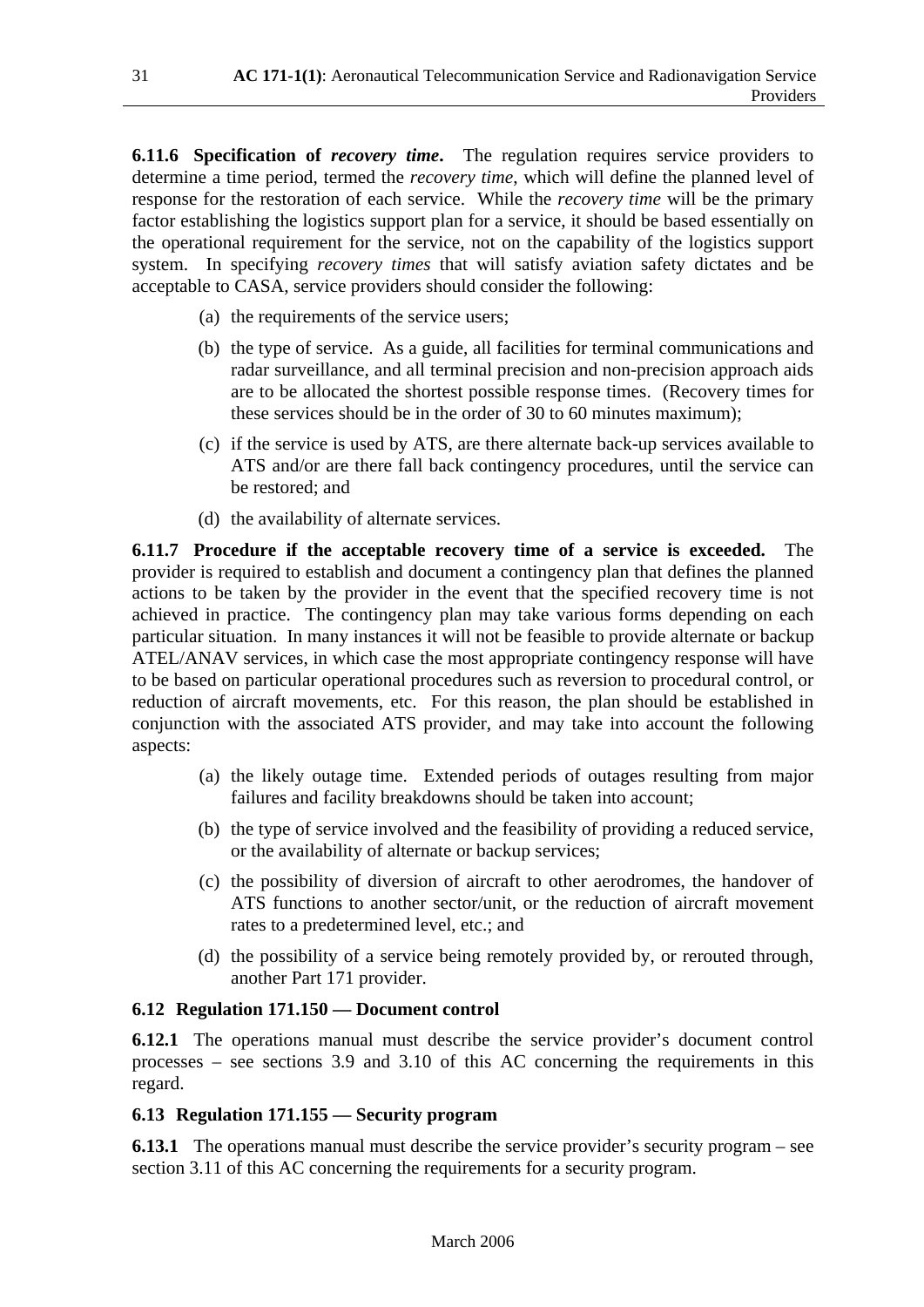#### **6.13.2 Regulation 171.160 — Changes to procedures**

**6.13.3** The operations manual must include the means by which changes are to be made to the procedures established under the facility operation and maintenance Plan. The change procedures should establish an appropriate authority within the service provider (e.g. the *key person(s)* responsible for operation and maintenance functions) to assess and authorise any changes to operation and maintenance procedures; the procedures for removal and return of facilities to operational service; the logistics support of services; and the amendment of relevant documentation including the operations manual.

**6.13.4** Major changes to any service should always be supported by a safety case that assesses the safety risks of the change.

#### **7. CASR SUBPART 171.E — ADMINISTRATION**

*Subpart E of CASR Part 171 specifies the approval process and the administrative requirements for both prospective and approved providers.* 

#### **7.1 Regulation 171.165 — Joint applications not permitted**

**7.1.1** Any person or corporation that has the necessary capabilities, qualified personnel and facilities, may apply for approval as a Part 171 provider.

**7.1.2** An application made by a partnership, or by 2 or more persons jointly, is not a valid application.

#### **7.2 Regulation 171.170 — CASA may ask for demonstration of service**

**7.2.1** When considering an application for approval, CASA may, in writing, request the applicant to demonstrate its ATEL or ANAV service.

**7.2.2** It will be the normal procedure for CASA to request such a demonstration before an approval is finally given. An exception will be considered where the actual facilities for service delivery are not in existence at the time of application, and the applicant does not wish to procure and install the necessary facilities unless and until an approval to operate is granted. In this situation, a condition of the approval will be that the service is satisfactorily demonstrated at commencement.

#### **7.3 Regulation 171.175 — CASA may ask applicant to provide more information**

**7.3.1** If CASA considers that it reasonably needs more information than has been provided in an application to complete assessment of the application, including any further information to be included in the operations manual before it can be approved, the applicant will be requested to provide the additional information or further documentation. In this situation, CASA will advise the applicant accordingly in writing, clearly stating the information that is required.

#### **7.4 Regulation 171.180 — Matters that CASA may or must take into account**

**7.4.1** In assessing and making a decision on any application, CASA may take into account:

- (a) anything in the application and the applicant's operations manual;
- (b) anything in any other document submitted or referenced by the applicant;
- (c) the results of any demonstration of a service; and
- (d) anything that CASA has in its records about the applicant.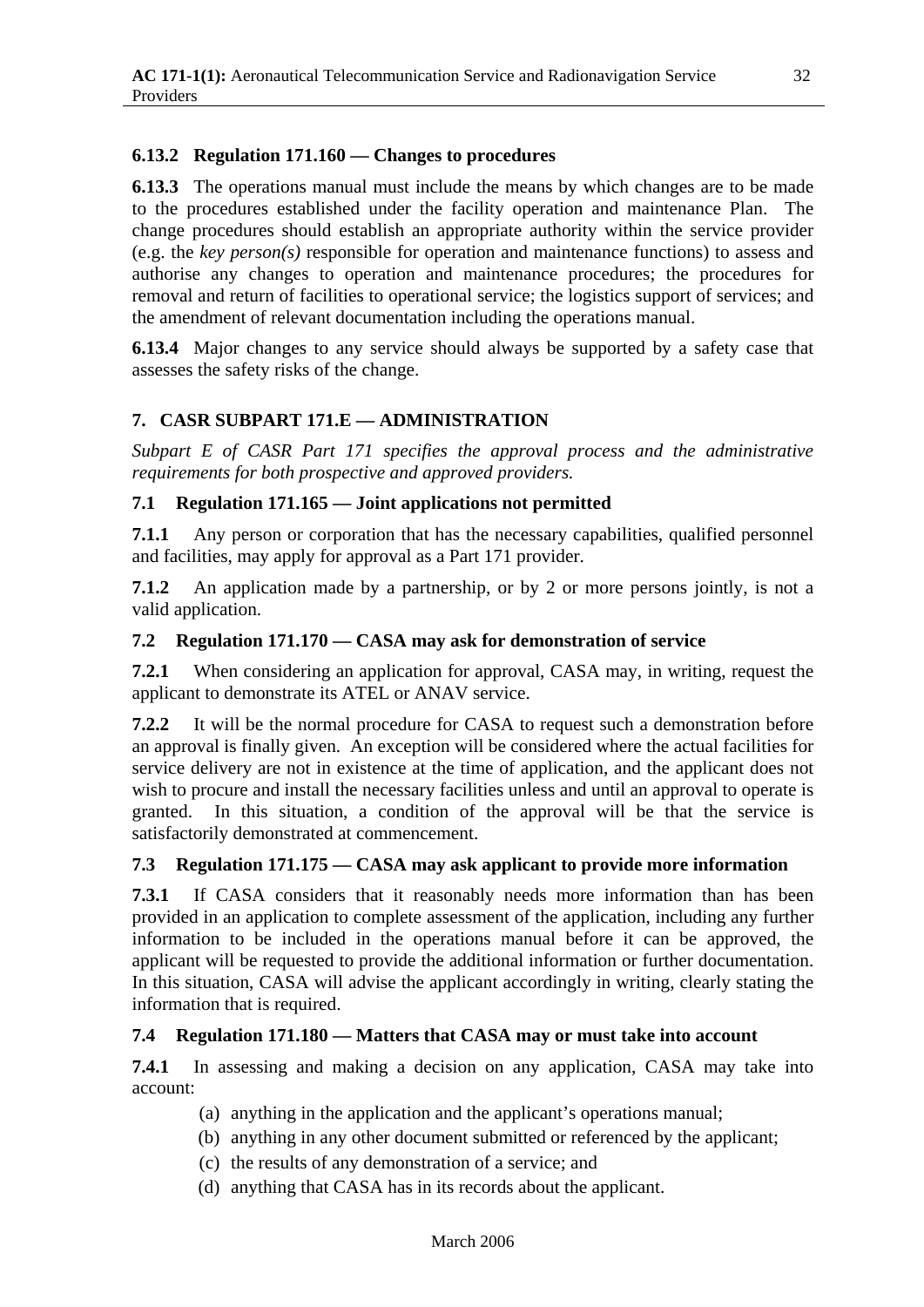**7.4.2** However, before taking into account anything that CASA has in its records about an applicant, CASA must inform the applicant in writing of the substance of the information, and invite the applicant to make a written submission about such matter, within a specified, reasonable, time. CASA must take into account any such submissions.

# **7.5 Regulation 171.185 — When CASA must grant an approval**

**7.5.1** If a person has applied for a certificate as an ATEL/ANAV service provider, and the applicant has demonstrated compliance with the requirements for the grant of the approval, CASA will grant an approval if CASA considers that the approval would not be likely to have an adverse effect on the safety of air navigation. This consideration would normally only be made where an ATEL or ANAV service that has previously been approved by CASA is already operating in the same airspace, and is providing the same service as that service which the applicant proposes to provide. An example of this possibility is the provision of two similar navigation aids providing the same service in the same or overlapping airspace, where mutual interference may be a problem.

**7.5.2** CASA does not intend to provide certification to applicants who cannot establish a valid reason to provide a service. This will be the case if the application is purported to be for the provision of a Part 171 service to support an ATS provided by a Part 172 provider, but there is no statement of an agreement with that Part 172 provider included in the application.

#### **7.6 Regulation 171.190 — When decision must be made; and 171.195 — Decision making period may be extended**

**7.6.1** CASA must make a decision about an application within 90 days after receiving it. If a decision is not taken in 90 days, regulation 171.190 provides that CASA is taken to have refused the application.

**7.6.2** It should be noted that the 90 day assessment period may be extended if CASA has made a request under 171.175 for the applicant to provide further information or has invited submissions under 171.180(2)(b). The time between when CASA makes the request or invitation and when the applicant responds does not count in the 90 day period.

**7.6.3** Should CASA complete its assessment of the application before the 90 days has expired, it will inform the applicant of the result in writing at that time.

# **7.7 Regulation 171.205 — Approvals; and 171.215 — CASA's power to vary condition of approval**

**7.7.1** Regulation 171.215 provides that CASA may approve an application only if it approves the applicant's draft operations manual. Approval of the operations manual will be contingent on its content satisfactorily addressing all the requirements set out in Part 171 and the MOS Part 171.

**7.7.2** In approving an application, CASA may impose conditions that restrict the kind of service to be provided, the way in which a service is provided, the coverage of the service, the time during which a service is provided, the requirement to satisfactorily demonstrate a service prior to commissioning, etc.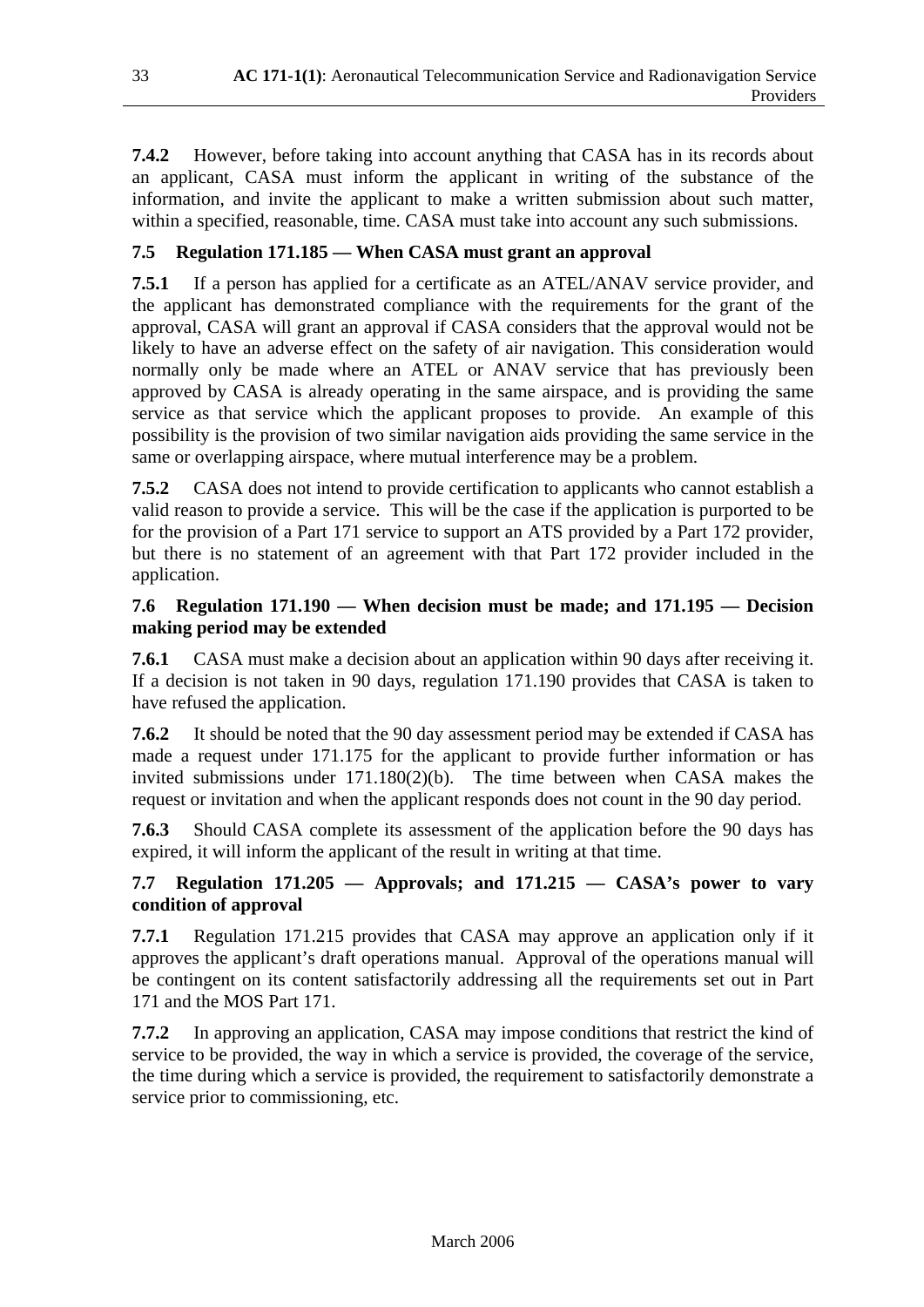**7.7.3** At the time of issuing an approval, or subsequently, CASA may, if necessary in the interests of safety, impose further conditions or vary a condition. In this situation, CASA is required to give the service provider written notice of the proposed imposition or variation, and must specify a reasonable period within which the approval holder may make a submission in relation to the imposition or variation of the condition. A condition will not be finally imposed before any submission is considered by CASA.

**7.7.4** Certificates issued under regulation 171.250 will have an expiry date included. In addition, a date for the review of the conditions placed on the certificate may be included on the certificate. That date will be dependant on the type and extent of the conditions that are initially placed on the certificate, but will not normally be in excess of three years after the date of original issue of the certificate.

**7.7.5** If it is necessary to vary anything on a certificate, a replacement certificate will be issued. This will be the case where:

- (a) there is a change in the service(s) provided by an approved provider, and CASA has approved the change; and
- (b) it is necessary to change or add to any of the conditions on a certificate.

#### **7.8 Regulation 171.220 — Suspension and cancellation of approvals; and 171.225 — Notice to approval holder to show cause**

**7.8.1** Before taking action to cancel an approval, CASA may give an approval holder a show cause notice to inform the approval holder of facts and circumstances that justify the cancellation of the approval, and invite the provider to state why its approval should not be cancelled. A show cause notice will provide at least seven days for the approval holder to respond.

#### **7.9 Regulation 171.230 — Grounds for cancellation of approval**

- **7.9.1** The grounds for CASA to cancel an approval are that the approved provider has:
	- (a) breached a condition of approval;
	- (b) contravened the *Civil Aviation Act 1988* or any regulations made under that Act; or
	- (c) has been guilty of conduct that renders the service provider's continued holding of an approval likely to adversely affect safety.

#### **7.10 Regulation 171.235 — Cancellation of approval after show cause notice**

**7.10.1** This regulation sets out the provisions and procedural requirements under which CASA may cancel an approval. CASA may only cancel an approval if:

- (a) there exist facts or circumstances that amount to grounds for cancellation; and
- (b) CASA has given the holder a show cause notice; and
- (c) CASA has taken into account any written representations made by or on behalf of the holder, within the period of time stated in the show cause notice; and
- (d) not cancelling the approval would be likely to have an adverse impact on the safety of air navigation.

Sub-paragraph (a) above does not apply if CASA is obliged to cancel an approval – see regulations 171.237 and 171.240.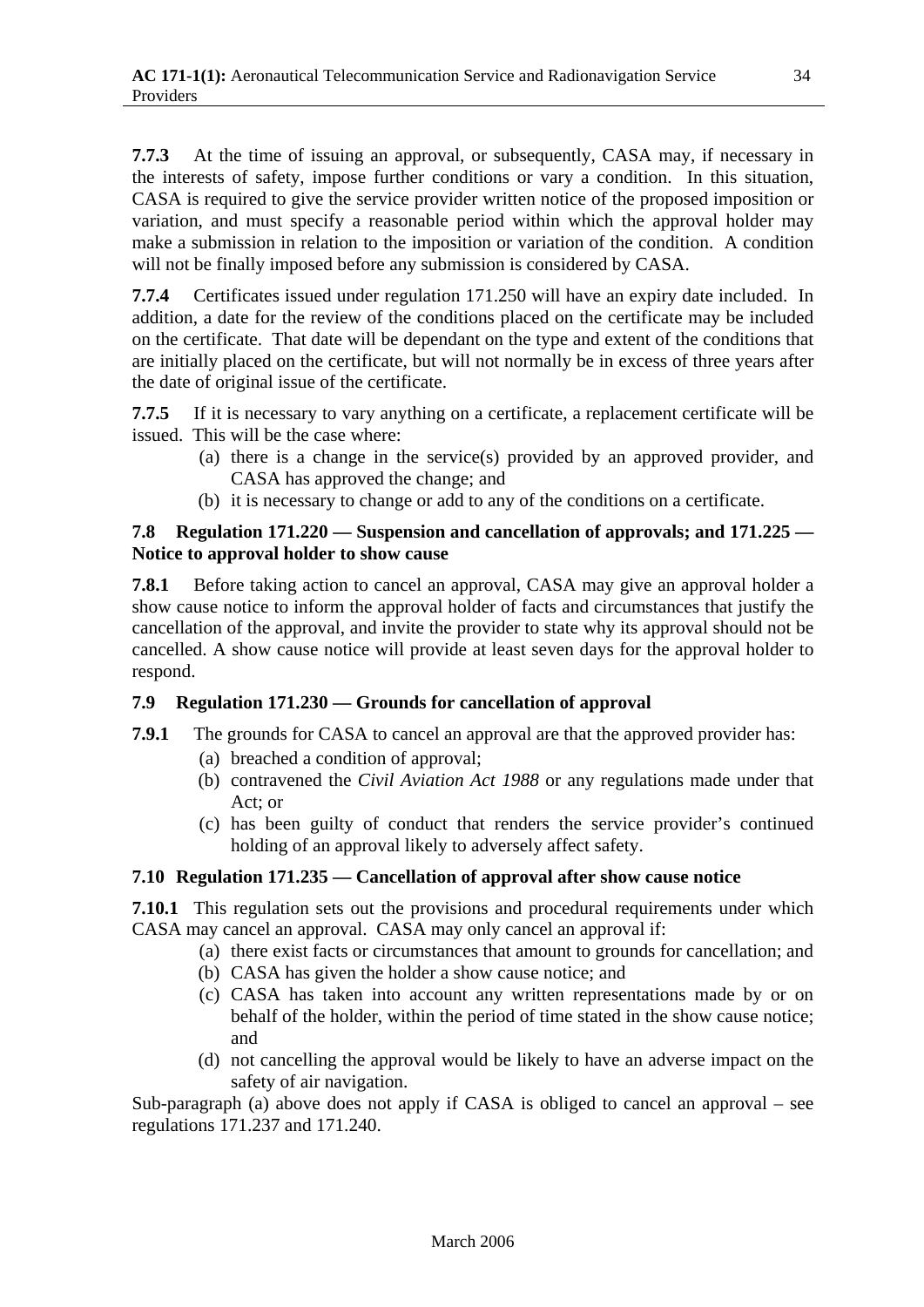#### **7.11 Regulation 171.240 — Cancellation at request of service provider**

**7.11.1** This regulation provides that service providers have the right to request the cancellation of an approval at any time. CASA must accept such a request and will immediately action such requests, consistent with its obligation to inform users of the impending cessation of the relevant services.

#### **7.12 Regulation 171.250 — Certificate**

**7.12.1** This regulation provides that CASA will issue a certificate to ATEL/ANAV service providers.

**7.12.2** An ATEL/ANAV certificate issued to a service provider will include the following content:

- (a) the identity of the service provider (name and address);
- (b) a list of those ATEL/ANAV services approved under the certificate, together with details of their location and coverage, and basic facility type identification;
- (c) the date the Certificate comes into effect, and the date it will end; and
- (d) any conditions on the Certificate.

CASA will issue a replacement certificate if anything set out on the certificate is no longer correct.

# **7.13 Regulation 171.255 — Return of certificate if approval ceases**

**7.13.1** This regulation provides that an service provider must return its Certificate of Approval if CASA's approval ceases.

#### **7.14 Safety Inspections and Audits**

**7.14.1** The *Civil Aviation Act 1988* provides for authorised CASA officers to have access to any place necessary for the purpose of carrying out CASA's functions. This access is required for carrying out safety inspections and audits of approved providers.

**7.14.2** A safety audit program will normally be established by agreement between CASA and the provider at the time of initial issue of the certificate. Non-scheduled inspections may also be carried out by CASA as necessary or if there are grounds to believe that the approval holder is not complying with Part 171.

Patrick Murray Group General Manager Air Transport Operations Group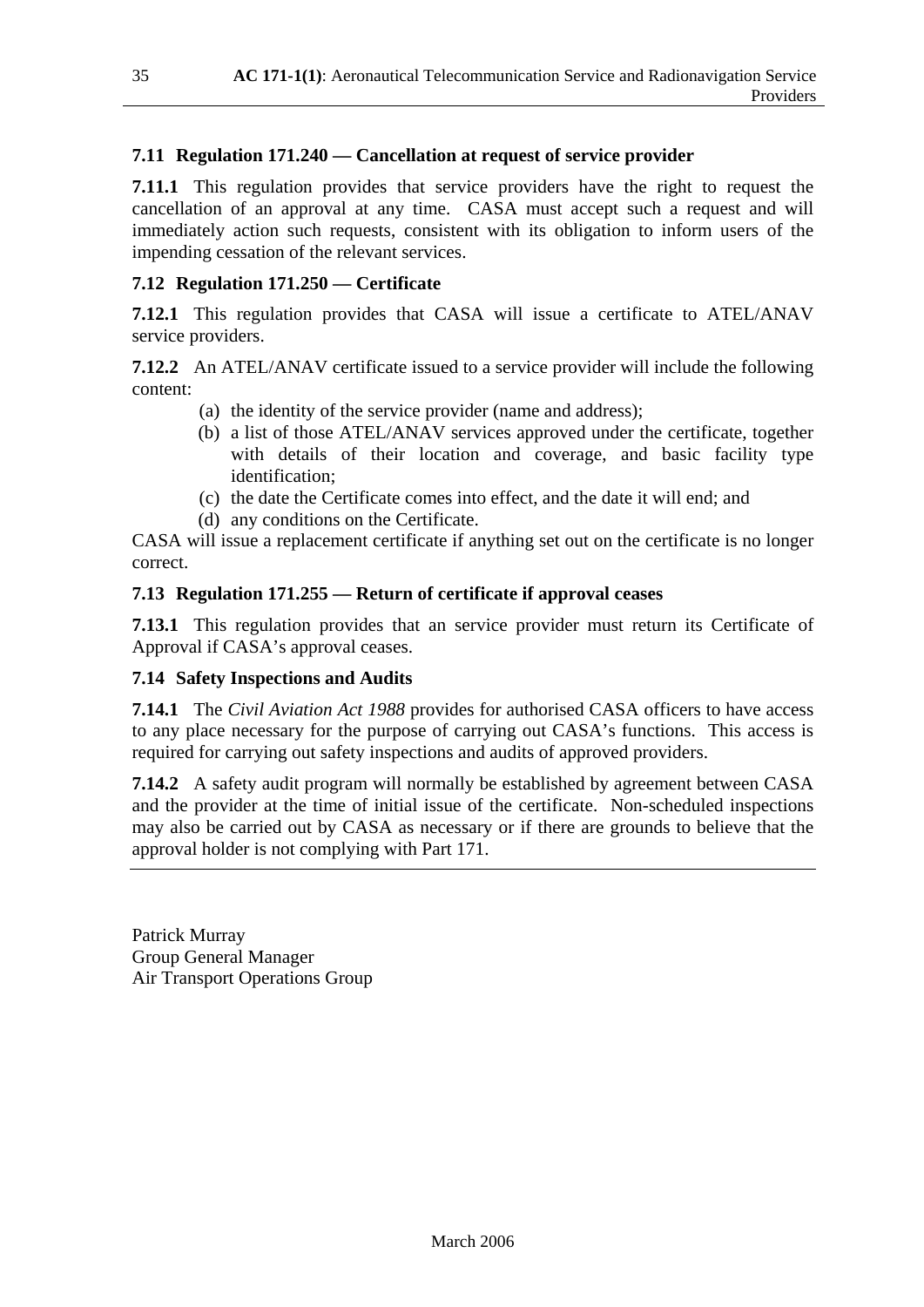# INTENTIONALLY LEFT BLANK

36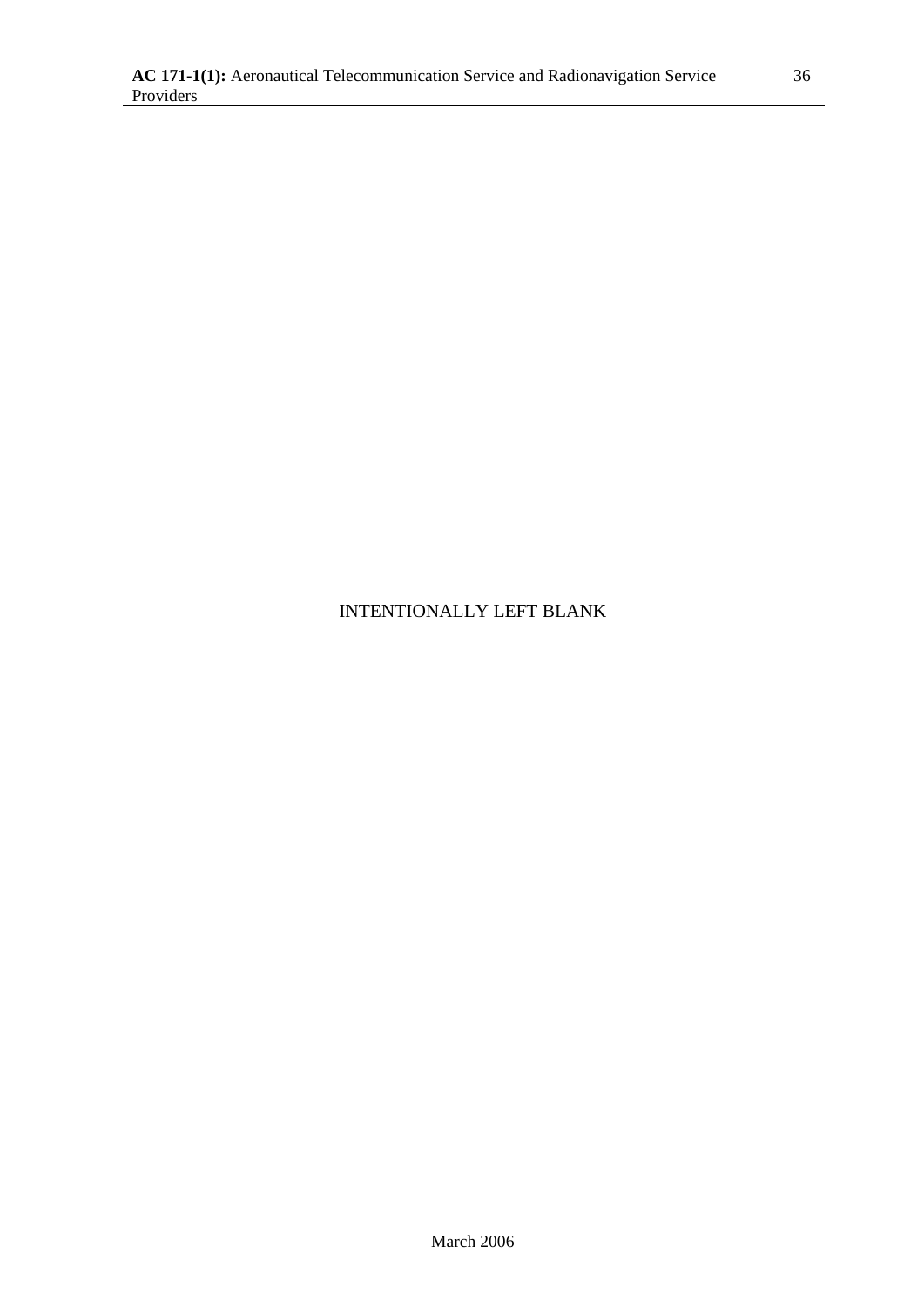#### **APPENDIX A**



#### **ATEL/ANAV Service Provider — Application**

Reference: CASR Part 171

#### SECTION A: APPLICANT DETAILS

| Person/Company Name | <b>Registered Address</b> | CAN           |  |  |
|---------------------|---------------------------|---------------|--|--|
|                     |                           |               |  |  |
|                     |                           |               |  |  |
|                     |                           |               |  |  |
| Principal(s)        | Postal Address            | Telephone No. |  |  |
|                     |                           |               |  |  |
|                     |                           |               |  |  |
|                     |                           |               |  |  |
|                     |                           |               |  |  |

#### **SECTION B: OPERATIONAL DETAILS TO BE PROVIDED TO CASA WITH APPLICATION**

| Location of proposed Part 171 operation:                                |                                                                                                                                                                                                                                                                                                                                 |
|-------------------------------------------------------------------------|---------------------------------------------------------------------------------------------------------------------------------------------------------------------------------------------------------------------------------------------------------------------------------------------------------------------------------|
| ATEL and/or ANAV Service(s) to be Location and coverage of each service |                                                                                                                                                                                                                                                                                                                                 |
| provided:                                                               |                                                                                                                                                                                                                                                                                                                                 |
|                                                                         |                                                                                                                                                                                                                                                                                                                                 |
|                                                                         |                                                                                                                                                                                                                                                                                                                                 |
|                                                                         |                                                                                                                                                                                                                                                                                                                                 |
|                                                                         |                                                                                                                                                                                                                                                                                                                                 |
| Proposed Commencement Date:                                             |                                                                                                                                                                                                                                                                                                                                 |
| Daily Hours of Service:                                                 |                                                                                                                                                                                                                                                                                                                                 |
| Organisation Chart:                                                     | Provided yes / no                                                                                                                                                                                                                                                                                                               |
| Operations manual                                                       | Provided yes / no                                                                                                                                                                                                                                                                                                               |
| Are facilities installed and operative?                                 | yes/no                                                                                                                                                                                                                                                                                                                          |
| $\mathbf{D}$ $\mathbf{I}$                                               | $\mathcal{L}$ , $\mathcal{L}$ , $\mathcal{L}$ , $\mathcal{L}$ , $\mathcal{L}$ , $\mathcal{L}$ , $\mathcal{L}$ , $\mathcal{L}$ , $\mathcal{L}$ , $\mathcal{L}$ , $\mathcal{L}$ , $\mathcal{L}$ , $\mathcal{L}$ , $\mathcal{L}$ , $\mathcal{L}$ , $\mathcal{L}$ , $\mathcal{L}$ , $\mathcal{L}$ , $\mathcal{L}$ , $\mathcal{L}$ , |

*Documentary evidence in support of all matters in this application may be requested* 

#### **SECTION C: LIST OF NON-COMPLIANCES WITH MOS PART 171 and ICAO ANNEX 10**

MOS or Annex 10 reference Details and reason for non-compliance Attach list if insufficient space

#### **SECTION D: DECLARATION**

| On behalf of the contract of the contract of the contract of the contract of the contract of the contract of the contract of the contract of the contract of the contract of the contract of the contract of the contract of t<br><b>ANAV Service Provider.</b> |  | ., I hereby apply for CASA Certification as an ATEL and/or |
|-----------------------------------------------------------------------------------------------------------------------------------------------------------------------------------------------------------------------------------------------------------------|--|------------------------------------------------------------|
| Signed:                                                                                                                                                                                                                                                         |  |                                                            |
| My authority to act on behalf of the applicant is:                                                                                                                                                                                                              |  |                                                            |
| Name of person making the declaration:                                                                                                                                                                                                                          |  |                                                            |
| Date:                                                                                                                                                                                                                                                           |  |                                                            |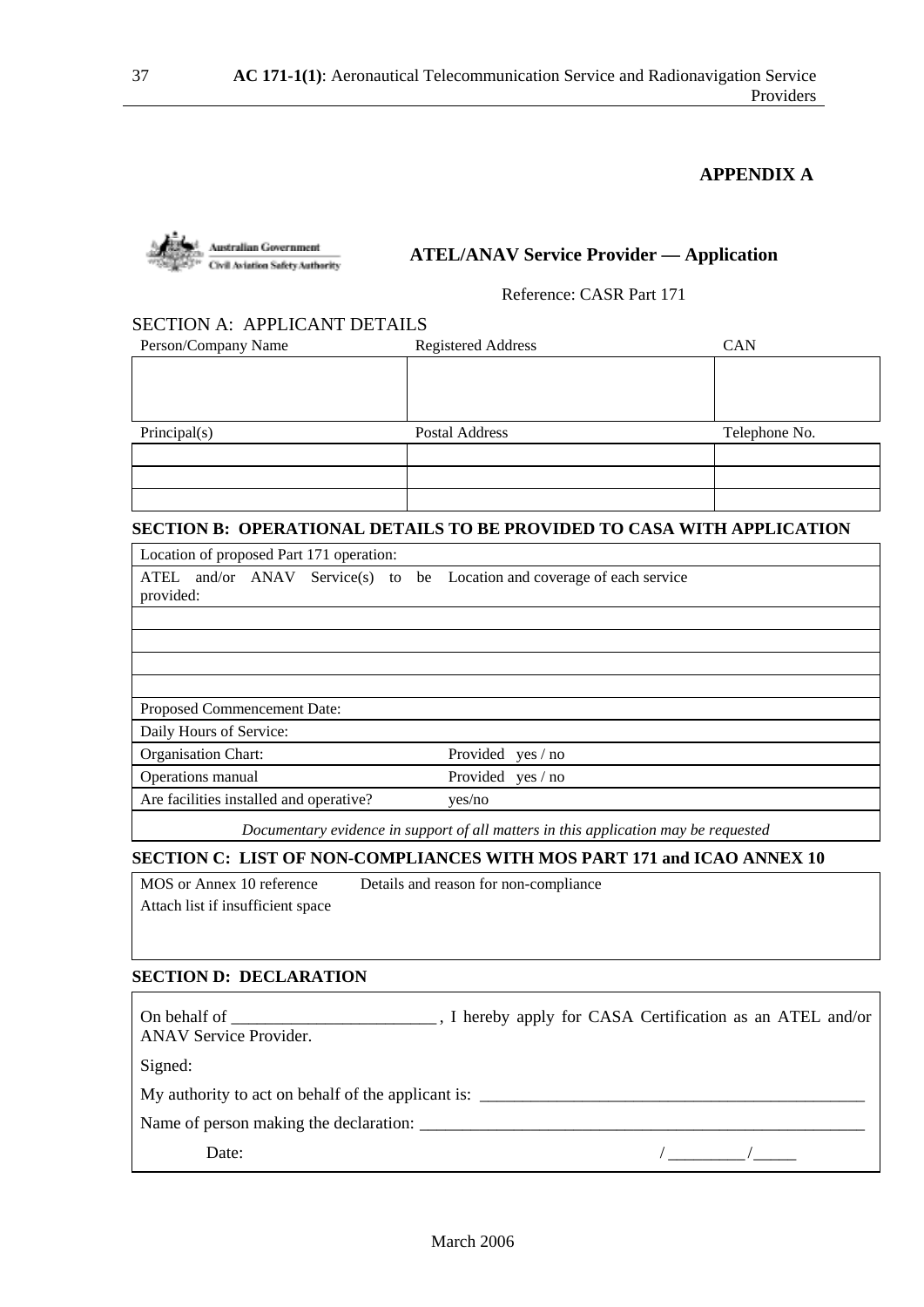# INTENTIONALLY LEFT BLANK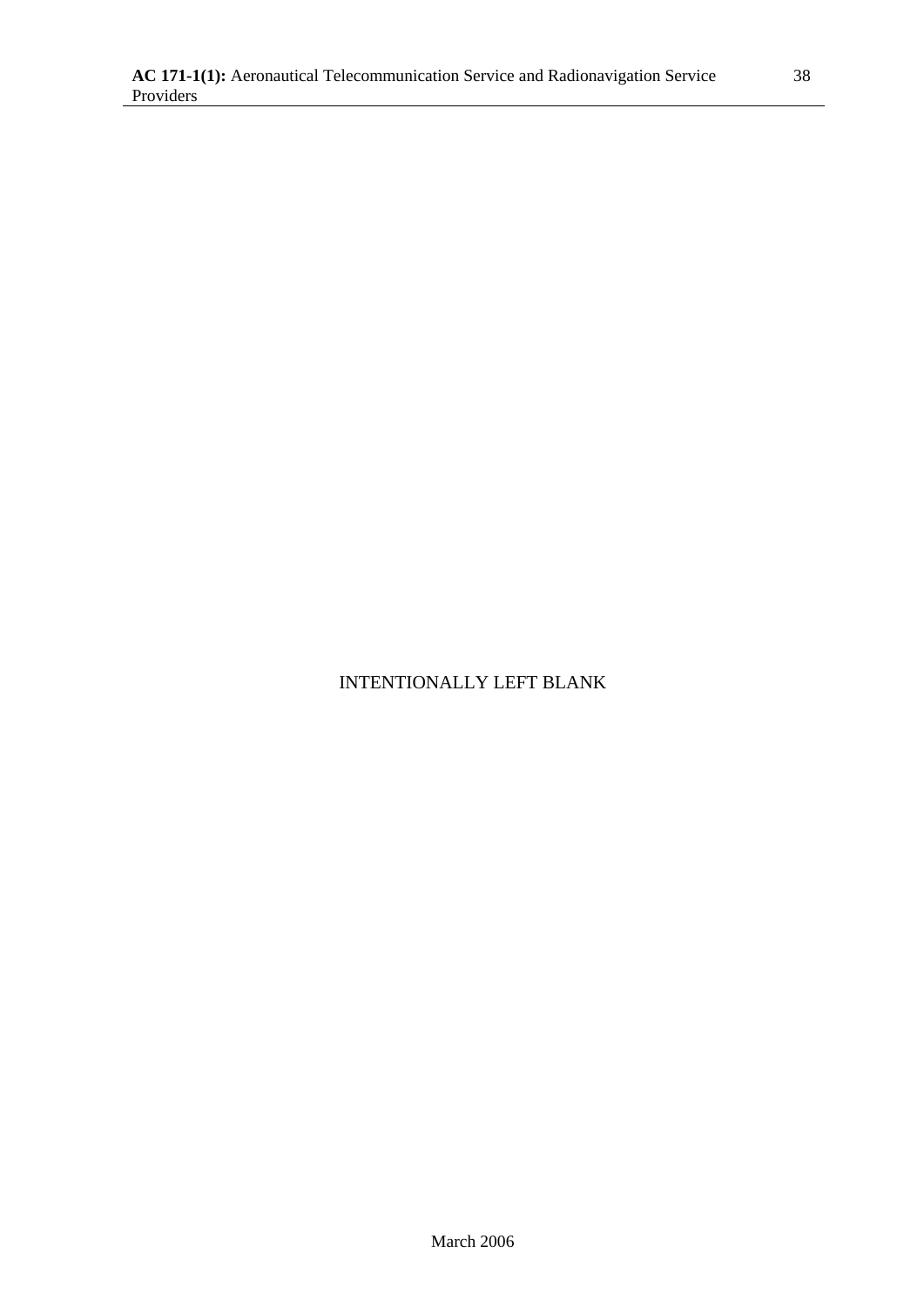#### **APPENDIX B**

#### **Extract from ICAO Annex 10 Vol 1**

#### ATTACHMENT F. GUIDANCE MATERIAL CONCERNING RELIABILITY AND AVAILABILITY OF RADIOCOMMUNICATIONS AND NAVIGATION AIDS

#### 1. Introduction and fundamental concepts

This Attachment is intended to provide guidance material which Member States may find helpful in providing the degree of facility reliability and availability consistent with their operational requirement.

The material in this Attachment is intended for guidance and clarification purposes, and is not to be considered as part of the Standards and Recommended Practices contained in this Annex.

#### 1.1 Definitions

Facility availability. The ratio of actual operating time to specified operating time.

Facility failure. Any unanticipated occurrence which gives rise to an operationally significant period during which a facility does not provide service within the specified tolerances.

Facility reliability. The probability that the ground installation operates within the specified tolerances.

Note.-This definition refers to the probability that the facility will operate for a specified period of Nave

Mean time between failures (MTBF). The actual operating time of a facility divided by the total number of failures of the facility during that period of time.

Note.- The operating time is in general chosen so as to include at least five, and preferably more, facility failures in order to give a reasonable measure of confidence in the figure derived.

Signal reliability. The probability that a signal-in-space of specified characteristics is available to the aircraft.

Note.-This definition refers to the probability that the signal is present for a specified period of time.

#### 1.2 Facility reliability

Reliability is achieved by a combination of factors. These factors are variable and may be  $1.2.1$ individually adjusted for an integrated approach that is optimum for, and consistent with, the needs and conditions of a particular environment. For example, one may compensate to some extent for low reliability by providing increased maintenance staffing and/or equipment redundancy. Similarly, low levels of skill among maintenance personnel may be offset by providing equipment of high reliability.

**ATTACHMENT F**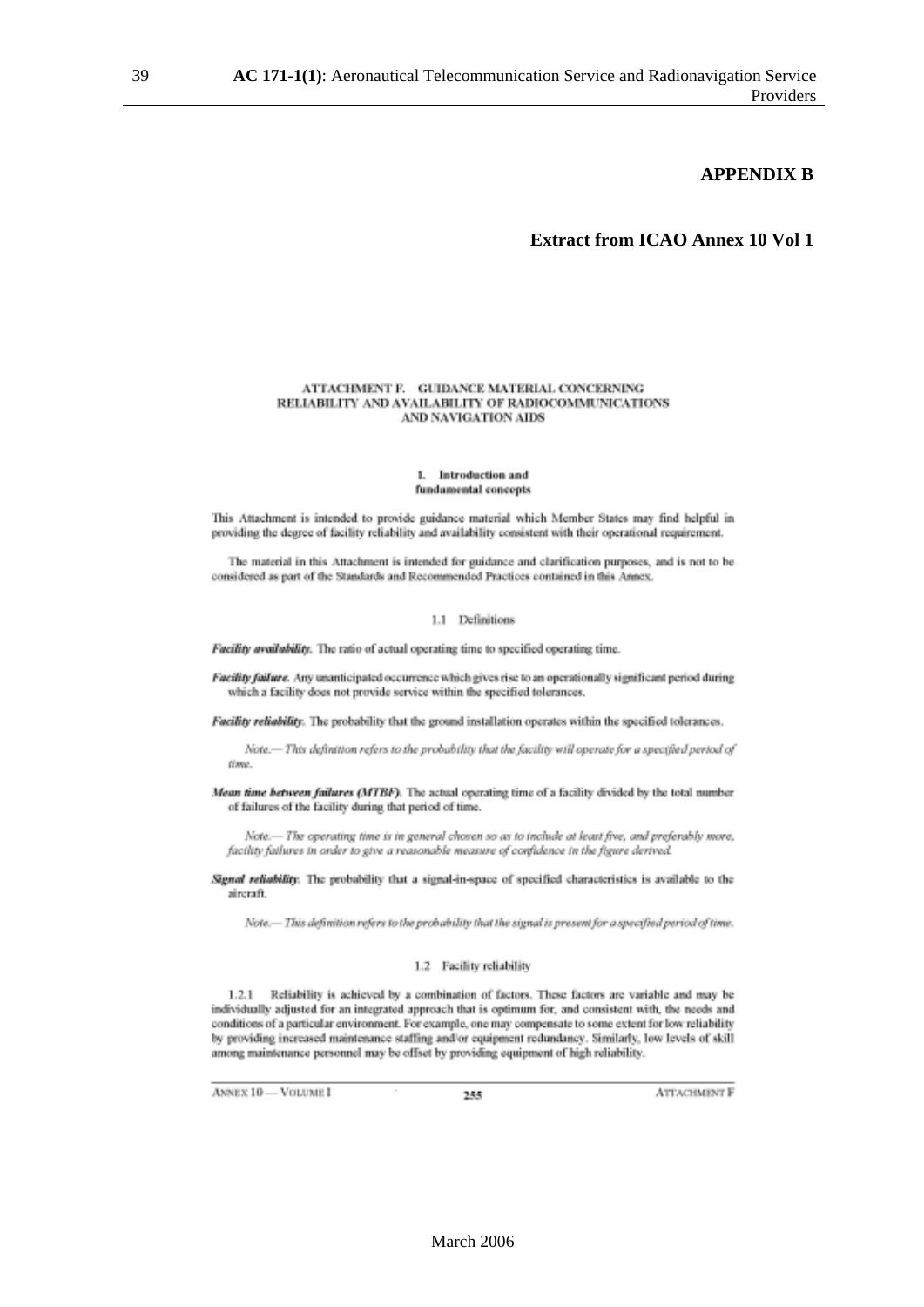1.2.2 The following formula expresses facility reliability as a percentage:

 $R = 100 e^{j m}$ 

where:

- $R =$ reliability (probability that the facility will be operative within the specified tolerances for a time  $t$ , also referred to as probability of survival,  $P$ <sub>,</sub>);
- $e$  = base of natural logarithms;
- $t =$  time period of interest;
- $m =$  mean time between facility failures.

It may be seen that reliability increases as mean time between failures (MTBF) increases. For a high degree of reliability, and for operationally significant values of t, we must have a large MTBF; thus, MTBF is another more convenient way of expressing reliability.

1.2.3 Experimental evidence indicates that the above formula is true for the majority of electronic equipments where the failures follow a Poisson distribution. It will not be applicable during the early life of an equipment when there is a relatively large number of premature failures of individual components; neither will it be true when the equipment is nearing the end of its useful life.

1.2.4 At many facility types utilizing conventional equipment, MTBF values of 1 000 hours or more have been consistently achieved. To indicate the significance of a 1 000-hour MTBF, the corresponding 24-hour reliability is approximately 97.5 per cent (i.e. the likelihood of facility failure during a 24-hour period is about 2.5 per cent).

1.2.5 Figure F-1 shows the probability of facility survival, P., after a time period, t, for various values of MTBF.

Note.-It is significant that the probability of surviving a period of time equal to the MTBF is only 0.37 (37 per cent); thus, it is not assumed that the MTBF is a failure-free period.

1.2.6 It may be seen that adjustment of MTBF will produce the desired degree of reliability. Factors which affect MTBF and hence facility reliability are:

- a) inherent equipment reliability;
- b) degree and type of redundancy;
- c) reliability of the serving utilities such as power and telephone or control lines;
- d) degree and quality of maintenance;
- c) environmental factors such as temperature and humidity.

**ATTACHMENT F** 

256

ANNEX 10 - VOLUME I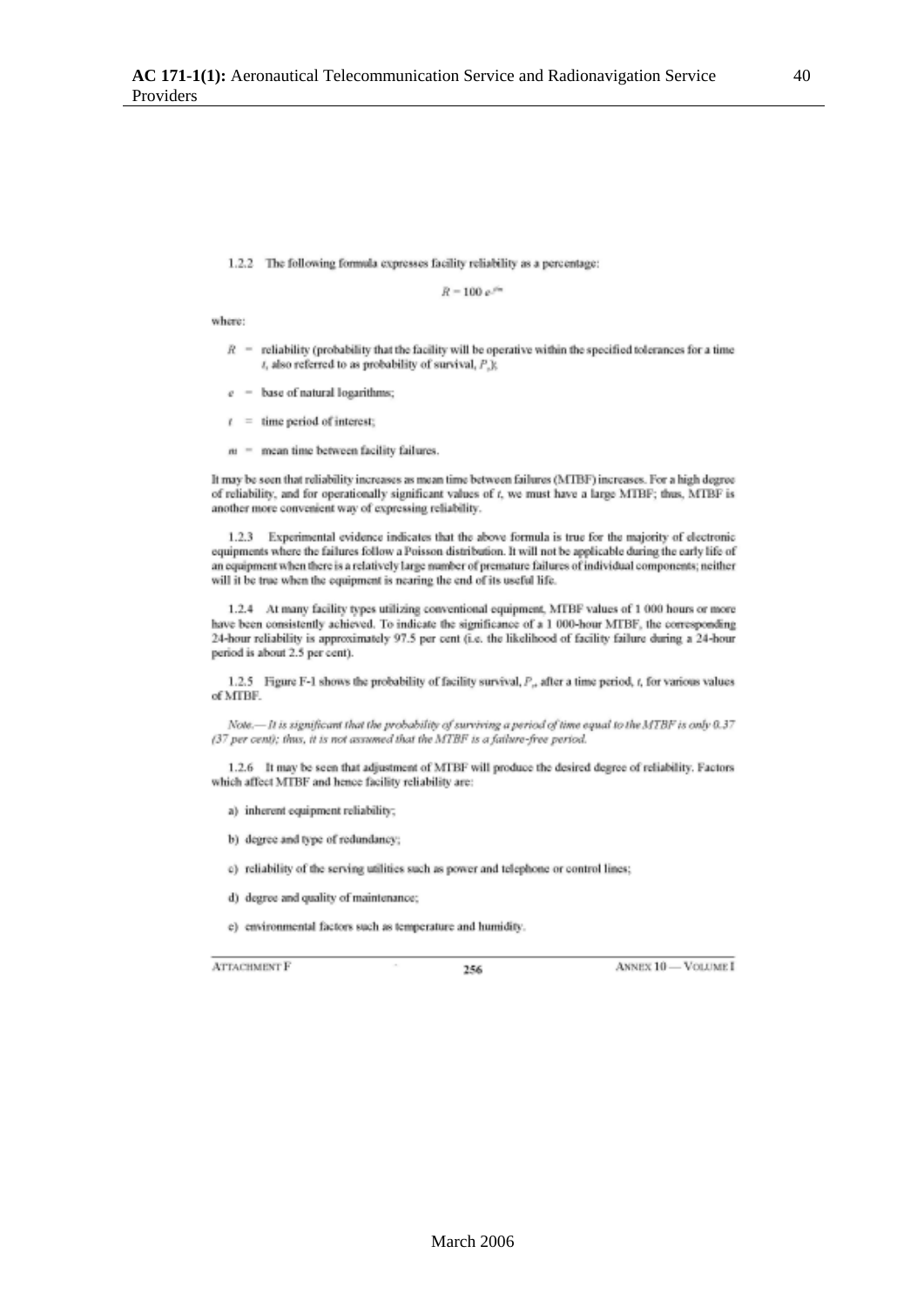#### 1.3 Facility availability

 $1.3.1$  Availability, as a percentage, may be expressed in terms of the ratio of actual operating time divided by specified operating time taken over a long period. Symbolically,

 $A = \frac{\text{Actual operating time} (100)}{\text{Special operating time}}$ 1000 980 900 880  $m = 6000 \text{ m}$  $m = 2000$  hm 800 750 Duration of equipment operation - hours (I)  $T<sup>0</sup>$ P<sub>B</sub> = Probability of survival 650 t = Duration of operation  $M = \text{MTBF}$ 600 660 600  $m = 500$  hn 450  $m = 1000$  hm 400  $m = 333$  hm 350  $300$  $-250$  hm 260 200  $m = 167$  hm 150  $= 100$  hrs 100 50 ā, 100 90 80  $\overline{n}$ 60 50 40 30 Probability of survival (P<sub>S</sub>) (per cent)

Figure F-1. Plot of  $P_s = 100 e^{-im}$ 

ANNEX 10-VOLUME I

257

**ATTACHMENT F**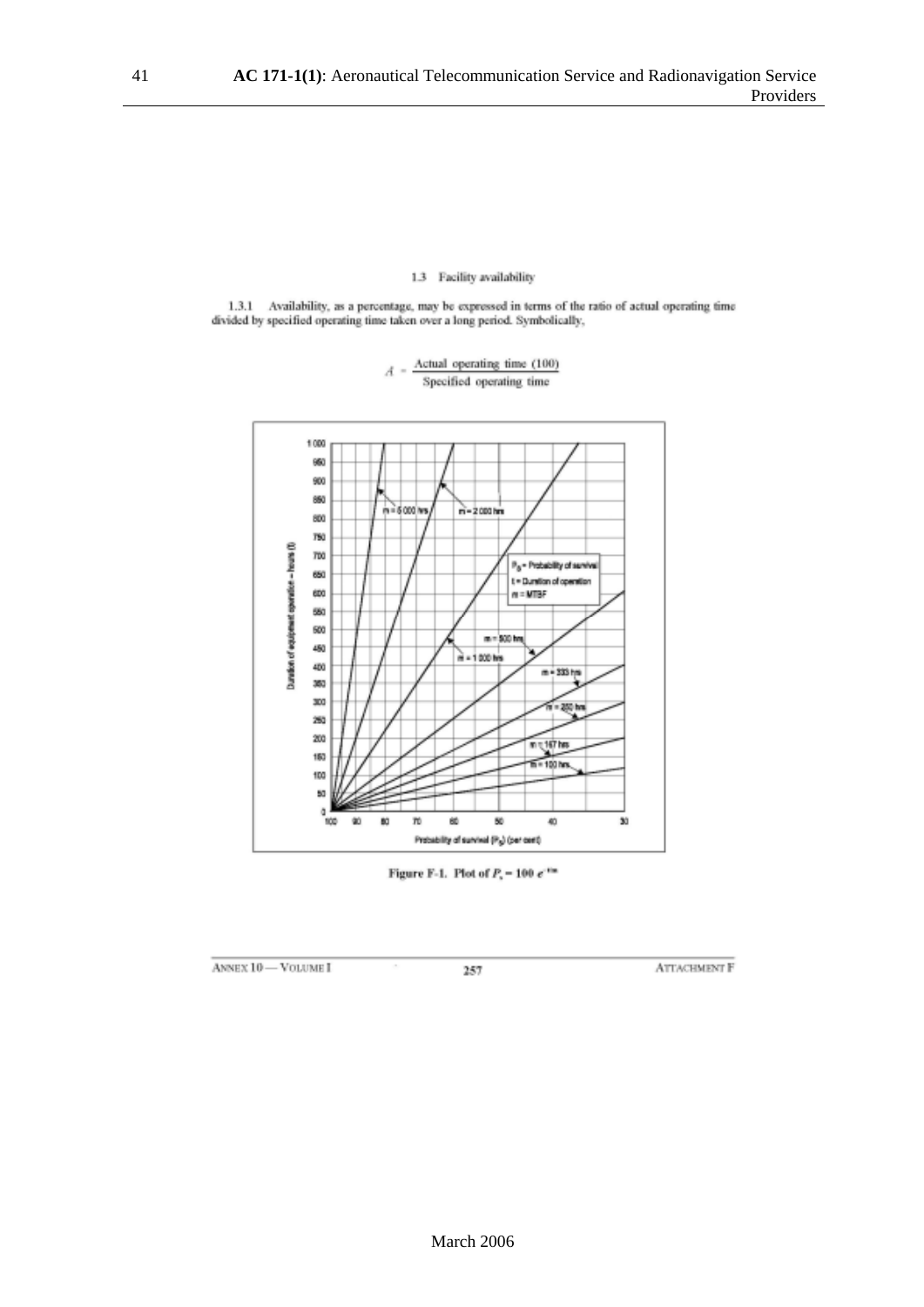For example, if a facility was operating normally for a total of 700 hours during a 720-hour month, the availability for that month would be 97.2 per cent.

1.3.2 Factors important in providing a high degree of facility availability are:

- a) facility reliability;
- b) quick response of maintenance personnel to failures;
- c) adequate training of maintenance personnel;
- d) equipment designs providing good component accessibility and maintainability;
- c) efficient logistic support;
- f) provision of adequate test equipment;
- g) standby equipment and/or utilities.

#### 2. Practical aspects of reliability and availability

#### 2.1 Measurement of reliability and availability

2.1.1 Reliability. The value that is obtained for MTBF in practice must of necessity be an estimate since the measurement will have to be made over a finite period of time. Measurement of MTBF over finite periods of time will enable Administrations to determine variations in the reliability of their facilities.

2.1.2 Availability. This is also important in that it provides an indication of the degree to which a facility (or group of facilities) is available to the users. Availability is directly related to the efficiency achieved in restoring facilities to normal service.

2.1.3 The basic quantities and manner of their measurement are indicated in Figure F-2. This figure is not intended to represent a typical situation which would normally involve a larger number of inoperative periods during the specified operating time. It should also be recognized that to obtain the most meaningful values for reliability and availability the specified operating time over which measurements are made should be as long as practicable.

**ATTACHMENT F** 

258

ANNEX 10 - VOLUME I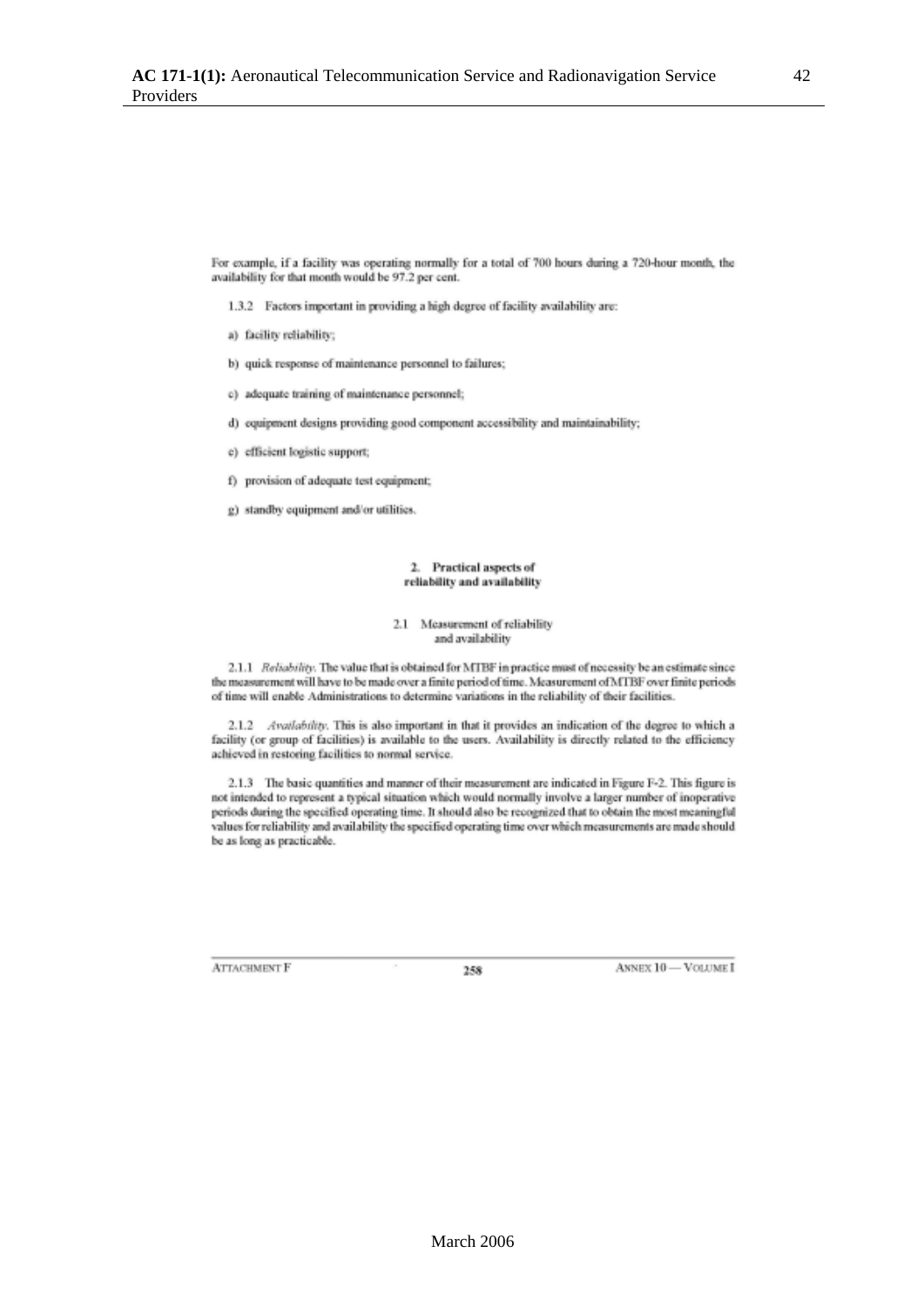

Figure F-2. Evaluation of facility availability and reliability

2.1.4 Using the quantities illustrated in Figure F-2, which includes one scheduled shutdown period and five failure periods, one may calculate mean time between failures (MTBF) and availability (A) as follows:



|      | $a_1 + a_2 + a_3 + a_4 + a_5 + a_6 + a_7$<br>气白白<br>$\mathbf{f}_4$<br>f, | $\sim$<br>$=$<br>$\equiv$<br>$\sim$<br>$\equiv$<br>$\frac{1}{2}$<br>$\sim$ | 5 540<br>20<br>2%<br>6%<br>3%<br>5<br>$2\frac{1}{2}$ | hours<br>hours<br>hours<br>hours<br>hours<br>hours<br>hours |
|------|--------------------------------------------------------------------------|----------------------------------------------------------------------------|------------------------------------------------------|-------------------------------------------------------------|
| MIBF | Specified operating time<br>Actual operating time<br>Number of failures  | $=$                                                                        | 5 580                                                | hours                                                       |
|      | $\sum_{i=1}^{\infty} a_i$<br>$\equiv$                                    |                                                                            |                                                      |                                                             |
|      | 5 540<br>$= 1$ 108 hours<br>$\equiv$<br>۰                                |                                                                            |                                                      |                                                             |

ANNEX 10-VOLUME I

259

**ATTACHMENT F**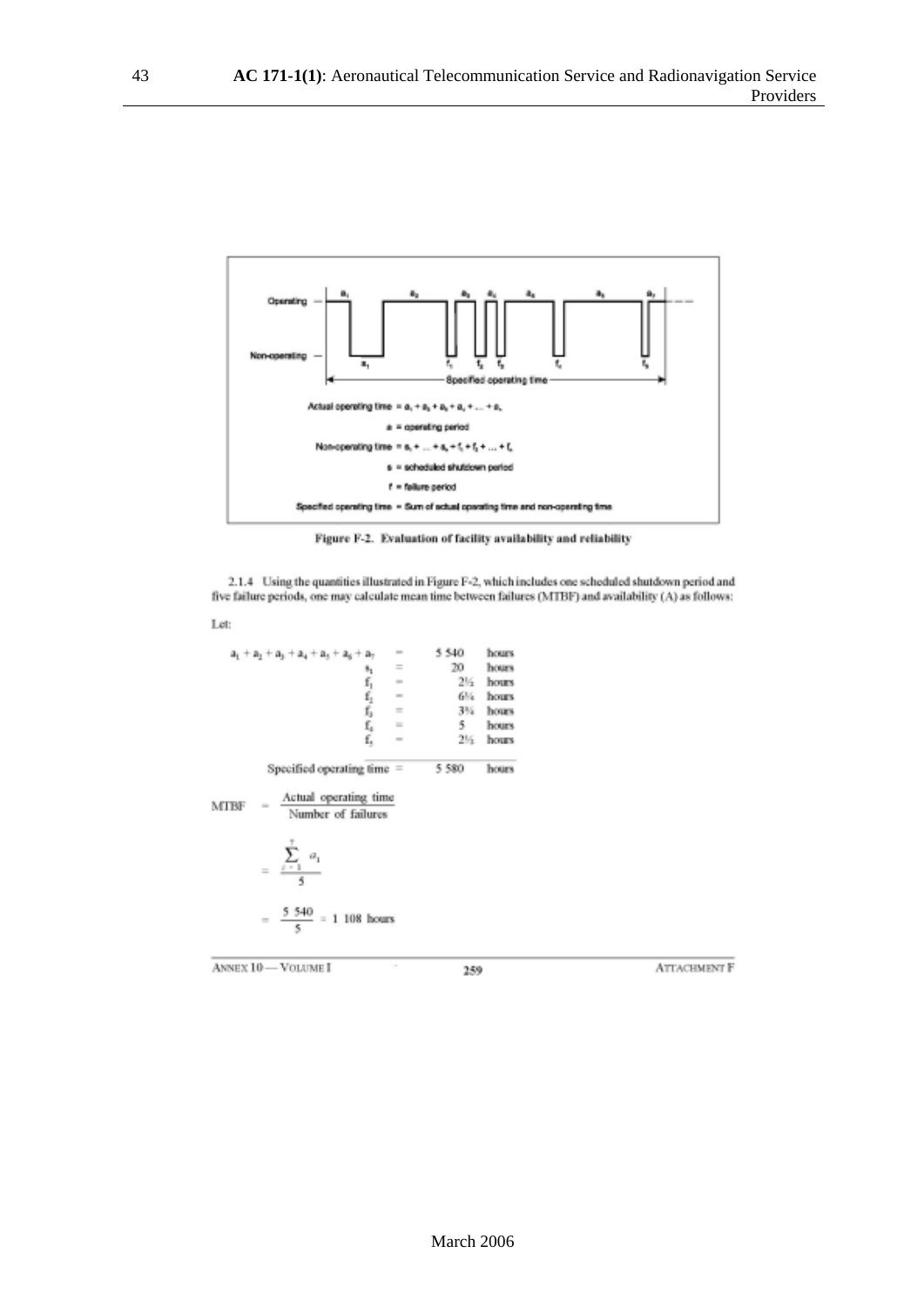$A = \frac{Actual\ operating\ time \times 100}{\text{Special operating time}}$ 

$$
= - \frac{\sum\limits_{i=1}^{T} -a_i \times 100}{\sum\limits_{i=1}^{T} -a_i + s_i + \sum\limits_{i=1}^{T} -f_i}
$$

 $=\frac{5.540}{5.580} \times 100 = 99.3$  per cent

**ATTACHMENT F** 

260

ANNEX 10 - VOLUME I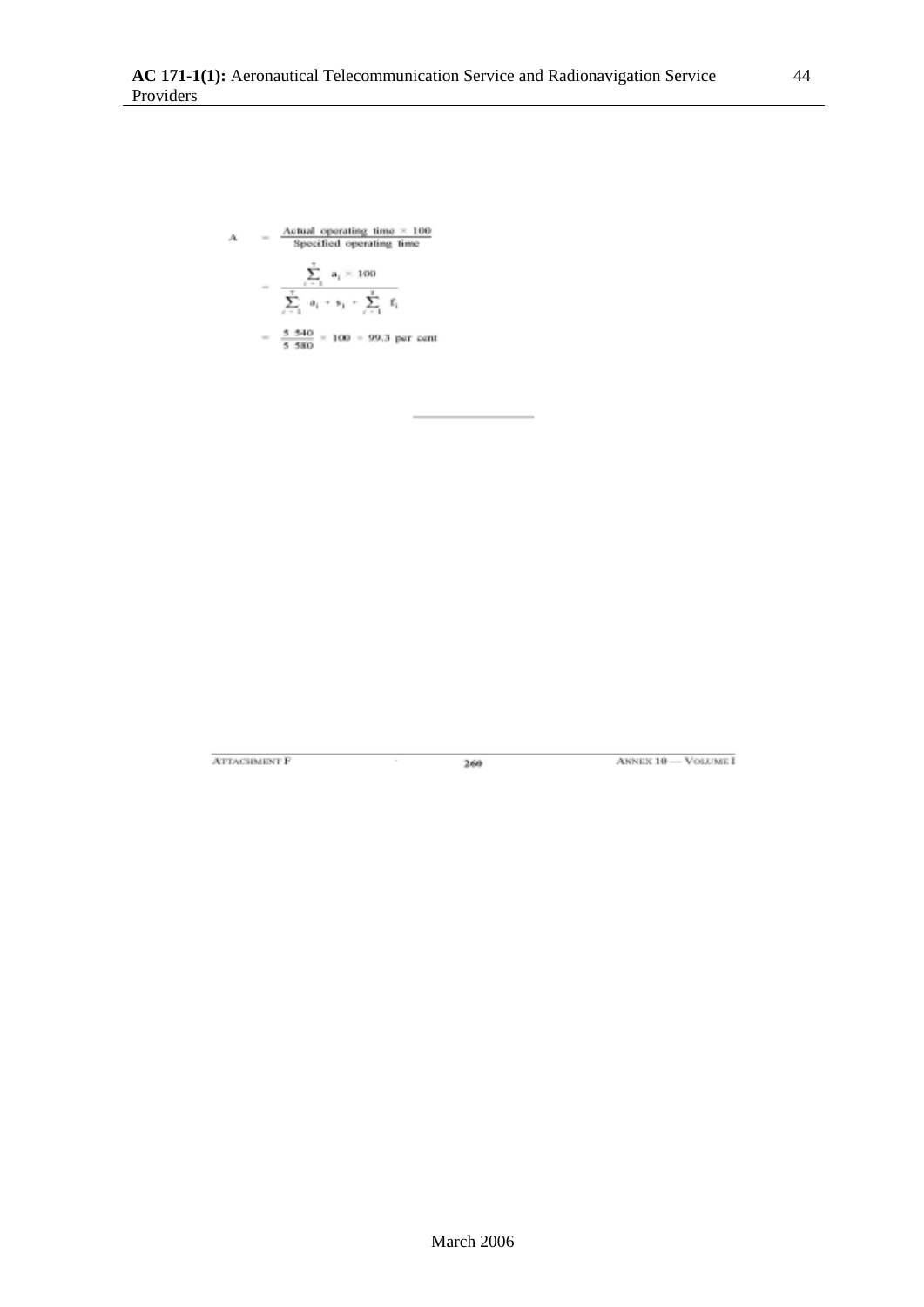# **APPENDIX C**

#### **OPERATIONAL VOICE AND DATA RECORDING**

#### **1. Introduction**

1.1 ATEL/ANAV services provided for ATS purposes may require the Part 171 provider to establish, operate and maintain facilities for the automatic recording of electronic information.

1.2 ICAO Annex 11 standards require the recording of all ATS operational communications and surveillance data. The primary purpose of such recordings is to provide information for SAR and for accident or incident investigation. The recordings may also be used for the purpose of legal evidence. Consequently, the availability, integrity, legibility and security of the recording procedures, recording facilities, and recording media management practice, must be assured.

1.3 This Appendix contains guidance on the standards pertaining to the management of recorded information by a Part 171 provider. The term 'tapes' is used generically in this Appendix and should be interpreted to also include other electronic storage media.

#### **2. Programs to be recorded**

2.1 The programmes to be recorded will be subject to agreement with the Part 172 ATS service provider, and will normally include:

- operational voice communications on all ATS channels;
- radar video programmes at all radar display positions;
- flight data (AFTN and ADS);
- Controller Pilot Data Link (CPDLC) data;
- equipment status records.

#### **3. Responsibilities**

3.1 At ATS units, the responsibility for providing the electronic recording of the above programs rests with the Part 171 staff. However, in some instances, particularly at those ATS units where Part 171 technicians are not resident, the routine management of tapes (i.e. the loading, changing, labelling and storage of the tapes) used for recording voice and data programs is undertaken by ATS staff. However, the usual situation is that that the Part 172 provider will request the Part 171 provider to provide the complete voice and data recording service, including the recording media management.

3.2 Whether the ATS staff or the Part 171 technicians undertake the tape management functions, the responsibilities and procedures of all the staff involved in voice and data recording functions should be formally agreed between the Part 171 and 172 providers.

#### **4. Technician training**

4.1 Part 171 technicians should receive training in the recording management functions they are responsible for. The technician's personal authorisation certificate is to identify those recording functions each technician is authorised to undertake.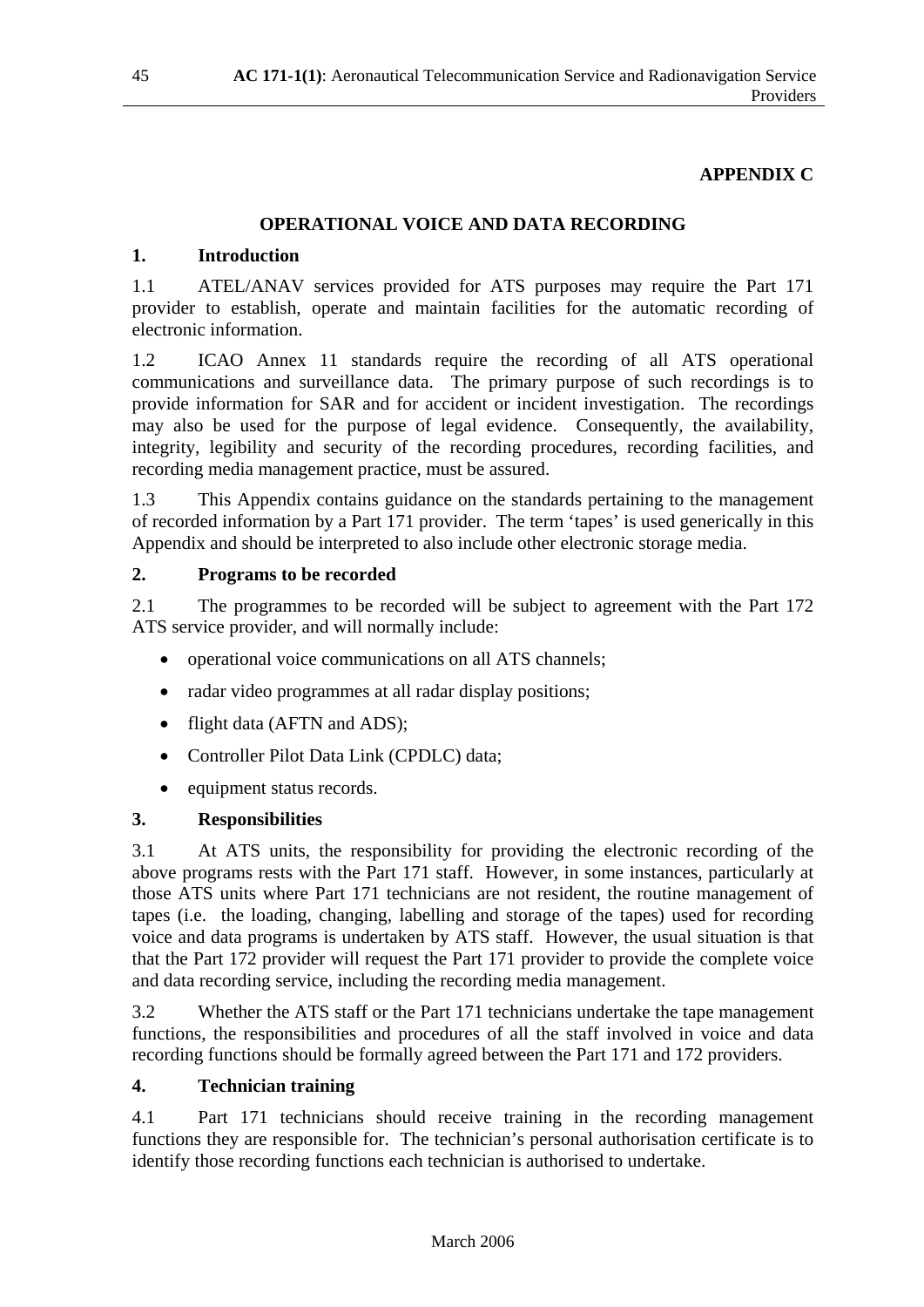#### **5. Recording Procedures and Management of Recording Media**

5.1 Part 171 providers should provide recording services in accordance with the following standards:

- **Recording of each operational position**. Voice recording and radar data recording facilities shall provide a chronological record of all voice communications and the radar program for each operational position of an ATS service.
- **Time injection.** All recordings shall incorporate time injection or stamping which will provide for the re-establishment of the actual time of events.
- **Status monitoring of recording facilities.** Status monitoring of all recording facilities shall be undertaken at all times that the ATS unit is operative.
- **Failure notification to operational positions**. For voice recording, a priority indication of a failure of the recording facility shall be presented to the relevant ATS operational position so that a manual record of communications can be kept by ATS.
- **Labelling of recording media.** All recording media (tapes) shall be clearly labelled or indexed unambiguously in accordance with documented procedures. Labels to include start and end times and the subject recording(s)/position(s).
- **Period of retention.** Recordings shall be retained in storage for at least 30 days. When the recording is pertinent to accident or incident investigations they shall be retained for longer periods until the service provider is advised that they will no longer be required.
- **Storage and security of recording media.** All recording media shall be stored in a manner that will ensure its safekeeping, in a locked, cabinet that is located in a secure area with controlled access.
- **Tape site holdings.** The quantity of removable recording media applicable to the equipment to be held on site shall be sufficient to cover the rotation period before tapes are re-used, with contingency provided for a loss of tapes through quarantining for investigations or unforeseen tape damage arising from equipment fault or normal wear.
- **Erasure of tapes.** Recording media that is designated for disposal shall be erased before disposal, or otherwise treated as classified waste. Magnetic storage media is to be bulk erased before disposal.
- **In the event of accident or incident.** On receipt of notice of an accident or incident from the ATSB or the Part 172 ATS provider, recorded media possibly pertinent to any possible investigation shall immediately be removed from the recording facilities, regardless of the available recording time remaining, and placed in a quarantine area. The removal of the media shall ensure that there is no loss of recording during the process. All such media shall be clearly labelled and held in the media quarantine storage area.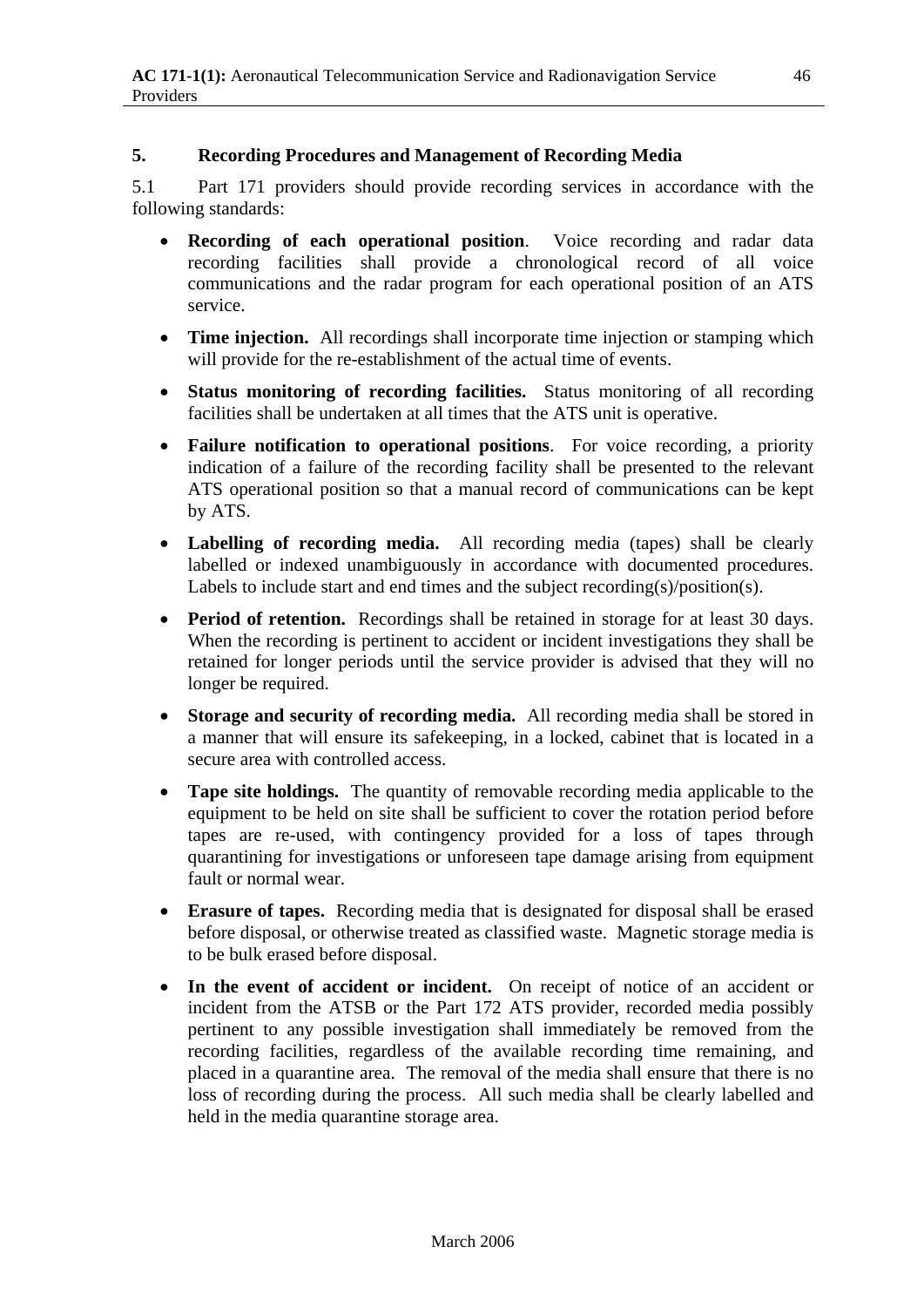- **Designated release authority.** Recording media may only be released to a designated release authority that is a nominated official of the ATSB, CASA, or the Part 172 provider. The release authorities in the ATSB and the Part 172 provider are to be established under prior agreement with those bodies.
- **Retention of accident and incident tapes.** All tapes involved in an accident are to be permanently retained in the quarantine area until handed over to one of the designated release authorities. All tapes placed in the quarantine area must remain there until a formal release request is received from the designated release authority of the ATSB, CASA or the Part 172 provider. The actual release of the tapes must be by means of person-to-person handover. If no formal release request is received, the tapes shall continue to be held in quarantine until such time that one of the designated release authorities formally advises that the tape is not required.
- **On site review of accident or incident recordings.** A Part 171 provider may provide an on-site review of an accident or incident recording to the one of the designated release authorities of the ATSB or CASA or the associated Part 172 provider.